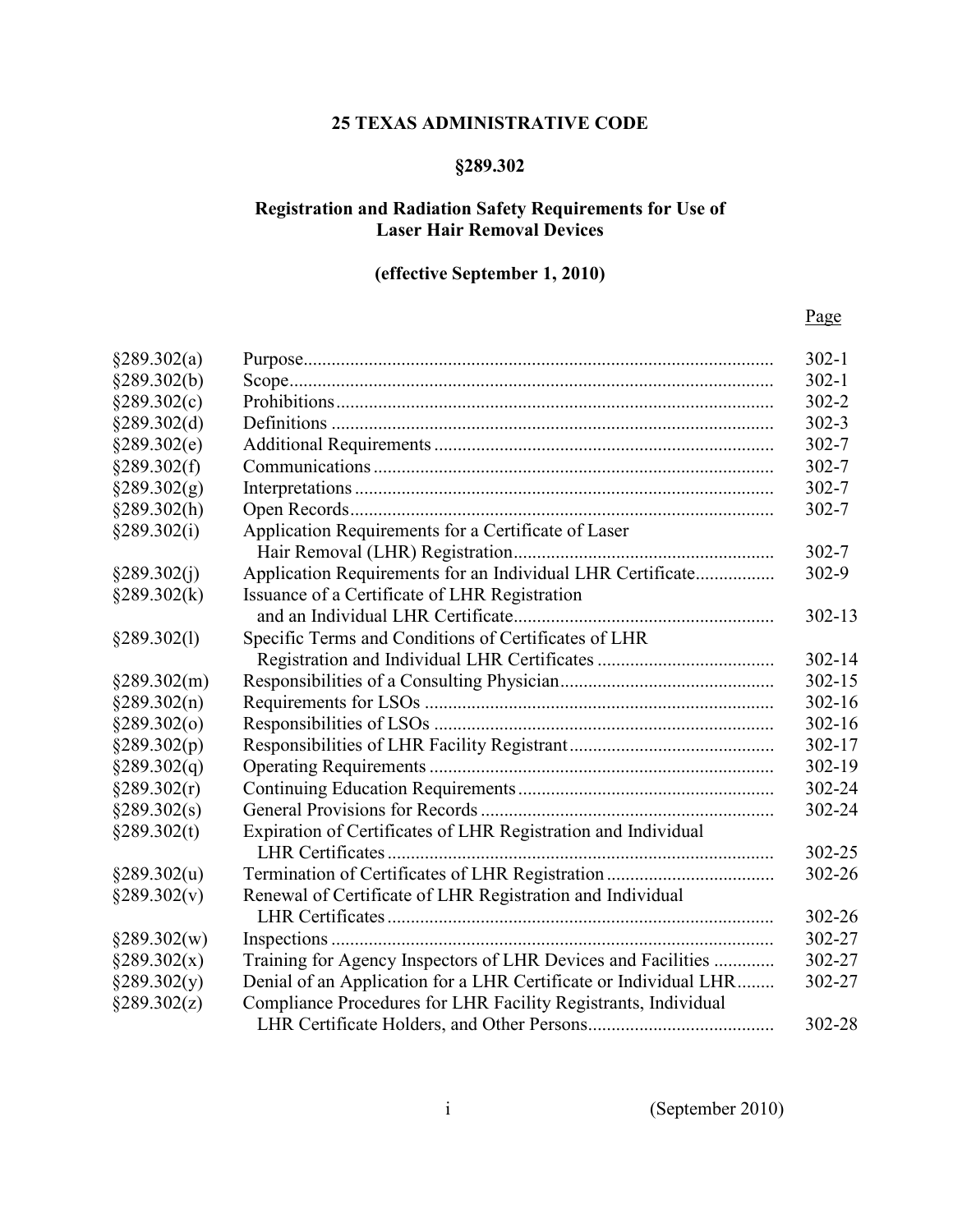## 25 TAC §289.302

## and Radiation Safety Requirements for Use of **Hair Removal Devices** Registration and Radiation Safety Requirements for Use of Laser Hair Removal Devices (Continued)

| §289.302(aa)    | Violations                                                                 | 302-30     |
|-----------------|----------------------------------------------------------------------------|------------|
| §289.302(bb)    |                                                                            | 302-30     |
| §289.302(cc)    | Severity Levels of Violations for LHR Registrants, Certified LHR           |            |
|                 |                                                                            | $302 - 31$ |
| §289.302(dd)    |                                                                            | 302-33     |
| §289.302(ee)    |                                                                            | 302-34     |
| §289.302(ff)    |                                                                            | 302-35     |
| §289.302(gg)    |                                                                            | 302-35     |
| §289.302(hh)    |                                                                            | 302-36     |
| §289.302(ii)    | Presence of Representatives of LHR Registrants and                         |            |
|                 |                                                                            | 302-38     |
| §289.302(ii)    |                                                                            | 302-39     |
| §289.302(kk     |                                                                            | 302-39     |
| §289.302(11)    |                                                                            | 302-40     |
| §289.302(mm)    | Criteria for Certifying Entities, Certification Programs, and Examinations | 302-40     |
| $§289.302$ (nn) |                                                                            | 302-42     |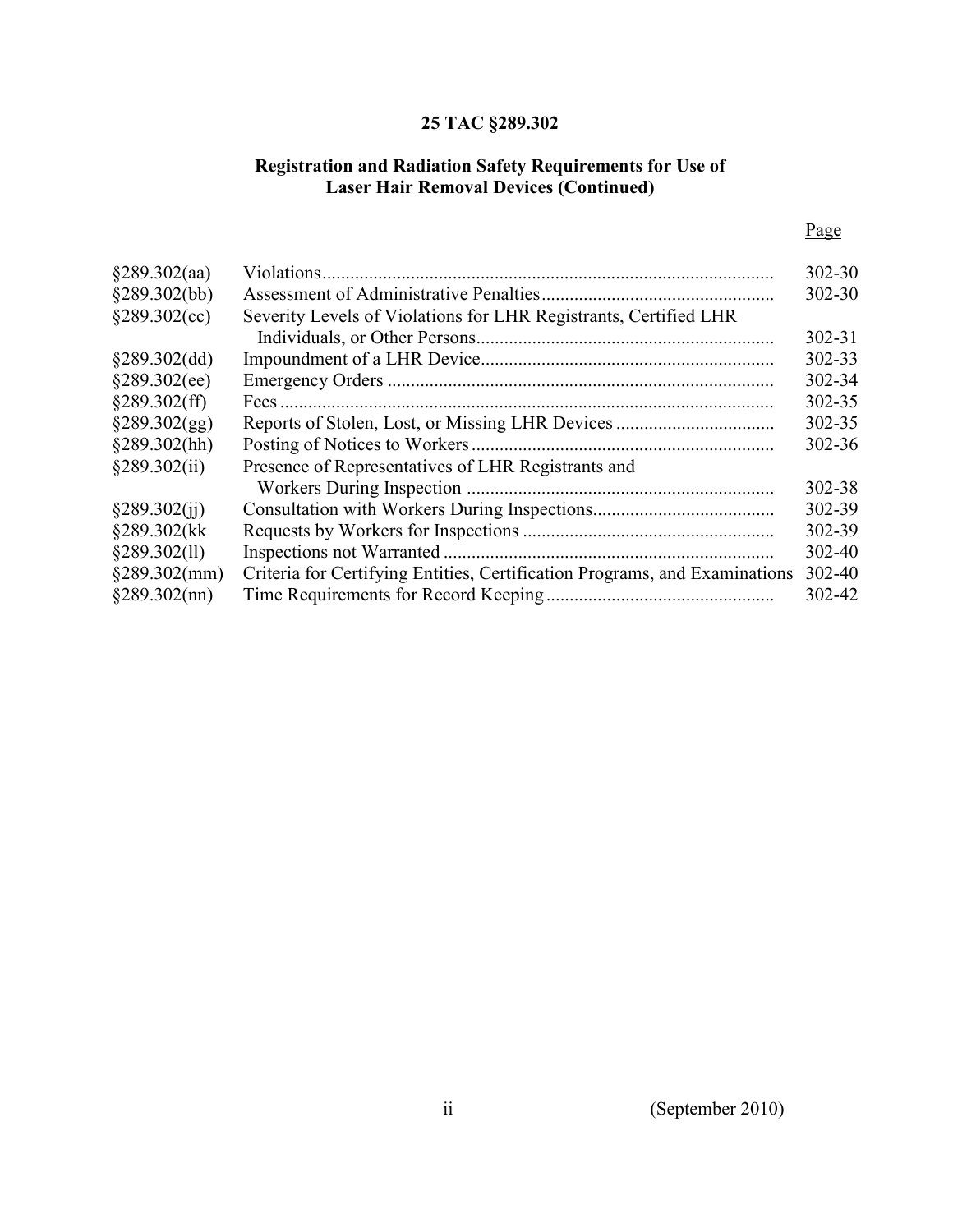## 25 TEXAS ADMINISTRATIVE CODE

 §289.302. Registration and Radiation Safety Requirements for Use of Laser Hair Removal Devices.

(a) Purpose.

 (1) This section establishes requirements for radiation safety in the use of lasers or pulsed light devices for hair removal procedures. This section includes requirements for laser hair removal (LHR) facility operations, training and qualifications for persons performing LHR procedures, customer notification, consulting physicians, enforcement, penalties, and responsibilities of the registrant, laser safety officer (LSO), certified individuals, and consulting physicians.

 (2) This section establishes requirements for the registration of LHR facilities and the certification of individuals who perform or attempt to perform LHR procedures. No person may operate a LHR facility except as authorized in a certificate of LHR registration issued by the agency in accordance with the requirements of this section. No person may perform or attempt to perform LHR except as authorized in a certificate issued by the agency in accordance with this section.

 (3) This section establishes fees and fee payment requirements for certificates of LHR registration for LHR facilities and individual LHR certificates for individuals who perform or attempt to perform LHR procedures. The fees and fee payment requirements apply to applications and renewals of certificates of LHR registration and individual LHR certificates.

(b) Scope.

 (1) Except as otherwise specifically provided, this section applies to all persons who operate a location that provides LHR procedures using LHR devices and to all persons who perform or attempt to perform LHR procedures using LHR devices. This section does not apply to the manufacture of LHR devices.

 (2) A LHR device used for nonablative hair removal procedures shall meet the applicable performance standards for light-emitting products specified in Title 21, Code of Federal Regulations (CFR), §1040.10 and §1040.11.

 (3) Except for consulting physicians, this section does not apply to a physician or to a physician's employee or delegate acting under Occupations Code, Chapter 157.

 (4) A certificate issued in accordance with subsection (k) of this section only authorizes a person to perform nonablative cosmetic LHR. The certificate issued in accordance with subsection (k) of this section does not authorize an individual to diagnose, treat, or offer to treat any client for any illness, disease, injury, defect or deformity of the human body.

302 1 (September 2010)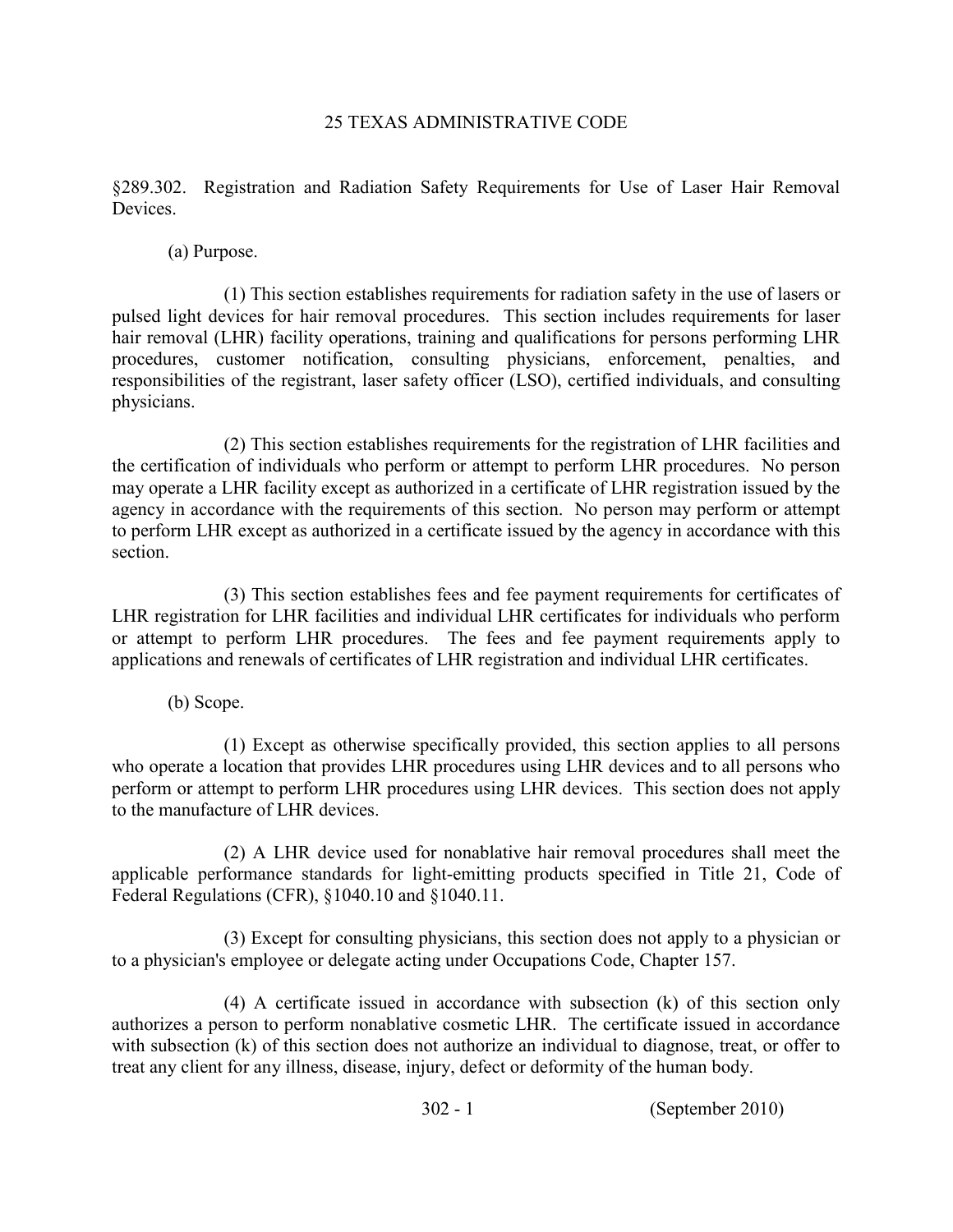(5) This section applies only to LHR devices used for nonablative hair removal. Lasers or pulsed light devices used for any other purpose shall comply with the requirements of §289.301 of this title (relating to Registration and Radiation Safety Requirements for Lasers and Intense-Pulsed Light Devices).

 (6) A person who receives, possesses, uses, owns, or acquires LHR devices prior to receiving a certificate of LHR registration is subject to the requirements of this section.

 (7) A health professional licensed under another law is not required to hold a certificate to perform laser hair removal procedures issued in accordance with this section if the performance of laser hair removal is within the scope of that professional's practice as determined by the professional's licensing board.

 (8) The qualifications for eligibility for an applicant for a senior LHR technician certificate who is a licensed health professional shall be established by the entity that issues licenses for that health profession.

 (9) Training programs complying with the requirements of subsection (j)(20) of this section are also subject to certain requirements of §289.226 of this title (relating to Registration of Radiation Machine Use and Services).

 (10) A LHR device categorized by the United States Food and Drug Administration (FDA) as a prescription device shall meet the requirements for prescription use specified in Title 21, CFR, §801.109. For purposes of this section, the requirements for a consulting physician specified in subsection  $(i)(13)$  of this section shall satisfy the requirement for supervision by a physician specified in Title 21, CFR, §801.109. For purposes of this section, the requirement for a consulting physician to establish protocols for a LHR facility in accordance with subsection (i)(13) of this section shall satisfy the requirement for a prescription for use as specified in Title 21, CFR, §801.109. A LHR device shall be purchased by or on the order of a physician, in accordance with Title 21, CFR, §801.109 and subsection (q)(2) of this section.

(c) Prohibitions.

 (1) The agency may prohibit the use of LHR devices that pose a significant threat or endanger occupational or public health and safety, in accordance with subsections (z) and (ee) of this section.

 of LHR registration issued by the agency in accordance with subsection (k) of this section. (2) A person shall not operate a LHR facility unless the person holds a certificate

 (3) An individual shall not use LHR devices to perform or attempt to perform LHR procedures unless the person holds the individual LHR certificate issued by the agency in accordance with subsection (k) of this section.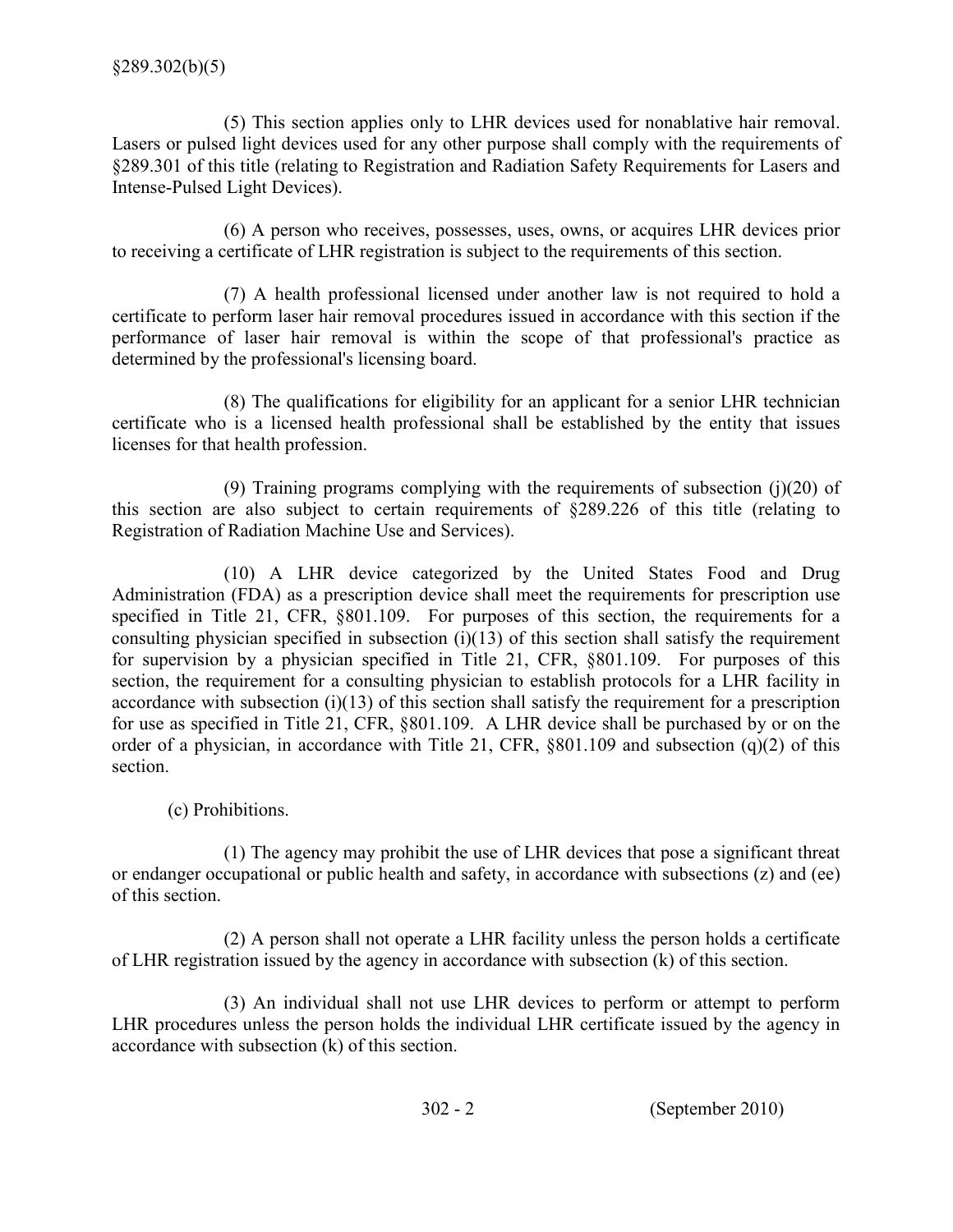(4) An individual shall not operate a laser hair removal device with the intent to treat an illness, disease, injury, or physical defect or deformity unless the individual is:

(A) a physician;

(B) acting under a physician's order; or

 (C) authorized under other law to treat the illness, disease, injury, or physical defect or deformity in that manner.

 in violation of Occupations Code, Title 3, Subtitle B, and is subject to the penalties under that subtitle and under Health and Safety Code, §401.522. (5) A person who violates paragraph (4) of this subsection is practicing medicine

 (6) A person shall not operate a LHR facility from a person's living quarters. A LHR facility shall be separated from living quarters by complete floor to ceiling partitioning and shall contain no access to living quarters.

 (d) Definitions. The following words and terms, when used in this section, shall have the following meanings, unless the context clearly indicates otherwise.

(1) Act-Texas Radiation Control Act, Health and Safety Code, Chapter 401.

(2) Administrative penalty--Monetary penalty assessed by the agency in accordance with the Texas Radiation Control Act (Act), §401.384 and §401.522, to emphasize the need for lasting remedial action and to deter future violations.

(3) Adverse event--Any death or serious injury, as that term is defined in Title 21, CFR, §803.3, to a client or employee of a LHR facility that is a result of use, misuse, or failure of LHR devices or LHR safety equipment.

(4) Advertising--All representations disseminated in any manner or by any means for the purpose of inducing, or that are likely to induce, directly or indirectly, the purchase of laser hair removal services.

(5) Agency--The Department of State Health Services or its successor.

 $(6)$  Applicant--A person seeking a certificate of LHR registration or individual LHR certificate, issued in accordance with the provisions of the Act and the requirements in this section.

(7) Certificate of LHR registration--A form of permission given by the agency to a LHR facility applicant who has met the requirements for LHR registration certification set out in the Act and this section. For purposes of this section, "certificate of LHR registration" is an equivalent term for "facility license" as specified in Health and Safety Code, §401.510.

302 3 (September 2010)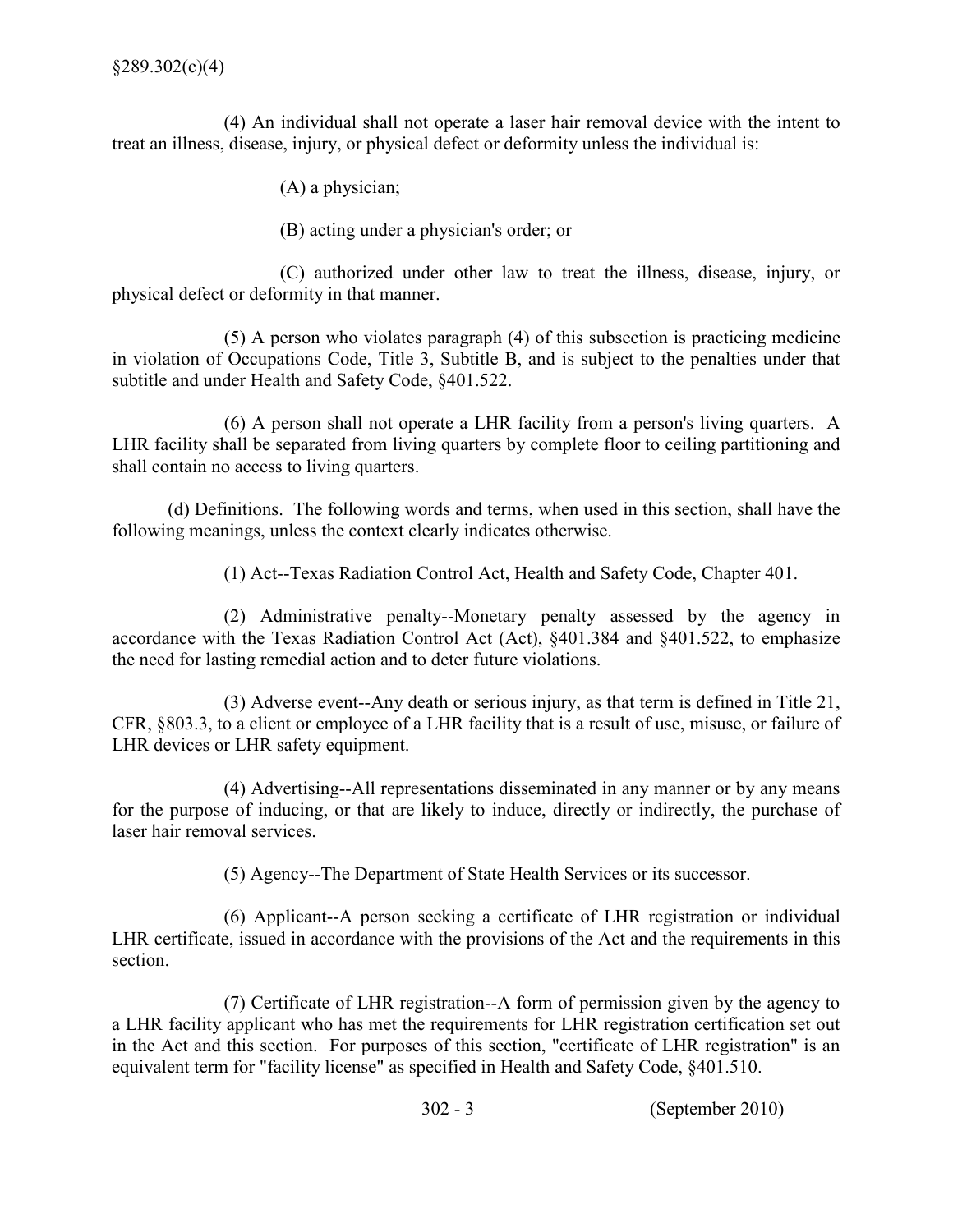$(8)$  Certified individual--Any individual issued an individual LHR certificate by the agency in accordance with the Act and this section.

(9) Commissioner--The commissioner of the Department of State Health Services.

 $(10)$  Consulting physician--A physician who has a contract with a LHR facility in accordance with subsection  $(i)(13)$  of this section.

 $(11)$  Contract--A written legal document between a consulting physician and the operator of a LHR facility.

 $(12)$  Direct supervision--Direct observation by a senior LHR technician or a LHR professional of LHR procedures performed by a LHR apprentice-in-training. The senior LHR technician or LHR professional shall be available to give immediate assistance if required.

 $(13)$  Director-The director of the radiation control program in accordance with the agency's jurisdiction.

 $(14)$  Hearing--A proceeding to examine an application or other matter before the agency in order to adjudicate rights, duties, or privileges.

 $(15)$  Informal conference--A meeting held by the agency with a person to discuss the following:

(A) safety, safeguards, or environmental problems;

 (B) compliance with regulatory or certificate of LHR registration condition requirements;

 (C) proposed corrective measures including, but not limited to, schedules for implementation; and

(D) enforcement options available to the agency.

 $(16)$  Individual LHR certificate--A form of permission given by the agency to an individual applicant who has met the requirements for individual LHR certification set out in the Act and this section. The term includes certificates issued by the agency for a LHR professional, a senior LHR technician, a LHR technician, and a LHR apprentice-in-training.

 $(17)$  Inspection--An official examination and/or observation by the agency that includes, but is not limited to, records, tests, surveys, photographs, and monitoring to determine compliance with the Act and rules, orders, requirements, and conditions of the agency.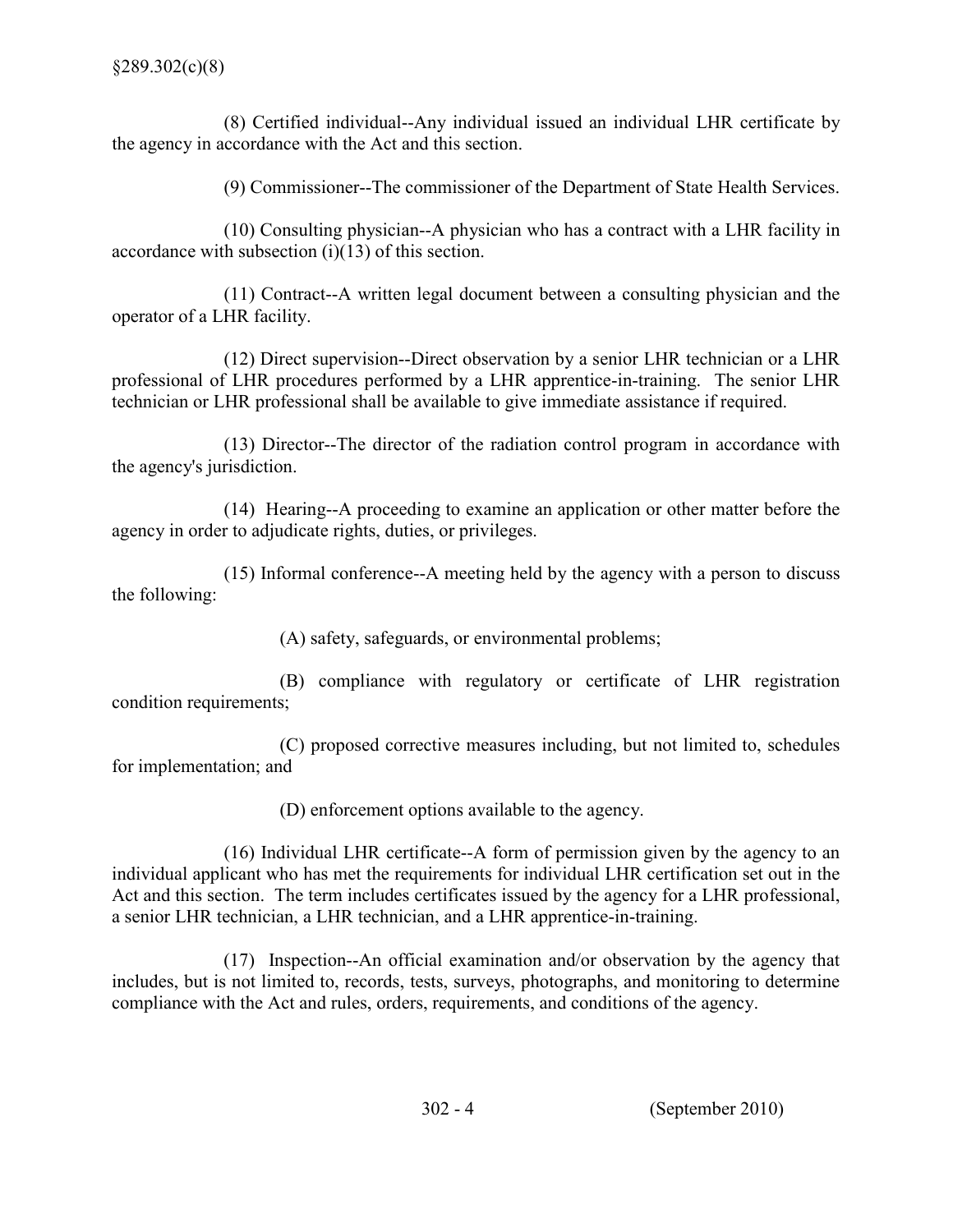$(18)$  Laser hair removal--The use of a laser or pulsed light device for nonablative hair removal procedures. For purposes of this section, "laser hair reduction" is an equivalent term.

 $(19)$  Laser hair removal facility--A business location that provides laser hair removal.

 $(20)$  Laser hair removal procedure--The removal of hair from one of the four body areas specified below, conducted during the same or separate appointment. Each area is considered one procedure, regardless of how many individual body parts are treated within that area.

(A) head and neck;

 (B) upper extremities, to include hands, arms (including armpits), and shoulders;

(C) torso, to include front and back (including pelvic region and buttocks);

or

(D) lower extremities, to include legs and feet.

 $(21)$  Laser or pulsed light device--A device approved by the FDA for laser hair removal or reduction. For purposes of this section, "LHR device" is an equivalent term.

 $(22)$  Laser safety officer (LSO)--An individual who has knowledge of and the authority and responsibility to apply appropriate laser radiation protection rules, standards, and practices, and who shall be specifically authorized on a certificate of LHR registration.

 $(23)$  LHR--An acronym for laser hair removal.

 $(24)$  Licensed health professional--An individual licensed in accordance with Occupations Code, Title 3.

 $(25)$  Living quarters--Any area used as a place of abode with provisions for sleeping, cooking, and sanitation.

 $(26)$  Mobile LHR facility--A business location self-contained within a vehicle that provides LHR procedures within the vehicle and meets all the requirements of this section.

 $(27)$  Nonablative hair removal procedure--A hair removal procedure using a LHR device that does not remove the epidermis.

 $(28)$  Notice of violation--A written statement prepared by the agency of one or more alleged infringements of a legally binding requirement.

302 5 (September 2010)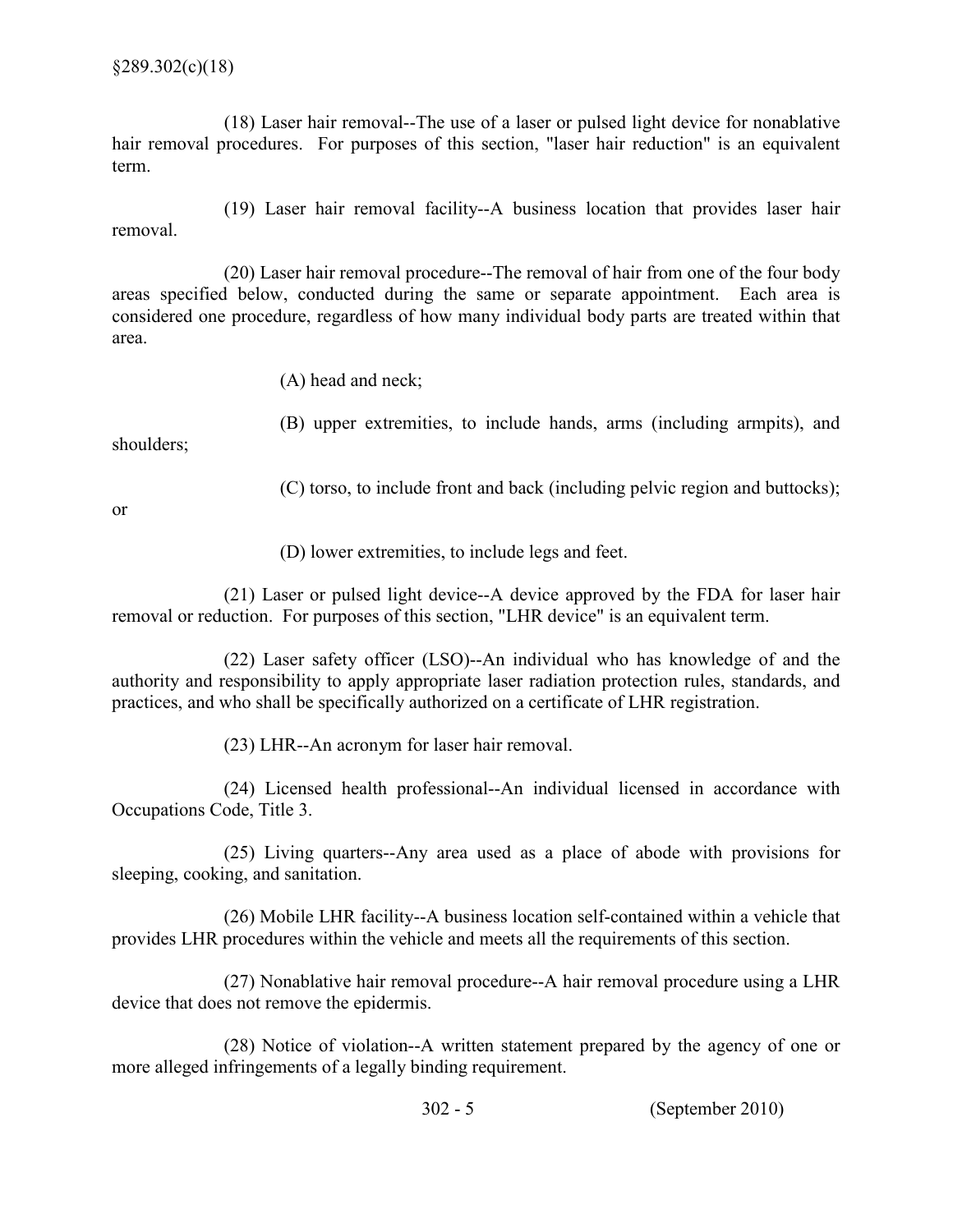$(29)$  Operator-The owner of a LHR facility, an agent of an owner, or an independent contractor of a LHR facility.

(30) Order--A specific directive contained in a legal document issued by the agency.

(31) Person--Any individual, corporation, partnership, firm, association, trust, estate, public or private institution, group, agency, local government, any other state or political subdivision or agency thereof, or any other legal entity, and any legal successor, representative, agent, or agency of the foregoing.

 $(32)$  Physician--An individual who meets the definition in Occupations Code, Title 3, Subtitle B, Chapter 151.

 $(33)$  Preliminary report--A document prepared by the agency containing the following:

 (A) a statement of facts on which the agency bases the conclusion that a violation has occurred;

 (B) recommendations that an administrative penalty be imposed on the person charged;

(C) recommendations for the amount of that proposed penalty; and

 (D) a statement that the person charged has a right to a hearing on the occurrence of the violation, the amount of the penalty, or both.

 $(34)$  Registrant-Any facility issued a certificate of LHR registration by the agency in accordance with the Act and this section. For purposes of this section, "certificate of LHR registration" is an equivalent term for "facility license" as specified in Health and Safety Code, §401.510.

(35) Rule-Any agency statement of general applicability that implements, interprets, or prescribes law or policy, or describes the procedure or practice requirements of an agency. The term includes the amendment or repeal of a prior section but does not include statements concerning only the internal management or organization of any agency and not affecting private rights or procedures.

(36) Severity level--A classification of violations based on relative seriousness of each violation and the significance of the effect of the violation on the occupational or public health or safety or the environment.

 $(37)$  Supervision--The physical presence of a senior LHR technician or LHR professional at the LHR facility.

302 6 (September 2010)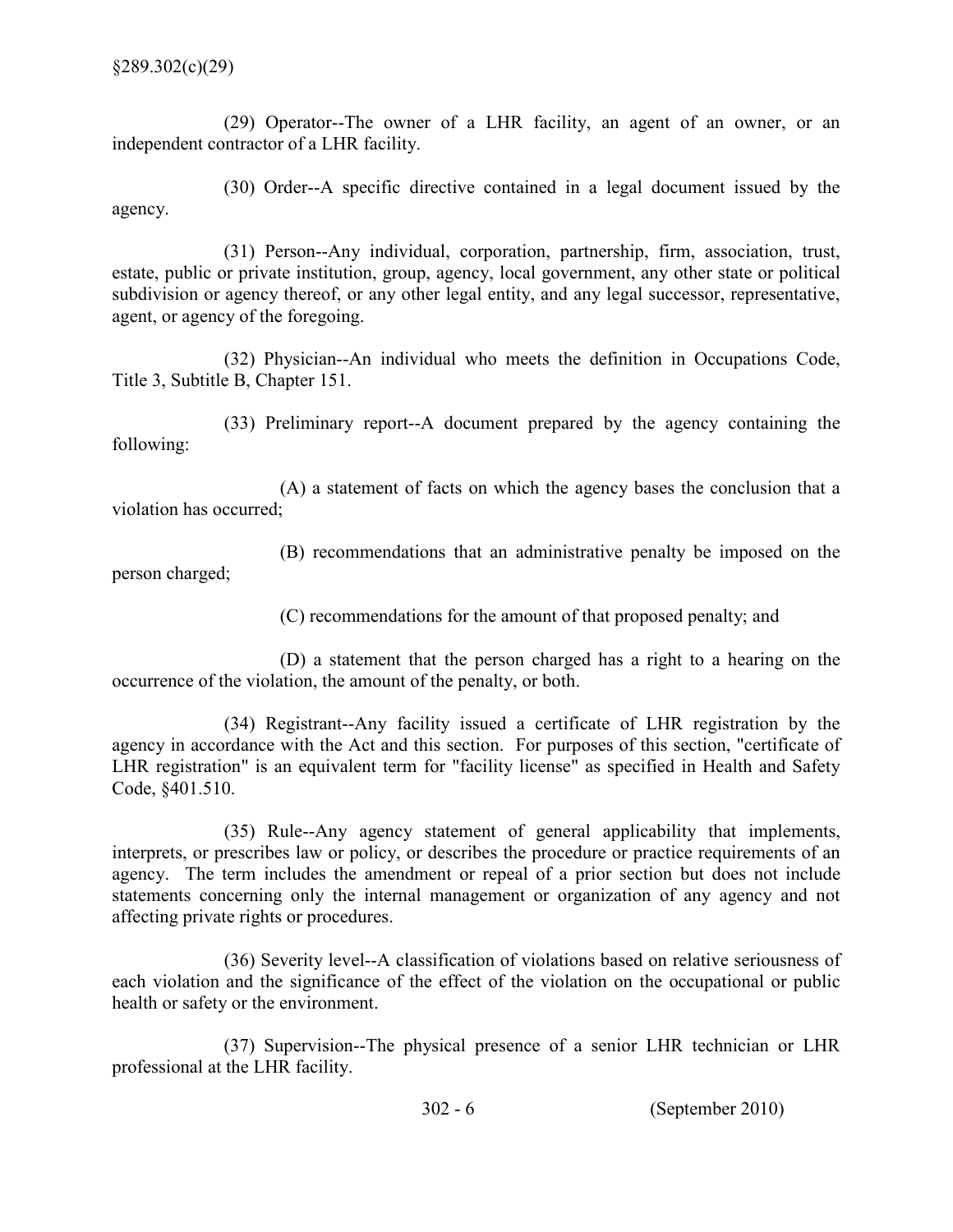medicine;

 $(38)$  Termination--A release by the agency of the obligations and authorizations of the LHR registrant or certified LHR individual under the terms of the certificate of LHR registration or the individual LHR certificate. It does not relieve a person of duties and responsibilities imposed by law.

(39) Violation--An infringement of any rule, registration, or individual certificate condition, order of the agency, or any provision of the Act.

 (e) Additional requirements. The agency may, by rule, order, or condition of certificate of laser registration, impose upon any registrant such requirements in addition to those established in this chapter as it deems appropriate or necessary to minimize danger to public health and safety or property or the environment.

(f) Communications.

 (1) Except where otherwise specified, all communications and reports concerning this section and applications filed under it should be addressed to the Radiation Control Program, Department of State Health Services, Mail Code 1987, P. O. Box 149347, Austin, Texas, 78714 9347. Communications, reports, and applications may be delivered in person to the agency's office located at 8407 Wall Street, Austin, Texas.

 (2) Documents transmitted to the agency will be deemed submitted on the date sent according to the postmark, telegram, telefacsimile, or electronic media transmission.

 (g) Interpretations. Except as specifically authorized by the agency in writing, no interpretation of the meaning of this section by any officer or employee of the agency other than a written legal interpretation by the agency, will be considered binding upon the agency.

 (h) Open records. All records are subject to the requirements of the Texas Public Information Act, Government Code, Chapter 552.

(i) Application requirements for a certificate of LHR registration.

 (1) A separate LHR application shall be submitted for each LHR facility. A separate certificate of LHR registration is required for each LHR facility.

 subsection (k) of this section, is not required for the following: (2) A certificate of LHR registration for a LHR facility, issued in accordance with

(A) a facility owned or operated by a physician for the practice of

(B) a licensed hospital; or

(C) a clinic owned or operated by a licensed hospital.

302 7 (September 2010)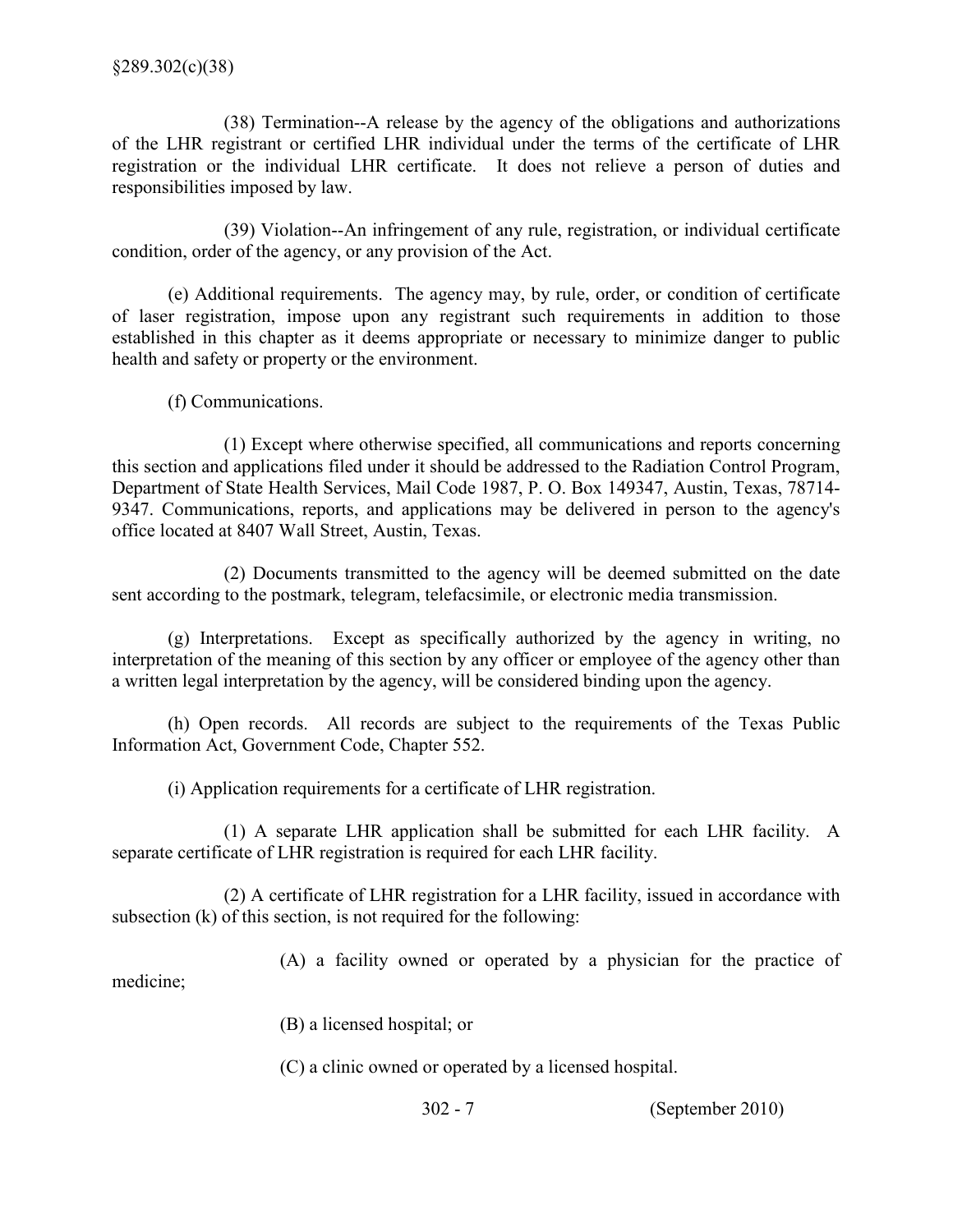(3) A certificate of LHR registration, issued in accordance with subsection (k) of this section, is required for a facility owned or operated by a physician that performs only LHR procedures. A certificate of LHR registration, issued in accordance with subsection (k) of this section, is not required for a facility owned or operated by a physician for both the practice of medicine and LHR procedures.

 (4) A certificate of laser registration issued in accordance with §289.301 of this title may be required for the entities specified in paragraph  $(2)(A) - (C)$  of this subsection that own, possess, or use lasers for purposes other than LHR.

 prescribed by the agency and shall contain all the information required by the form and accompanying instructions. (5) Application for a certificate of LHR registration shall be completed on forms

 (6) A LSO shall be designated on each application form. The qualifications of that individual shall be submitted to the agency with the application. The LSO shall meet the requirements of subsection (n) of this section and carry out the responsibilities of subsection (o) of this section.

 (7) A LHR professional(s) shall be designated on each application form. The LHR professional shall meet the applicable requirements of subsection (j)(6) of this section and carry out the responsibilities of subsection (q)(4) of this section.

 (8) Each application shall be accompanied by a completed RC Form 2261 (Business Information Form).

 (9) Each application for a certificate of LHR registration shall be accompanied by the appropriate fee prescribed in subsection (ff) of this section.

 (10) The agency may, at any time after filing of the original application, require further statements in order to enable the agency to determine whether the certificate of LHR registration should be granted or denied.

 (11) Applications and documents submitted to the agency may be made available for public inspection, except that the agency may withhold any document or part thereof from public inspection in accordance with subsection (h) of this section.

 (12) An application for a LHR facility shall be signed by an operator. The LHR application shall also be signed by the LSO if the LSO is someone other than the operator.

 (13) Each application for a certificate of LHR registration shall be accompanied by copy of a written contract with a consulting physician. The contract shall be between the LHR facility applicant and the consulting physician and shall include the following: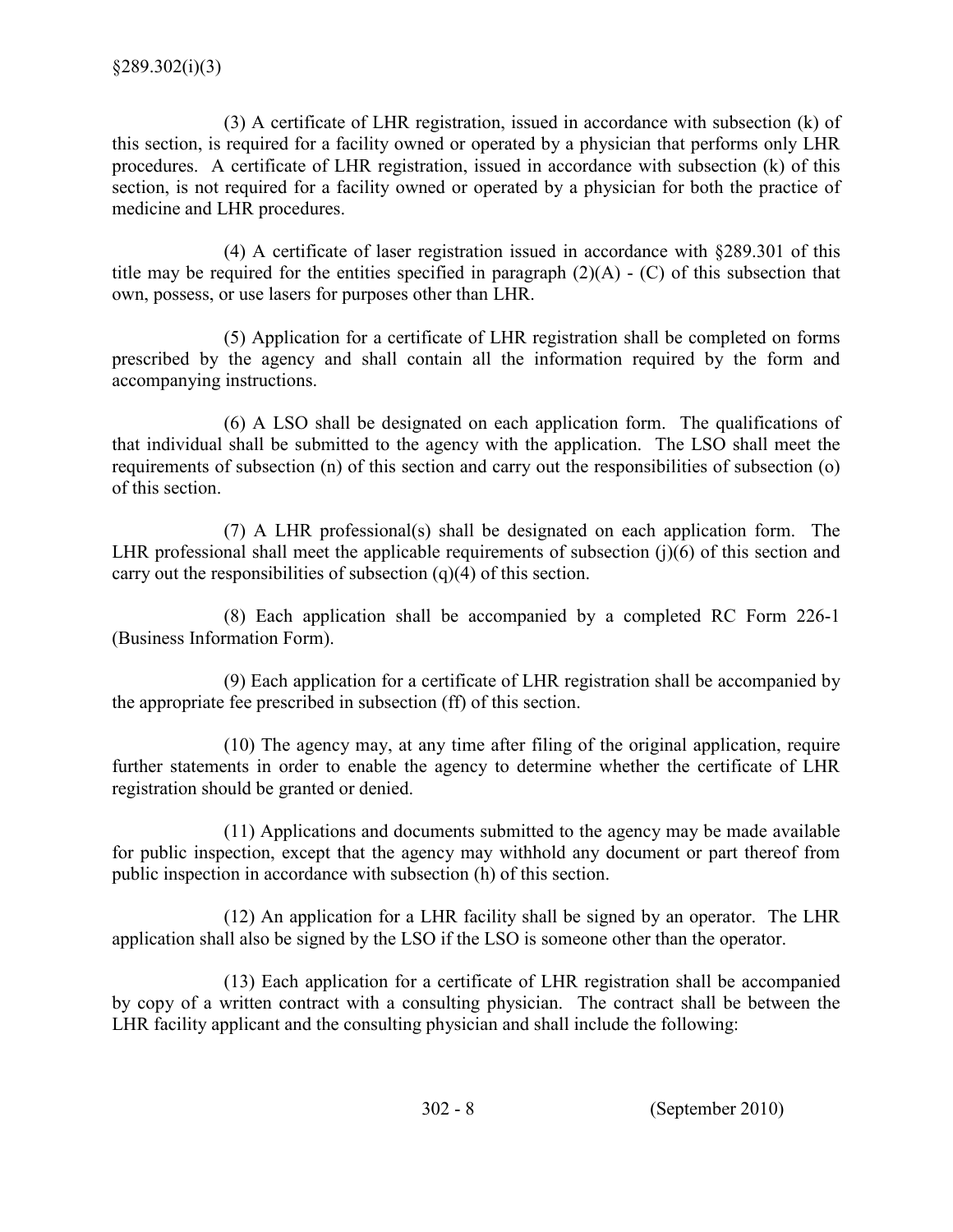(A) proper protocols for the services provided by the consulting physician at the facility as specified in subsection (m)(5) and (6) of this section;

 (B) a provision for the consulting physician to audit the LHR facility's protocols and operations in accordance with subsection (m)(2) of this section;

 (C) a commitment that the consulting physician shall be available for emergency consultation with the LHR facility as appropriate to the circumstances, including, if the physician considers it necessary, an emergency appointment with the client; and

 (D) a designated physician who shall be available for the consultation with the LHR facility relating to care for the client if the consulting physician is unavailable.

(j) Application requirements for an individual LHR certificate.

 (1) Application for an individual LHR certificate shall be completed on forms prescribed by the agency and shall contain all the information required by the form and accompanying instructions.

 (2) Each application for an individual LHR certificate shall be accompanied by the appropriate fee prescribed in subsection (ff) of this section.

 (3) The agency may, at any time after filing of the original application, require further statements in order to enable the agency to determine whether the individual LHR certificate should be granted or denied.

 (4) Applications and documents submitted to the agency may be made available for public inspection except that the agency may withhold any document or part thereof from public inspection in accordance with subsection (h) of this section.

 (5) An application for an individual LHR certificate shall be signed by the individual seeking certification.

 (6) An applicant for a LHR professional certificate shall meet the following requirements:

(A) be certified by a certification entity approved by the agency;

 (B) meet the requirements for a senior LHR technician certificate in accordance with paragraph (10) of this subsection; and

(C) pass an examination approved by the agency.

 (7) Written documentation of completion of the requirements in paragraph (6)(A) (C) of this subsection shall be submitted with each LHR professional certificate application.

302 9 (September 2010)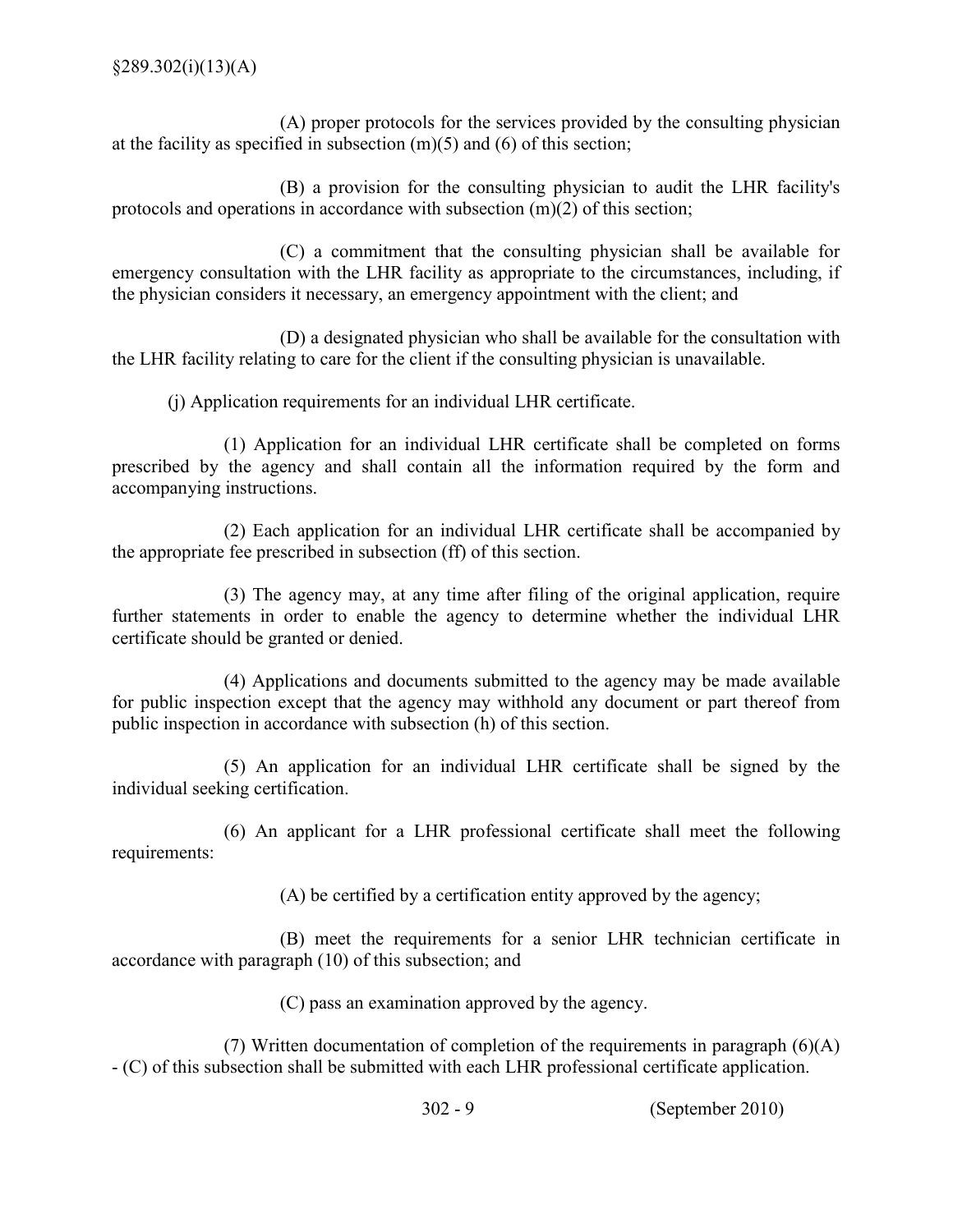(8) An applicant for a LHR professional certificate who has met the requirements of paragraph (6)(A) and (C) of this subsection prior to September 1, 2010, is not required to meet the requirements of paragraph (6)(B) of this subsection.

(9) Written documentation of the requirements in paragraph  $(6)(A)$  and  $(C)$  of this subsection completed prior to September 1, 2010, shall be submitted to the agency with each LHR professional certificate application. Written documentation submitted in accordance with this paragraph will be accepted by the agency if postmarked, hand-delivered, or electronically submitted by December 31, 2010.

 (10) An applicant for a senior LHR technician certificate shall meet the following requirements:

 (A) meet the requirements for a LHR technician certificate in accordance with paragraph (14) of this subsection; and

 (B) have directly supervised at least 100 LHR procedures within 12 months, as audited by a LHR professional. An individual shall not supervise LHR procedures without audit by a LHR professional until:

 supervised, as audited by a LHR professional; and (i) 100 LHR procedures within 12 months have been directly

 by the agency in accordance with subsection (k) of this section. (ii) an individual senior LHR technician certificate has been issued

 (11) Written documentation of completion of the requirements in paragraph (10)(A) and (B) of this subsection shall be submitted with each senior LHR technician certificate application.

 (12) An applicant for a senior LHR technician certificate who has met the following requirements prior to September 1, 2010, is not required to meet the requirements of paragraph (10) of this subsection:

(A) performed 100 LHR procedures within 12 months;

(B) supervised 100 LHR procedures within 12 months; and

(C) has met the requirements of paragraph (18)(A), (B), and (D) of this

subsection.

 (13) Written documentation of the requirements in paragraph (12) of this subsection completed prior to September 1, 2010, shall be submitted to the agency with each senior LHR technician certificate application. Written documentation submitted in accordance with this paragraph will be accepted by the agency if postmarked, hand-delivered, or electronically submitted by December 31, 2010.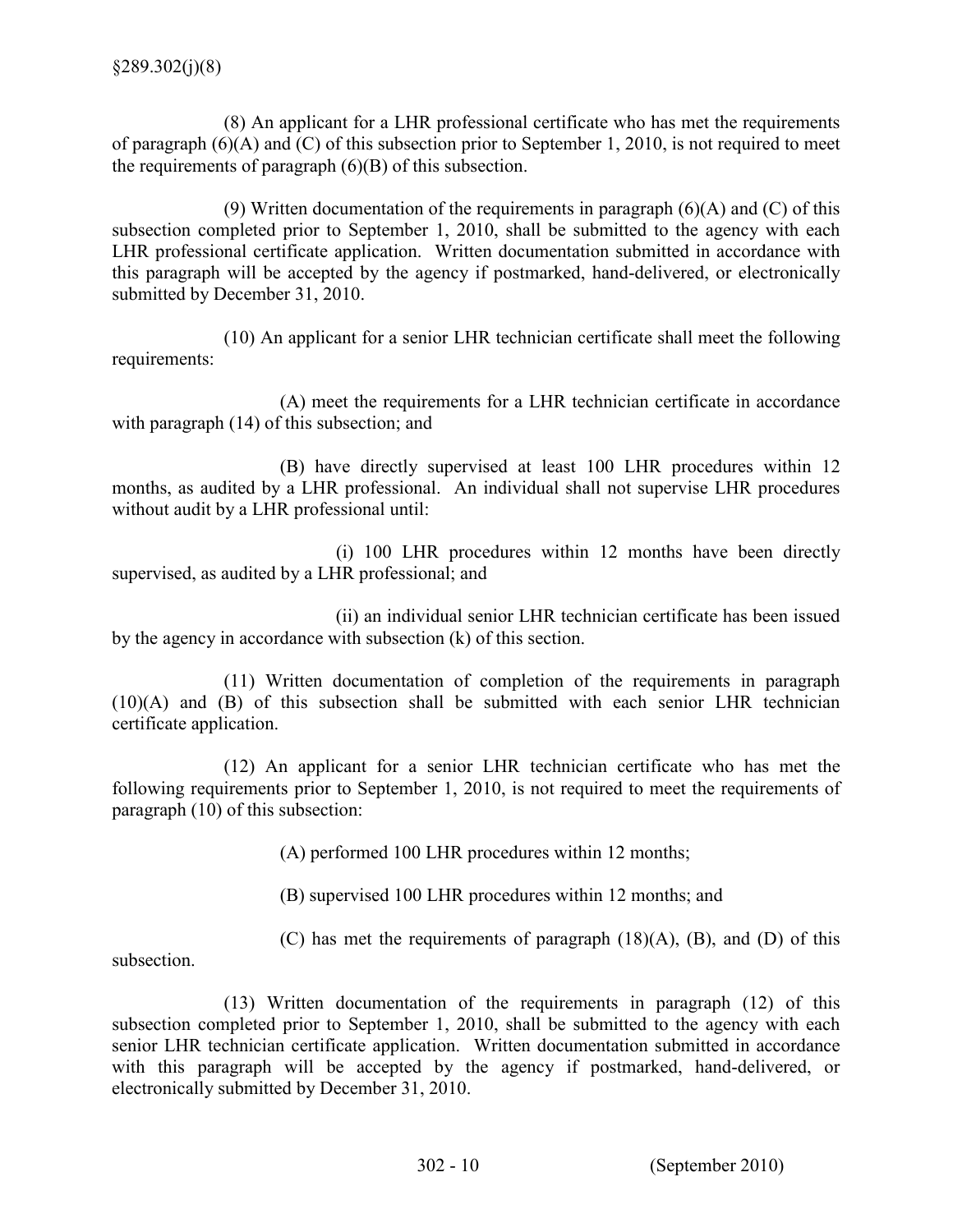(14) An applicant for a LHR technician certificate shall meet the following requirements:

 $(A)$  meet the requirements for a LHR apprentice-in-training certificate in accordance with paragraph (18) of this subsection; and

 (B) have performed at least 100 LHR procedures within 12 months under the direct supervision of a senior LHR technician or a LHR professional. An individual shall not perform LHR procedures unsupervised until:

 (i) 100 LHR procedures within 12 months have been performed under the direct supervision of a senior LHR technician or LHR professional; and

 (ii) an individual LHR technician certificate has been issued by the agency in accordance with subsection (k) of this section.

 (15) Written documentation of completion of the requirements in paragraph (14)(A) and (B) of this subsection shall be submitted with each LHR technician certificate application.

 (16) An applicant for a LHR technician certificate who has met the following requirements prior to September 1, 2010, is not required to meet the requirements of paragraph (14) of this subsection:

(A) performed 100 LHR procedures within 12 months; and

 (B) has met the requirements of paragraph (18)(A), (B), and (D) of this subsection.

 (17) Written documentation of the requirements in paragraph (16) of this subsection completed prior to September 1, 2010, shall be submitted to the agency with each LHR technician certificate application. Written documentation submitted in accordance with this paragraph will be accepted by the agency if postmarked, hand-delivered, or electronically submitted by December 31, 2010.

 $(18)$  An applicant for a LHR apprentice-in-training certificate shall meet the following requirements:

(A) have at least 24 hours of training in:

(i) LHR device safety;

(ii) laser physics;

(iii) skin typing;

302 11 (September 2010)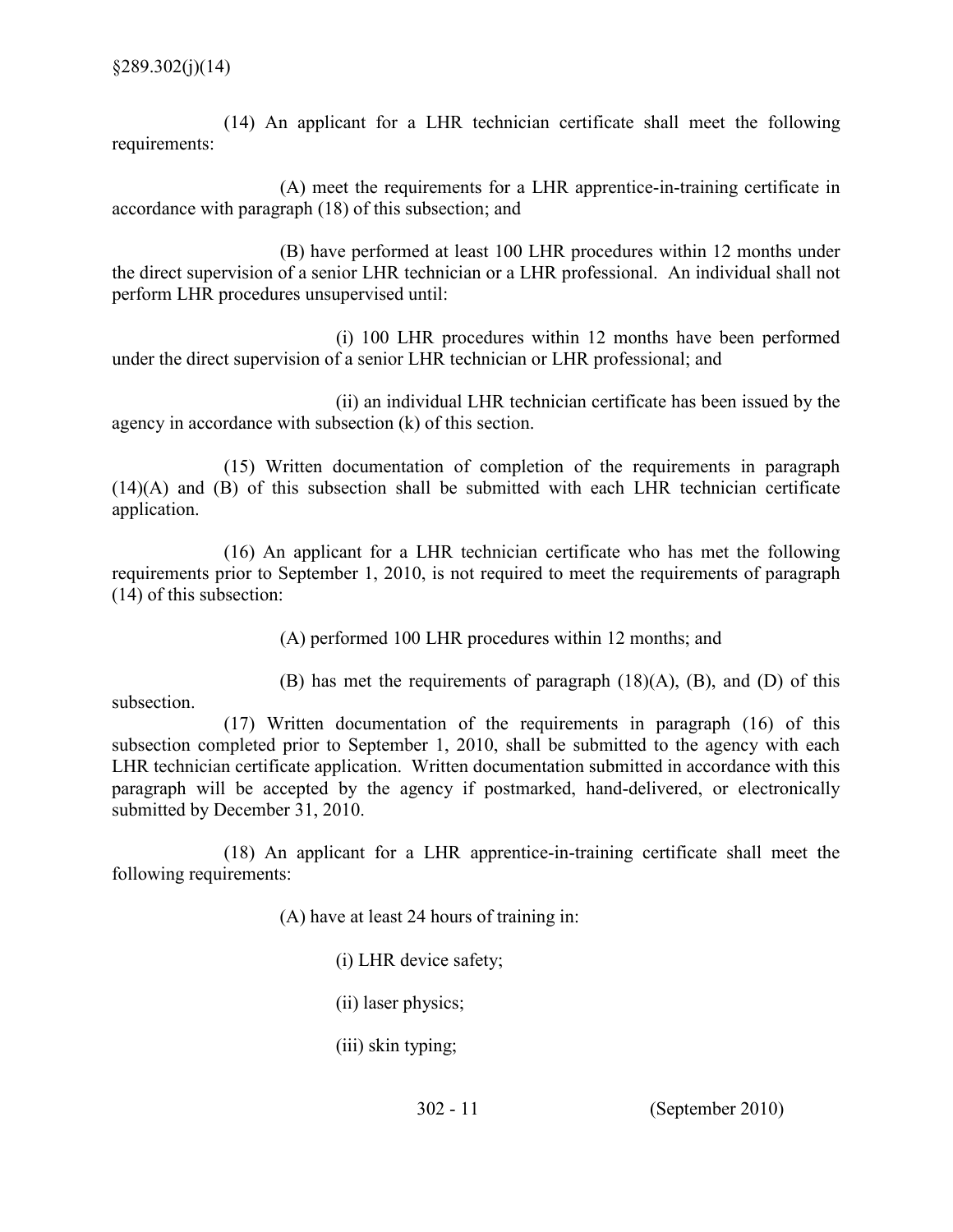$§289.302(i)(18)(A)(iv)$ 

(iv) skin reactions;

(v) treatment protocols;

(vi) burns;

(vii) eye protection;

(viii) emergencies; and

 $(ix)$  post-treatment protocols;

(B) have an additional 16 hours of training in:

(i) cardio-pulmonary resuscitation (a valid cardio-pulmonary resuscitation certificate may be used to satisfy up to 8 hours of the training required by this subparagraph);

(ii) review of client's pre-existing conditions to determine if consultation with a consulting physician is needed for possible diagnosis or treatment;

(iii) review of client's previous hair removal procedures by another

modality;

 (iv) review of client's current medications to determine if any medications need to be brought to the attention of the consulting physician based on established protocols;

(v) proper signage and posting;

(vi) use of a LHR device; and

(vii) anesthesia used in conjunction with LHR procedures.

 (C) shall work under the direct supervision of a senior LHR technician or a LHR professional; and

(D) shall be at least 18 years of age.

 (19) Written documentation of completion of the requirements in paragraph  $(18)(A)$  -  $(D)$  of this subsection shall be submitted with each LHR apprentice-in-training certificate application.

302 12 (September 2010)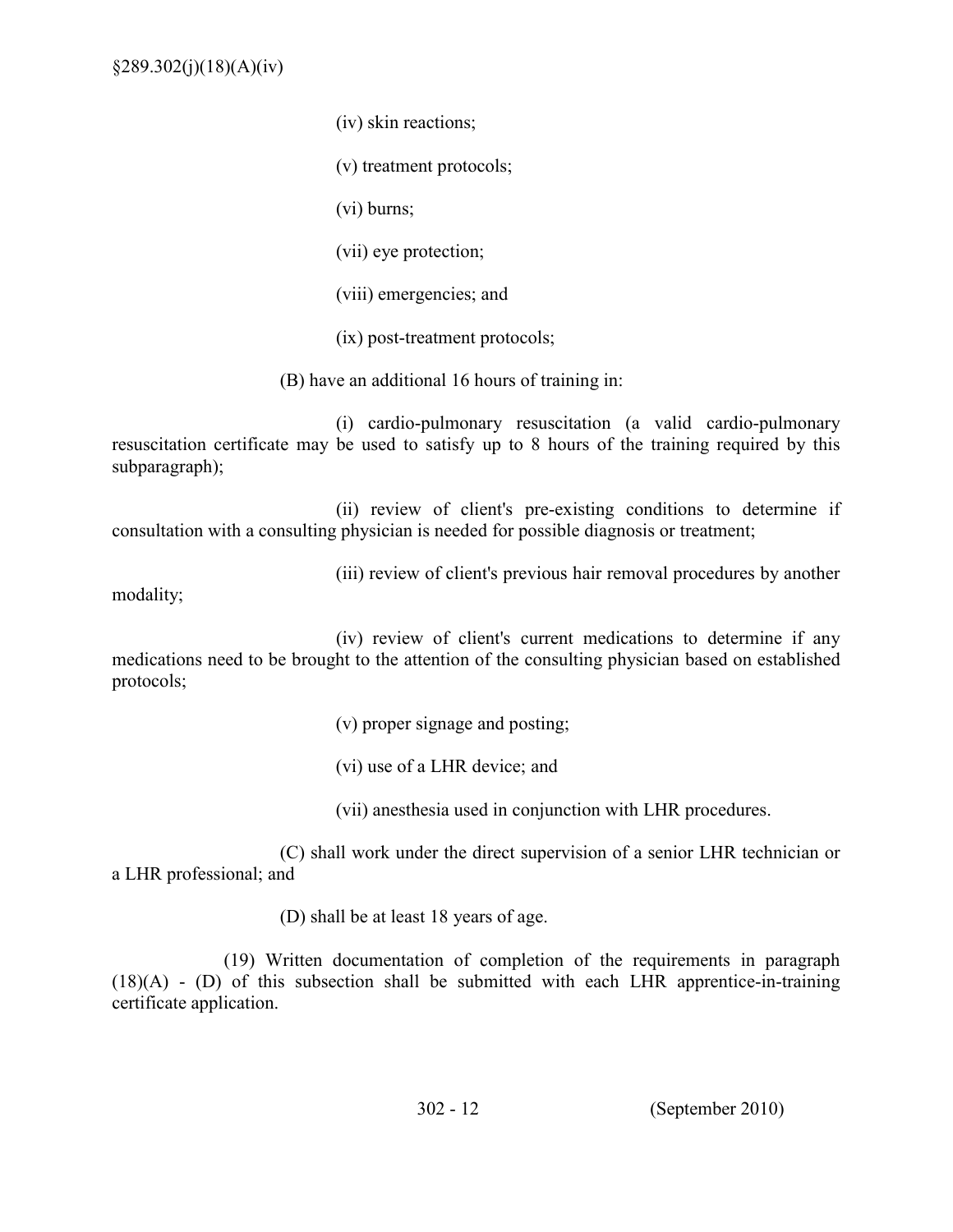(20) Training required by paragraph (18)(A) and (B) of this subsection shall be obtained from an agency-accepted training program registered with the agency in accordance with the following.

 $(A)$  An agency-accepted training program is defined as a radiation service in accordance with  $\S 289.226(b)(10)(D)$  of this title. A radiation service shall be registered in accordance with §289.226(j) of this title. A training program specified in this paragraph shall meet the requirements of  $\S 289.226(a)$ , (j)(1), (j)(2), (j)(3)(C), (k), (l), (m)(1)(A), (m)(4) - (7), (o)  $-$  (r), and (t)(1)(A) of this title. For purposes of this section, the responsibilities of a radiation safety officer specified in §289.226(j) of this title may be fulfilled by a LSO.

(B) An application submitted to the agency for an agency-accepted training program shall include the following:

(i) course syllabus, including topics covered and time allotted for

each topic;

(ii) qualifications of instructors;

 (iii) verification that exam(s) are administered to assess the student's knowledge of material presented;

(iv) the criteria for successful completion of the course;

 (v) a copy of the certificate that will be issued upon successful completion of the training program; and

 (vi) verification that the training program is in compliance with applicable state laws, including Texas Education Code, Chapter 132.

 (21) A physician or other licensed health professional shall not perform the auditing activities of a LHR professional in accordance with paragraph (10)(B) of this subsection unless that individual meets the requirements for a LHR professional specified in paragraph (6) of this subsection. A physician or other licensed health professional shall not perform the direct supervision activities of a LHR professional or senior LHR technician in accordance with paragraph (14)(B) of this subsection unless that individual meets the requirements of paragraph  $(6)$  or  $(10)$  of this subsection.

(k) Issuance of a certificate of LHR registration and an individual LHR certificate.

 (1) A certificate of LHR registration application or individual LHR certificate application will be approved if the agency determines that the application meets the requirements of the Act and this section. A certificate of LHR registration and an individual LHR certificate authorizes the activity in such form and contains such conditions and limitations as the agency deems appropriate or necessary.

302 13 (September 2010)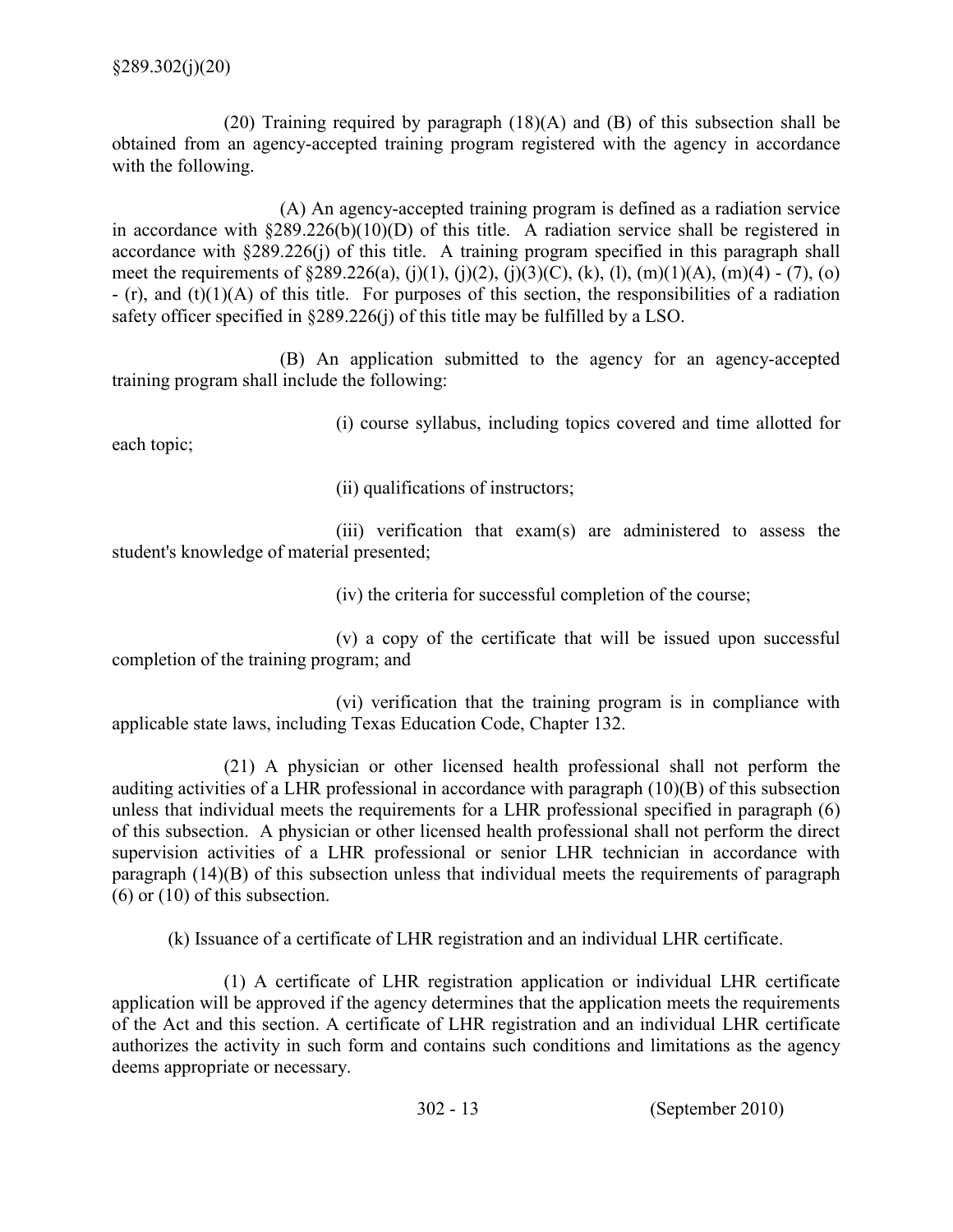(2) The agency may incorporate in the certificate of LHR registration or individual LHR certificate at the time of issuance, or thereafter by amendment, such additional requirements and conditions with respect to the registrant's or individual's possession, use, and transfer of LHR devices subject to this section as it deems appropriate or necessary in order to:

(A) minimize danger to occupational and public health and safety;

 (B) require additional reports and the keeping of additional records as may be appropriate or necessary; and

(C) prevent loss or theft of LHR devices subject to this section.

 (3) The agency may request, and the registrant or certified individual shall provide, additional information after the certificate of LHR registration or individual LHR certificate has been issued to enable the agency to determine whether the certificate of LHR registration or individual LHR certificate should be modified in accordance with subsection (z) of this section.

 (l) Specific terms and conditions of certificates of LHR registration and individual LHR certificates.

 accordance with this section shall be subject to the applicable provisions of the Act, now or hereafter in effect, and to the applicable rules and orders of the agency. (1) Each certificate of LHR registration and individual LHR certificate issued in

 granted under this section shall be transferred, assigned, or in any manner disposed of, either voluntarily or involuntarily, to any person unless the agency authorizes the transfer in writing. (2) No certificate of LHR registration or individual LHR certificate issued or

 (3) Each person registered by the agency for use of LHR devices in accordance with this section shall confine use and possession of the LHR devices to the location and purpose authorized in the certificate of LHR registration. If a LHR facility operator owns multiple LHR facilities, the operator may transfer a LHR device from facility to facility that the operator owns if each facility is registered in accordance with subsection (k) of this section.

 (4) In making a determination whether to grant, deny, amend, renew, revoke, suspend, or restrict a certificate of LHR registration or individual LHR certificate, the agency may consider the technical competence and compliance history of an applicant or holder of a certificate of LHR registration or individual LHR certificate. After an opportunity for a hearing, the agency shall deny an application for, an amendment to, or a renewal of a certificate of LHR registration or individual LHR certificate if the applicant's compliance history reveals that at least three agency final enforcement actions have been issued against the applicant, within the previous six years, that assess administrative or civil penalties against the applicant, or that revoke or suspend the certificate of laser registration or individual laser hair removal certificate. An exception to this requirement may be made by the agency if it finds that the recurring pattern of conduct does not demonstrate a consistent disregard for the regulatory process because the applicant's overall conduct shows steady and significant improvement.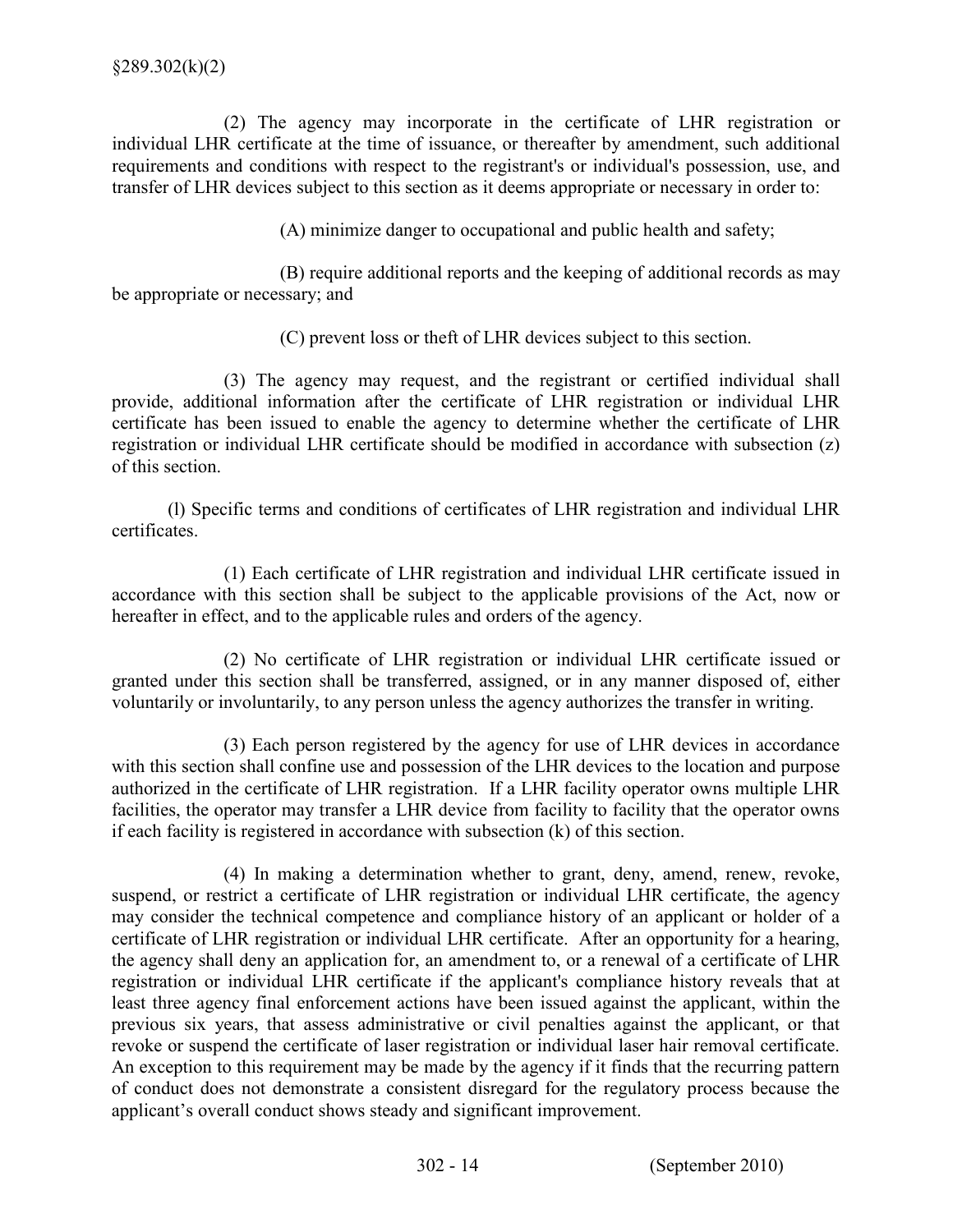(m) Responsibilities of a consulting physician.

 (1) The consulting physician shall be available for emergency consultation with the facility as appropriate to the circumstances, including, if the physician considers it necessary, an emergency appointment with the client. If the consulting physician is unavailable for an emergency consultation, another designated physician shall be available for the consultation with the facility relating to care for the client. The consulting physician and designated physician shall have a primary practice site located within 75 miles of the LHR facility that the physician has contracted with.

 (2) The consulting physician shall conduct audits of the registrant's LHR facility to ensure that operations are being conducted in accordance with the protocols established by the contract specified in subsection  $(i)(13)$  of this section. The audits shall be unannounced, shall be conducted at the physical site of the LHR facility, and shall be conducted at least quarterly. The audits may be scheduled in advance if the consulting physician determines that advance notice does not compromise the ability to determine that operations are being conducted in accordance with established protocols. The audits may be conducted by the consulting physician, another designated physician or an advanced practice nurse or physician's assistant acting under the consulting physician's delegated authority. If the audit is conducted by an advanced practice nurse or physician's assistant, the consulting physician shall sign the audit as required by paragraph (3)(D) of this subsection.

 (3) The consulting physician shall make records of audits conducted under the terms of the contract. The consulting physician audit records shall be maintained in accordance with subsection (nn) of this section for inspection by the agency. The record of the audit shall include at least the following:

- (A) date audit was performed;
- (B) name of the LHR facility audited;

 (C) assessment of the LHR facility's performance of the protocols established by the written contract; and

(D) signature of the consulting physician and the LHR facility operator.

 and for determining whether such events are reportable in accordance with Title 21, CFR, Part 803. (4) The consulting physician shall be responsible for reviewing all adverse events

 shall be:  $(5)$  The protocols required in accordance with subsection  $(i)(13)$  of this section

 (A) written instructions agreed upon and signed and dated by the consulting physician and the LHR facility operator;

302 15 (September 2010)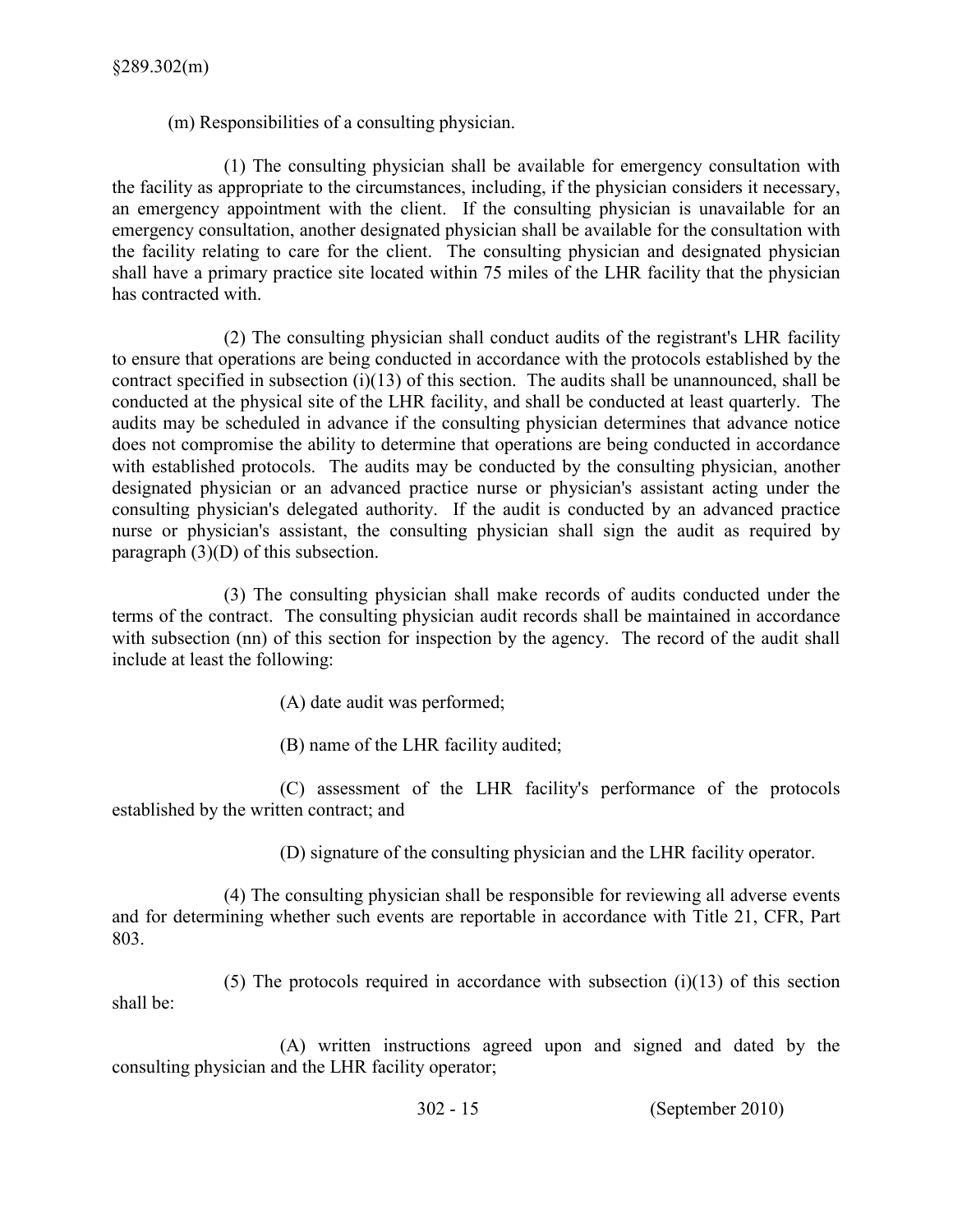(B) maintained at the LHR facility; and

 (C) reviewed and signed by the consulting physician and LHR operator at least annually.

(6) The protocols required in accordance with subsection  $(i)(13)$  of this section shall include at least the following:

(A) which LHR procedures require a particular level of individual LHR

certification;

 (B) the circumstances or conditions under which each procedure is to be performed;

 (C) specific instructions to be followed for individual LHR certificate holders who are working under direct supervision or who are giving direct supervision;

(D) conditions under which emergency consultation is required;

 (E) designated settings, in accordance with the manufacturer's instructions, at which the LHR device can be expected to safely remove hair; and

 (F) list of medications taken by the client that should be reported to the consulting physician before LHR services are provided or that, if taken by the client, preclude a LHR procedure from being performed.

 (7) The requirements in paragraph (1) of this subsection do not relieve a consulting physician or another health care professional from complying with applicable regulations prescribed by a state or federal agency.

 (n) Requirements for LSOs. LSO qualifications shall be submitted to the agency with the application and shall include at least the following:

 (1) educational courses related to laser radiation safety or a laser safety officer course; or

(2) familiarity with and experience in the use of LHR devices; and

(3) knowledge of potential laser radiation hazards and laser emergency situations.

 (o) Responsibilities of LSOs. Specific duties of the LSO include, but are not limited to, the following:

(1) ensuring that users of LHR devices are trained in laser safety;

302 16 (September 2010)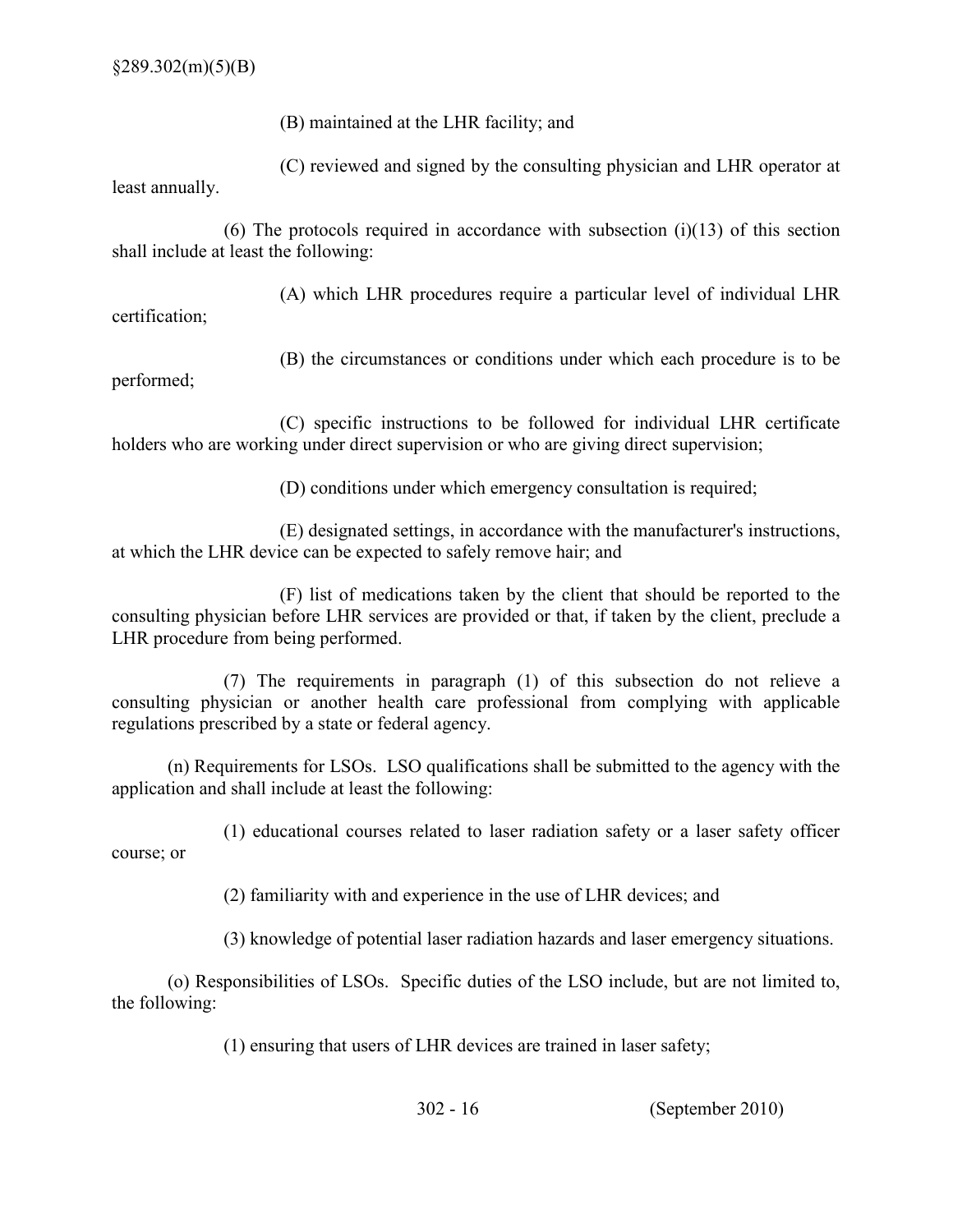(2) assuming control and having the authority to institute corrective actions, including shutdown of operations when necessary, in emergency situations or if unsafe conditions exist;

 (3) ensuring that maintenance and other practices required for safe operation of the LHR devices are performed;

(4) ensuring the proper use of protective eyewear and other safety measures;

 (5) ensuring compliance with the requirements in this section and with protocols specified by the registrant;

(6) ensuring audits required in accordance with subsections  $(m)(2)$  and  $(q)(7)$  of this section are conducted;

(7) maintaining records as required by this section; and

 (8) ensuring that personnel are adequately trained, certified, and complying with this chapter, the conditions of the certificate of LHR registration, and the protocols of the registrant.

(p) Responsibilities of LHR facility registrant.

 (1) The registrant shall notify the agency in writing of any changes that would render the information contained in the application for LHR registration or the certificate of LHR registration inaccurate. Notification is required within 30 days of the following:

(A) change in business name of the LHR facility;

(B) change in physical location of the LHR facility;

(C) change in street address where LHR devices will be used;

(D) change in LSO;

(E) loss or change of the LHR facility's LHR professional; or

(F) loss or change of the LHR facility's consulting physician.

 (2) The registrant shall comply with the adverse reporting requirements for device user facilities in Title 21, CFR, Part 803 - Medical Device Reporting. Copies of all reports of adverse events submitted in accordance with Title 21, CFR, Part 803 shall be submitted to the agency within 24 hours of their initial submission to the manufacturer, FDA or both as determined by the consulting physician in accordance with subsection (m)(4) of this section.

302 17 (September 2010)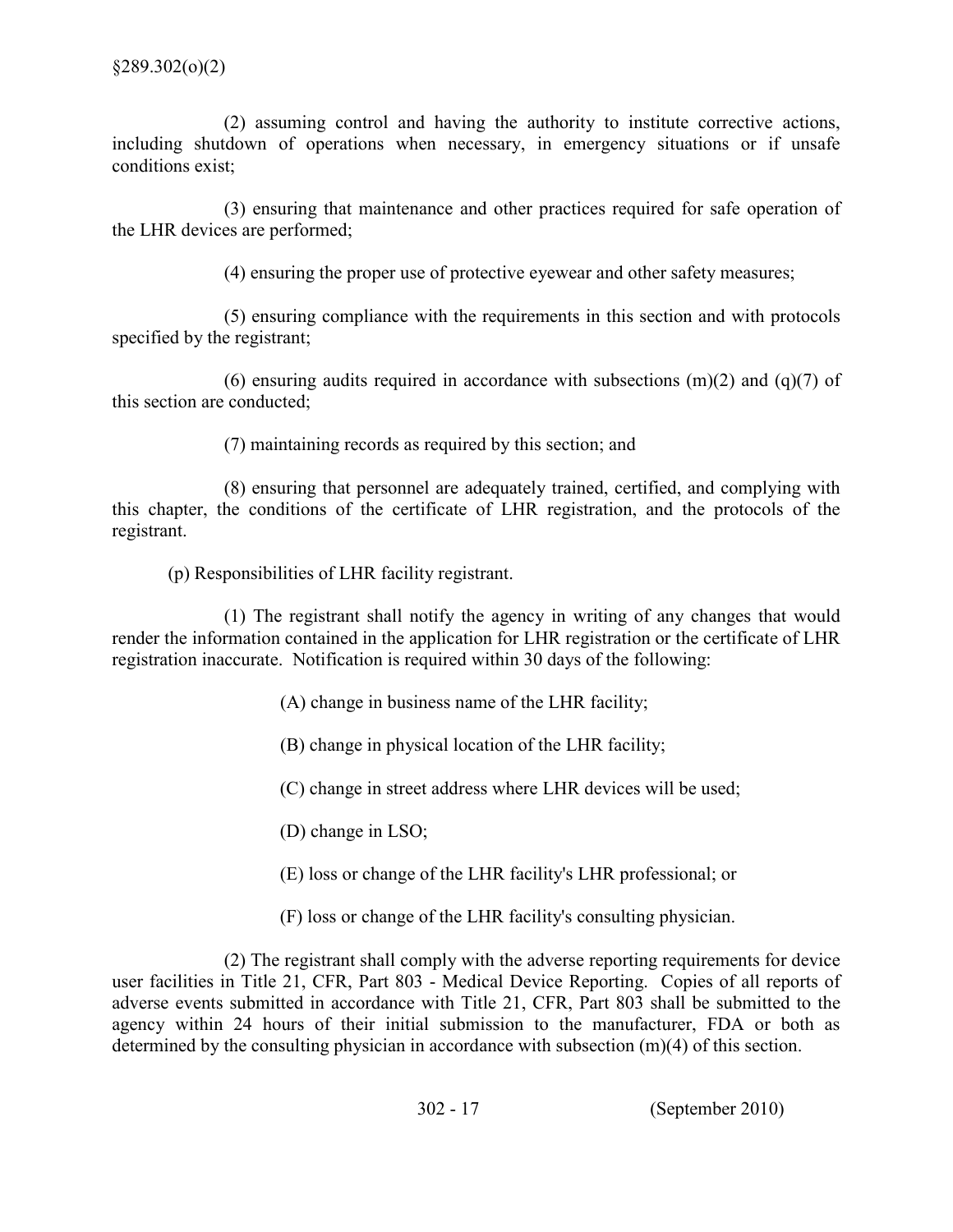(3) If the registrant loses the services of the consulting physician, the registrant may use another physician(s) who has been designated in the contract in accordance with subsection  $(i)(13)(D)$  of this section. If the registrant loses the services of the consulting physician and the other physician(s) designated in accordance with subsection (i)(13)(D) of this section, the registrant shall immediately cease LHR procedures until the registrant establishes a contractual relationship with a consulting physician as required by subsection (i)(13) of this section.

 (4) No person shall make, sell, lease, transfer, or lend laser hair removal devices unless such devices, when properly placed in operation and use, meet the applicable requirements of this section.

 (5) Each registrant shall conduct a physical inventory of all LHR devices in its possession at an interval not to exceed 1 year. Records of the inventories shall be made and maintained in accordance with subsection (nn) of this section for inspection by the agency, and shall include:

(A) LHR device manufacturer's name;

(B) model and serial number of the LHR device;

(C) specific location of the LHR device (for example, room number);

(D) name, title, and signature of the person performing the inventory; and

(E) date the inventory was performed.

 (6) Each registrant shall maintain records of receipt, transfer, and disposal for each LHR device in accordance with subsection (nn) of this section, for inspection by the agency. The records shall include the following information:

(A) LHR manufacturer's name;

(B) model and serial number of the LHR device;

(C) date of the receipt, transfer, or disposal;

 (D) name and address of person LHR devices were received from, transferred to, or disposed of with; and

(E) name of the individual recording the information.

(7) The following applies to voluntary or involuntary petitions for bankruptcy.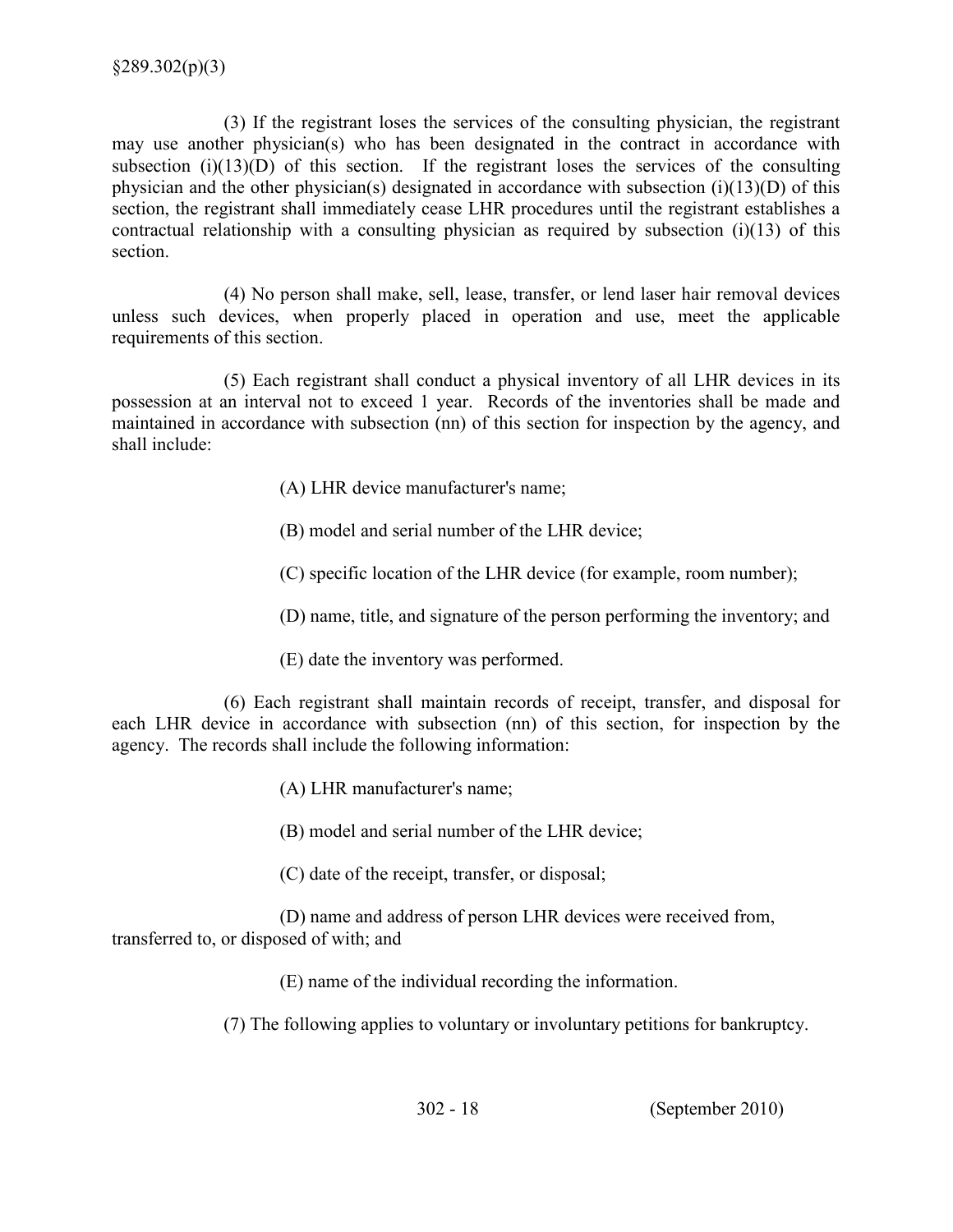(A) Each registrant shall notify the agency, in writing, immediately following the filing with the court of a voluntary or involuntary petition for bankruptcy by the registrant or its parent company.

 (B) A copy of the petition for bankruptcy, as filed with the court, shall be submitted to the agency along with the written notification.

 (8) A LHR facility operator is responsible for maintaining the LHR facility's compliance with the requirements of this Act and the rules of this section relating to LHR devices used for hair removal procedures.

 (9) A LHR facility operator shall not claim, advertise, or distribute promotional materials that claim that laser hair removal is free from risk or provides any medical benefit.

 (10) A LHR facility operator shall not produce false or misleading advertising regarding the services offered at the facility. An advertisement of services using lasers for hair removal shall be deemed to be false or misleading if it is inaccurate or misleading in any particular regarding representations made or suggested or failure to reveal material facts with respect to consequences which may result from the use of such services.

(q) Operating requirements.

 (1) A LHR device used in a LHR facility shall comply with all applicable federal and state laws and regulations. A person who adulterates or misbrands a LHR device under Health and Safety Code, §431.111 or §431.112 violates Health and Safety Code, Chapter 431. The agency may investigate a person accused of adulterating or misbranding a LHR device.

 (2) A LHR device used by a LHR facility may be purchased either by a physician (such as the consulting physician or other designated physician for emergencies) or by a LHR facility pursuant to a written prescription or other order of a licensed physician in Texas. A prescription or other order from a licensed physician for the purchase of a LHR device must include at a minimum:

(A) the date of the order's issue;

(B) the name and quantity of the LHR device(s) authorized to be

purchased;

 (C) the name, address, and telephone number of the registered LHR facility authorized to purchase and own the laser;

 (D) the intended use of the device is limited to nonablative laser hair removal;

302 19 (September 2010)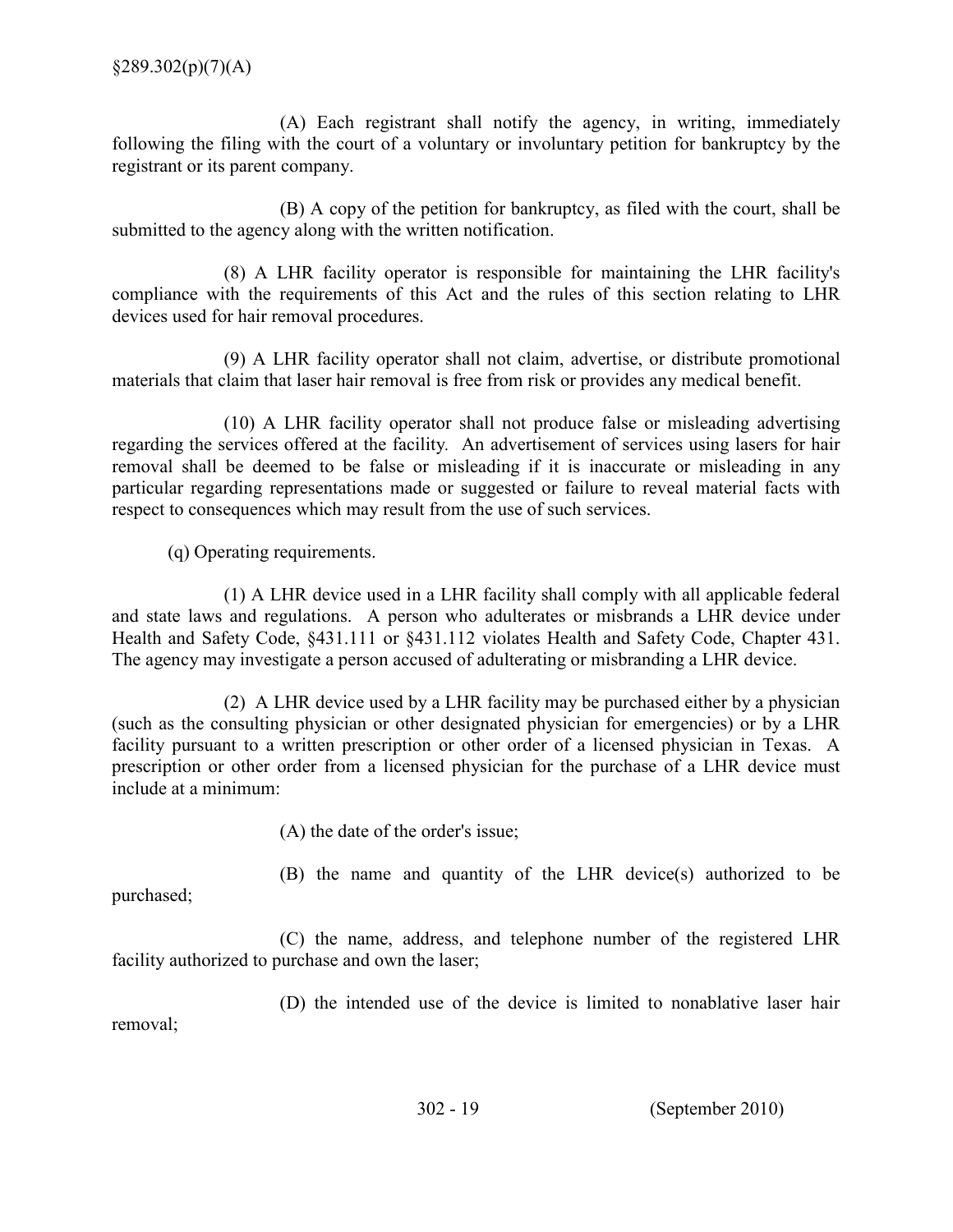(E) the name, address, and telephone number of the physician at the physician's usual place of business, legibly printed or stamped;

(F) a statement that the prescription is valid up to 12 months from the date

of issue; and

(G) the signature of the authorizing physician.

(3) A LHR device shall not be used for LHR procedures unless:

 (A) the LHR device is approved for laser hair removal or reduction by the FDA for that purpose; and

 (B) the LHR device is operated only at the settings expected to safely remove hair, in accordance with the manufacturer's instructions and protocols established by the consulting physician in accordance with subsections (m)(5) and (6) of this section.

 (4) Except as provided by paragraph (5) of this subsection, a LHR facility shall have a LHR professional or a licensed health professional present to provide supervision of the LHR procedures performed at the facility during the facility's operating hours.

 (5) A LHR facility may continue to perform LHR procedures after the facility's LHR professional leaves the facility or is continuously absent for up to 44 days if a senior LHR technician is present to perform or directly supervise each procedure. Not later than the 45th day after the date the facility's LHR professional leaves or is continuously absent from the facility:

 (A) the facility's senior LHR technician shall become certified as a LHR professional in accordance with subsection (j) of this section; or

(B) the facility shall hire a new LHR professional.

(6) A LHR apprentice-in-training shall not perform LHR procedures unless under the direct supervision of a senior LHR technician or a LHR professional. Direct supervision shall include the following:

 (A) the physical presence of senior LHR technician or LHR professional at the LHR facility;

 (B) the availability of the senior LHR technician or LHR professional to give immediate assistance if required; and

 (C) the direct observation by the senior LHR technician or LHR professional of LHR procedures performed by a LHR apprentice-in-training.

302 20 (September 2010)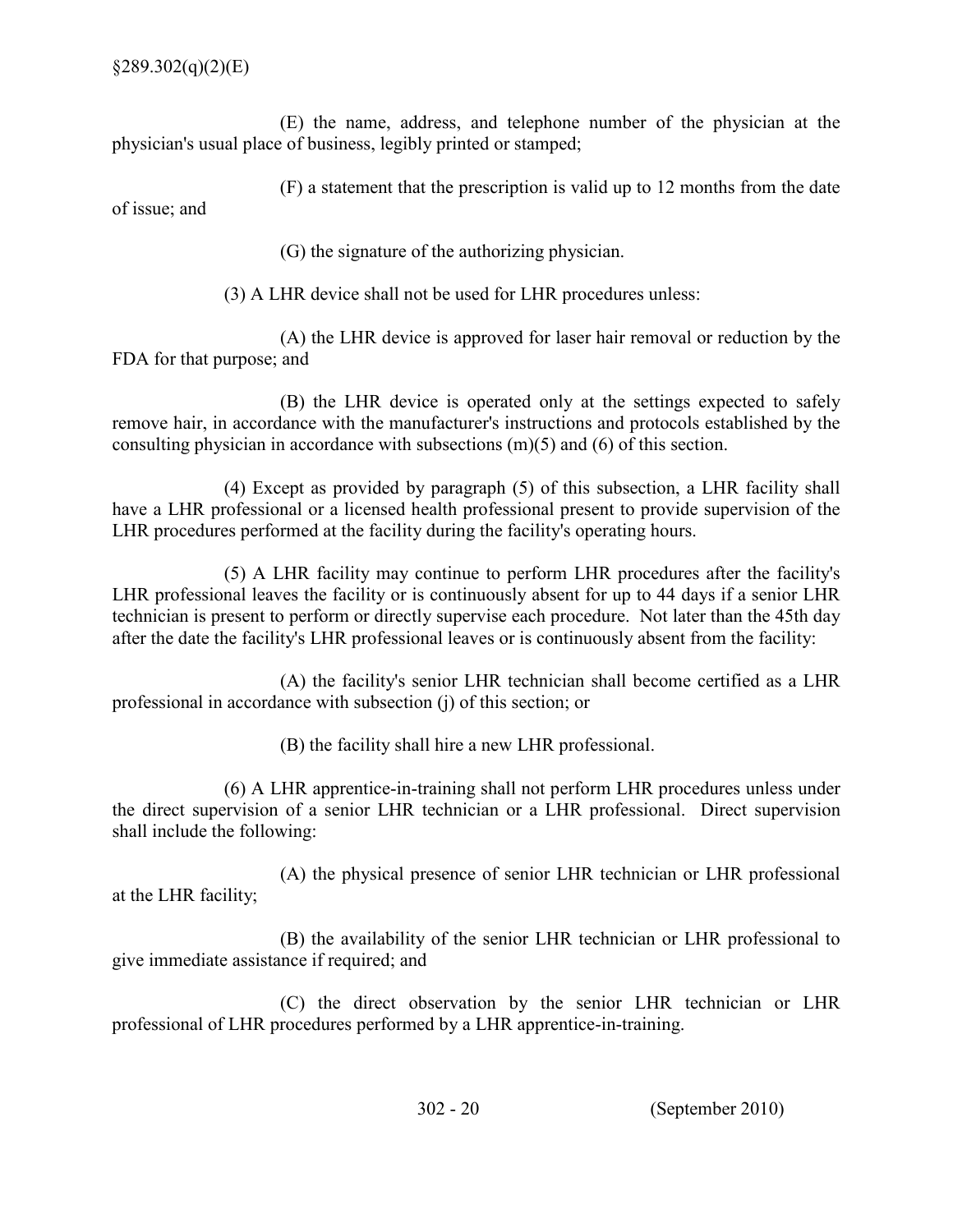(7) The registrant shall ensure that the direct supervision of 100 LHR procedures performed by a LHR technician while obtaining the requirements of subsection  $(j)(10)(B)(i)$  of this section is audited by a LHR professional. The audit shall ensure that the requirements of this section, the conditions of the certificate of LHR registration, and protocols are followed by individuals performing LHR procedures.

 (8) Individuals operating each laser presently being used or listed on the registrant's current inventory, shall be provided with written instructions for safe use, including clear warnings and precautions to be taken when using the LHR device. Each individual receiving the instructions shall document that they have read and understand the instructions. The instructions and the documentation that each individual has read and understands the instructions shall be maintained in accordance with subsection (nn) of this section for inspection by the agency.

 (9) A controlled area shall be established within a room in which LHR devices are used. The controlled area shall be posted as required by paragraphs (17) and (18) of this subsection.

(10) Each LHR device shall incorporate a key-actuated or computer-actuated master control. The key shall be removable and the LHR device shall not be operable when the key is removed. When the LHR device is not being prepared for operation or is unattended, the controlled area shall be secured to prevent unauthorized access.

 (11) Protective eyewear shall be worn by all individuals using a LHR device or all individual present, including clients, in the room where a LHR device is being used. Protective eyewear devices shall meet the following requirements:

(A) provide a comfortable and appropriate fit all around the area of the

eye;

 the required optical density or greater at the desired wavelengths, and retain all protective properties during its use; (B) be in proper condition to ensure the optical filter(s) and frame provide

 (C) be suitable for the specific wavelength of the laser and be of optical density adequate for the energy involved;

 (D) have the optical density or densities and associated wavelength(s) permanently labeled on the filters or eyewear; and

 (E) be examined, at intervals not to exceed 12 months, to ensure the reliability of the protective filters and integrity of the protective filter frames. Unreliable eyewear shall be discarded. Documentation of the examination shall be made and maintained in accordance with subsection (nn) of this section for inspection by the agency.

302 21 (September 2010)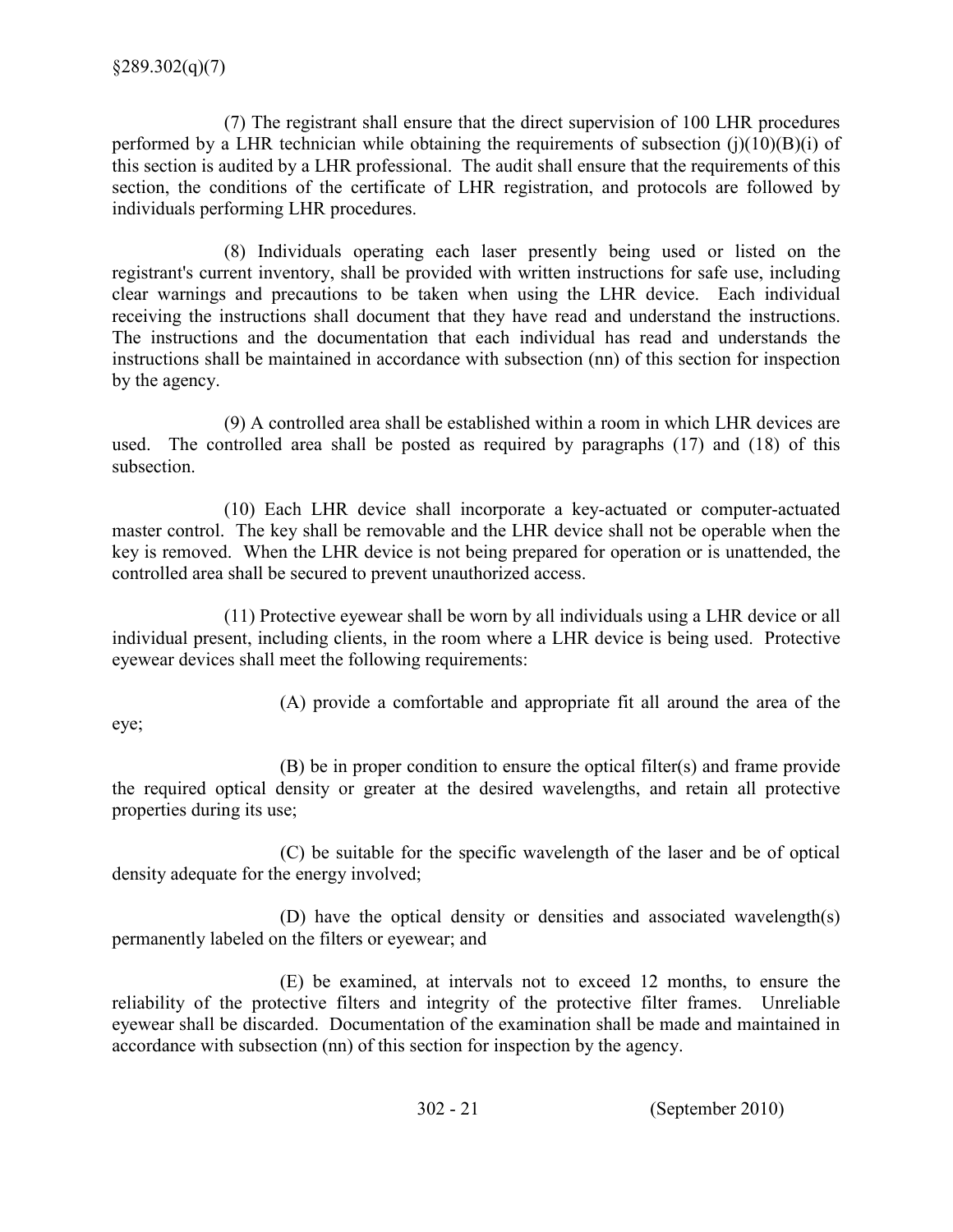(12) The registrant shall secure LHR devices from unauthorized removal.

 (13) The registrant shall give each client a written statement outlining the relevant risks associated with LHR procedures, including a warning that failure to use the eye protection provided to the client by the LHR facility may result in damage to the eyes.

 (14) Compliance with the written statement requirement specified in paragraph (13) of this subsection does not affect the liability of the LHR facility operator or a manufacturer of a LHR device.

 (15) The registrant shall display the certificate of LHR registration issued in accordance with subsection (k) of this section in an open public area of the LHR facility.

 (16) Each certified individual shall display the individual LHR certificate issued in accordance with subsection (k) of this section in an open public area of the LHR facility. Copies of an individual's certification document issued by the agency may be made for display in multiple facilities.

 (17) The registrant shall post a warning sign in a conspicuous location that is readily visible to a person entering the LHR facility. The warning sign shall meet the following requirements:

(A) be of a size with dimensions at least 8 and 1/2 inches by 11 inches;

(B) contain wording with a font size no smaller than size 26;

(C) contain at least the following wording:

 (i) Laser hair removal devices emit electromagnetic radiation that is considered to be an acute hazard to the skin and eyes from direct and scattered radiation. Laser hair removal procedures provide no medical benefit and may result in adverse effects.

 (ii) To make a complaint, contact the Department of State Health Services at this toll-free number: 1-888-899-6688.

 (18) The LHR controlled area shall be conspicuously posted with signs or labels as designated by the following:

(A) Title 21, CFR, §1040.10;

 $(B)$  ANSI Z136.1-2000, Safe Use of Lasers; and

(C) IEC standards  $60825-1$  and  $60601-2-22$ .

302 22 (September 2010)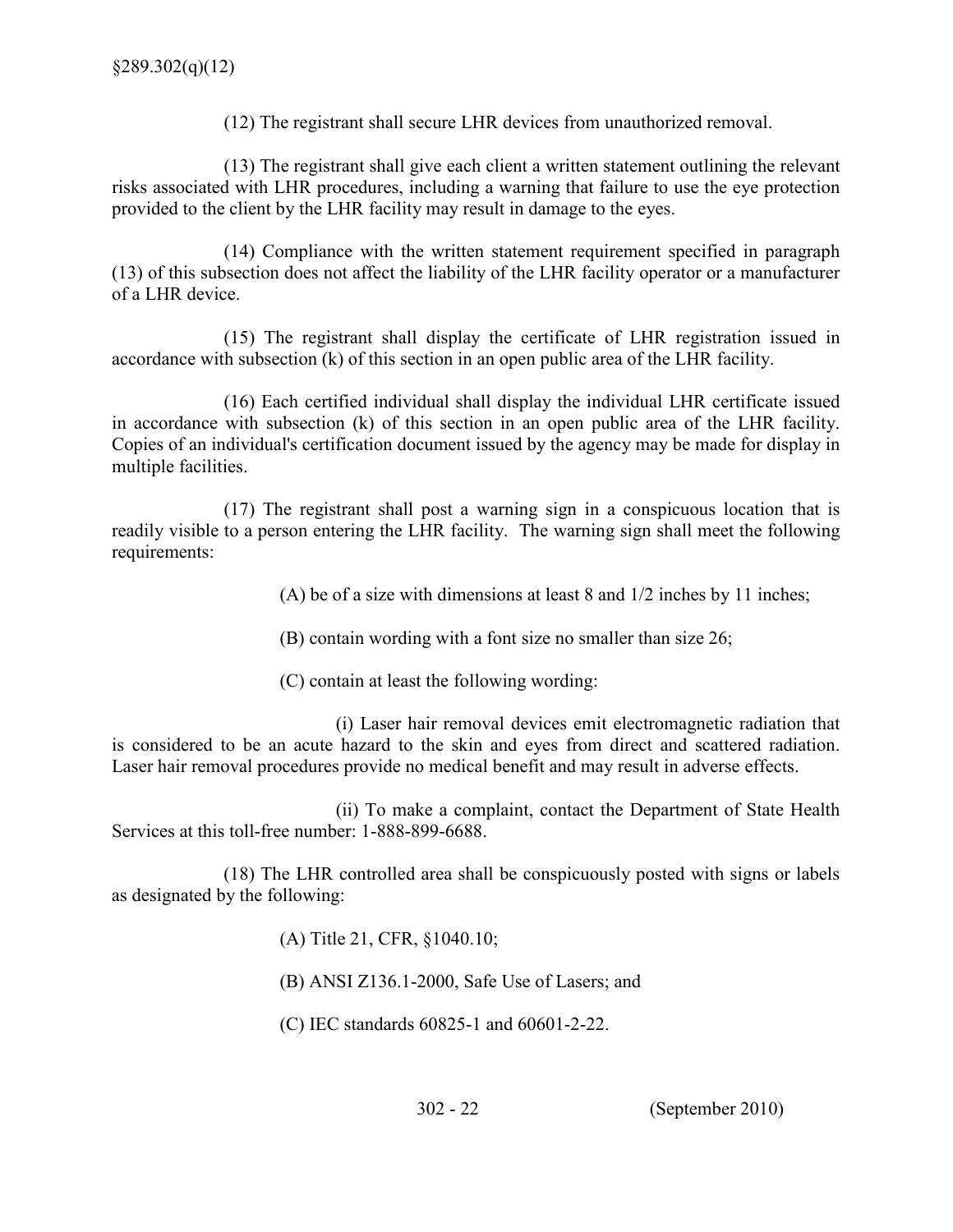(19) Signs required by paragraphs (17) and (18) of this subsection shall be clearly visible, legible, and securely attached to the facility.

 of this subsection. The records shall be maintained in accordance with subsection (nn) of this section for inspection by the agency. The records shall include, but not be limited to, the (20) Records shall be made of each audit conducted as specified in paragraph (7) following:

(A) name of the LHR professional;

(B) name(s) of the individual(s) being audited;

(C) date of the procedure; and

(D) evaluation of the items specified in paragraph (7) of this subsection.

 with subsection (nn) of this section for inspection by the agency. Each record shall include, but not be limited to, the following: (21) Records shall be made of each LHR procedure and maintained in accordance

(A) client identification;

(B) date of the LHR procedure;

 (C) indication that the client was given the notification specified in paragraph (4) of this subsection;

(D) name of the individual performing the LHR procedure;

 (E) type of individual LHR certificate possessed by the individual performing the LHR procedure;

 (F) name of the senior LHR technician or LHR professional providing direct supervision, if applicable; and

 (G) manufacturer, model number, and serial number of the LHR device and the settings used to perform the procedure.

 (22) If a person submits a written request to the registrant for documentation of LHR procedures that an individual performed at the facility to satisfy training requirements specified in subsection (j)(10)(B)(i) or (j)(14)(B)(i) of this section, the registrant shall provide the pertinent procedure record required by paragraph (21) of this subsection to that person.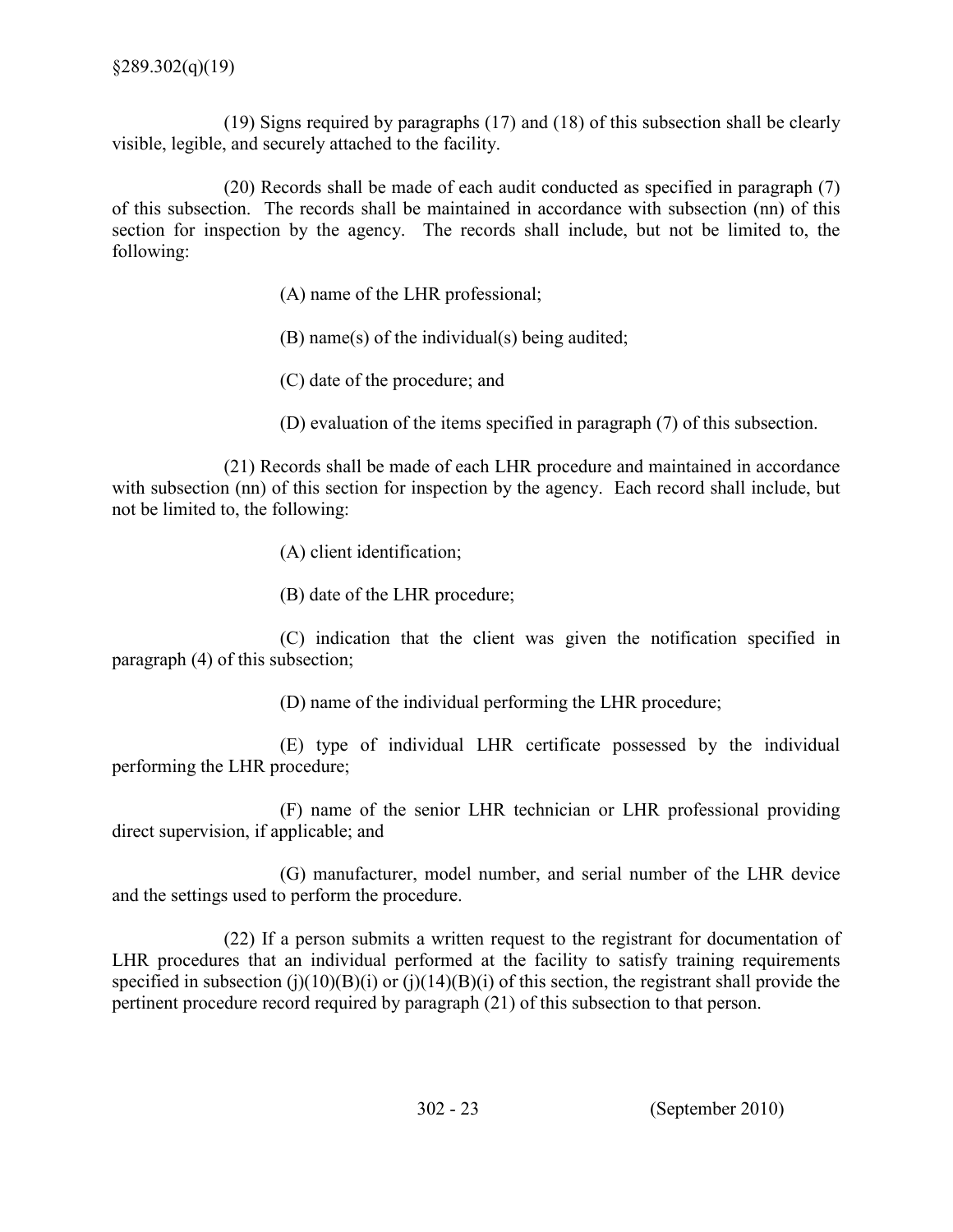(r) Continuing education requirements.

 (1) Each individual who holds an individual LHR certificate issued by the agency shall obtain continuing education.

 include, but not be limited to, the following: (2) The certified individual shall obtain 8 hours of continuing education units to

(A) refresher training in the topics specified in subsection  $(j)(18)(A)$  and (B) of this section;

- (B) LHR technology updates;
- (C) applicable regulatory changes; and
- (D) other health and safety related topics.

 $(3)$  The continuing education units shall be obtained within the two-year period beginning with the issuance date of the individual LHR certificate and ending with the expiration date specified in the individual LHR certificate. The requirements for continuing education units specified in paragraph (2) of this subsection shall be met for each two-year period for which the individual LHR certificate is renewed. For certificates issued for 1 year in accordance with subsection  $(t)(1)(A)$  of this section, 4 hours of continuing education units shall be obtained within the one-year period beginning with the issuance of the individual LHR certificate and ending with the expiration date specified in the individual LHR certificate.

 (4) The continuing education units required by this subsection may be obtained by web-based online training or a home-study training program.

(s) General provisions for records.

 (1) All records required by this chapter shall be current, accurate, and factual. These records shall be maintained by the registrant in accordance with subsection (nn) of this section for inspection by the agency.

 (2) Records are only valid if stamped, initialed, or signed and dated by authorized personnel or otherwise authenticated.

 (3) Each record required by this chapter shall be legible throughout the specified retention period.

 (4) The record shall be the original or a reproduced copy or a microform, provided that the copy or microform is authenticated by authorized personnel and that the microform is capable of producing a clear copy throughout the required retention period.

302 24 (September 2010)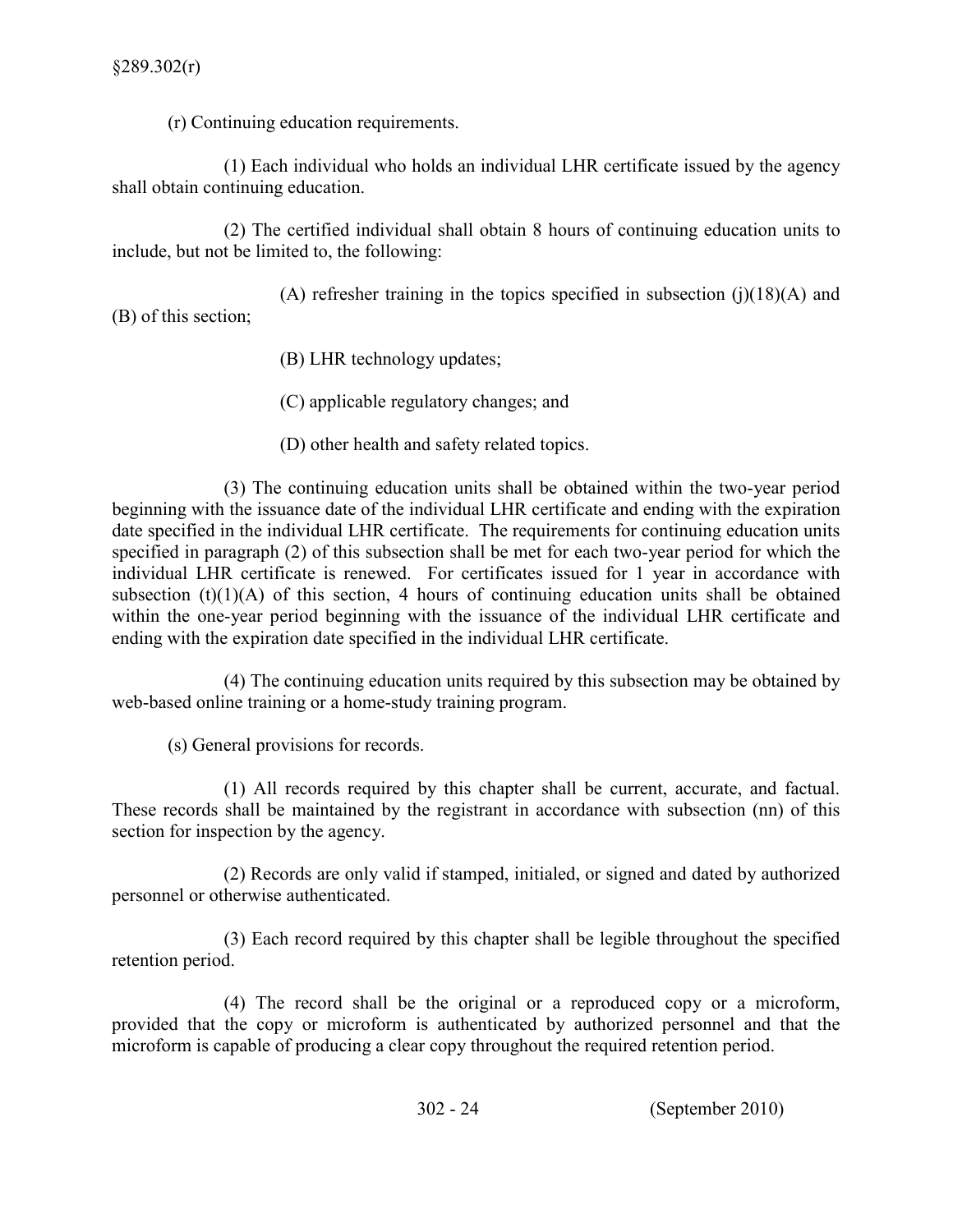(5) The record may also be stored in electronic media with the capability for producing legible, accurate, and complete records during the required retention period.

 (6) The registrant shall maintain adequate safeguards against tampering with and loss of records.

 (7) Except as provided by paragraph (8) of this subsection, the registrant or any other person may not disclose a client record required to be kept by the agency.

(8) The registrant or any other person may disclose a client record if:

 (A) the client or a person authorized to act on behalf of the client requests the record;

 (B) the agency, the Texas Medical Board, a health authority, or an authorized agency requests the record;

 (C) the client consents in writing to disclosure of the record to another person;

 and the record is relevant to that proceeding; (D) the client is a victim, witness, or defendant in a criminal proceeding

 (E) the record is requested in a criminal or civil proceeding by court order or subpoena; or

(F) disclosure is otherwise prohibited by law.

(t) Expiration of certificates of LHR registration and individual LHR certificates.

 (1) A certificate of LHR registration or individual LHR certificate issued between the effective date of these rules and August 31, 2011, is valid for:

 (A) 1 year and expires on the expiration date specified on the certificate of LHR registration or individual LHR certificate, if the birth year of the applicant (or the birth year of the LHR facility operator if the applicant is not an individual) is an odd number; or

 (B) 2 years and expires on the expiration date specified on the certificate year of the LHR facility operator if the applicant is not an individual) is an even number. of LHR registration or individual LHR certificate, if the birth year of the applicant (or the birth

 (2) Each certificate of LHR registration or individual LHR certificate issued on or after September 1, 2011, is valid for 2 years and expires on the expiration date specified on the certificate of LHR registration or individual LHR certificate.

302 25 (September 2010)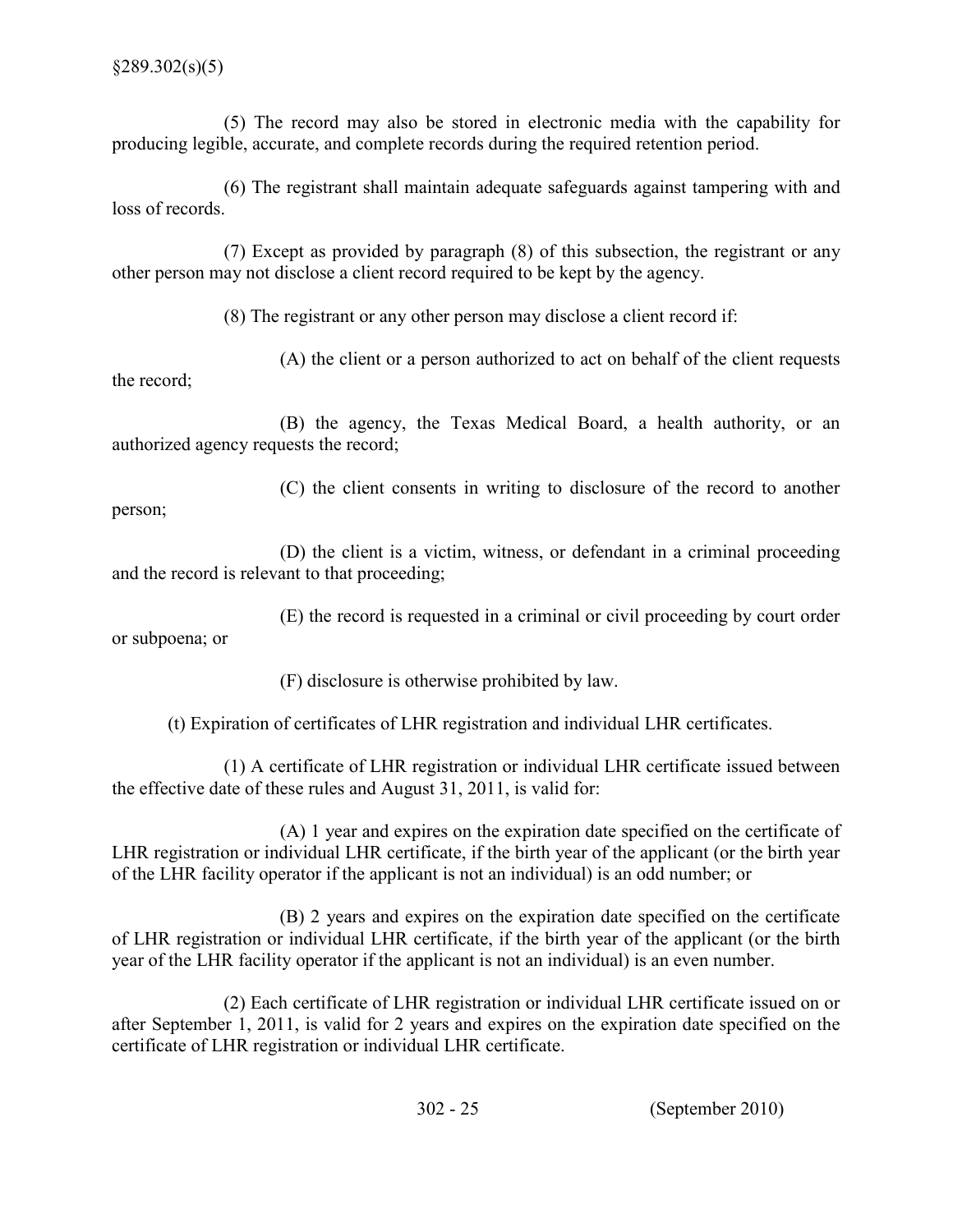(3) Each application for renewal of a certificate of LHR registration or individual LHR certificate shall be accompanied by the renewal fee specified in subsection (ff) of this section. A certificate of LHR registration or individual LHR certificate issued in accordance with paragraph  $(1)(A)$  of this subsection shall submit one-half of the appropriate fee as specified in subsection (ff) of this section. A certificate of LHR registration or individual LHR certificate issued in accordance with paragraphs  $(1)(B)$  or  $(2)$  of this subsection shall submit the full amount of the appropriate fee as specified in subsection (ff) of this section.

 (4) If a registrant does not submit an application for renewal of the certificate of LHR registration in accordance with subsection (v) of this section, the registrant shall on or before the expiration date specified in the certificate of LHR registration:

(A) terminate use of all LHR devices; and

 (B) submit to the agency a record of the disposition of the LHR devices, and if transferred, to whom the devices were transferred.

 (5) Expiration of the certificate of LHR registration does not relieve the registrant of the requirements of this section. Expiration of the individual LHR certificate does not relieve the individual of the requirements of this section.

 (u) Termination of certificates of LHR registration. When a registrant decides to terminate all activities involving LHR devices authorized under the certificate of LHR registration, the registrant shall immediately do the following:

(1) request termination of the certificate of LHR registration in writing; and

 (2) submit to the agency a record of the disposition of the LHR devices, and if transferred, to whom the devices were transferred.

(v) Renewal of certificate of LHR registration and individual LHR certificates.

 (1) An application for renewal of a certificate of LHR registration shall be filed in accordance with subsection (i) of this section. An application for renewal of an individual LHR certificate shall be filed in accordance with subsection (j) of this section.

 (2) Written documentation of successful completion of the continuing education requirements in subsection (r) of this subsection shall be submitted with each application for renewal of an individual LHR certificate.

 (3) If a registrant or an individual files an application for a renewal in proper form before the existing certificate of LHR registration or individual LHR certificate expires, such existing certificate of LHR registration or individual LHR certificate shall not expire until the application status has been determined by the agency.

302 26 (September 2010)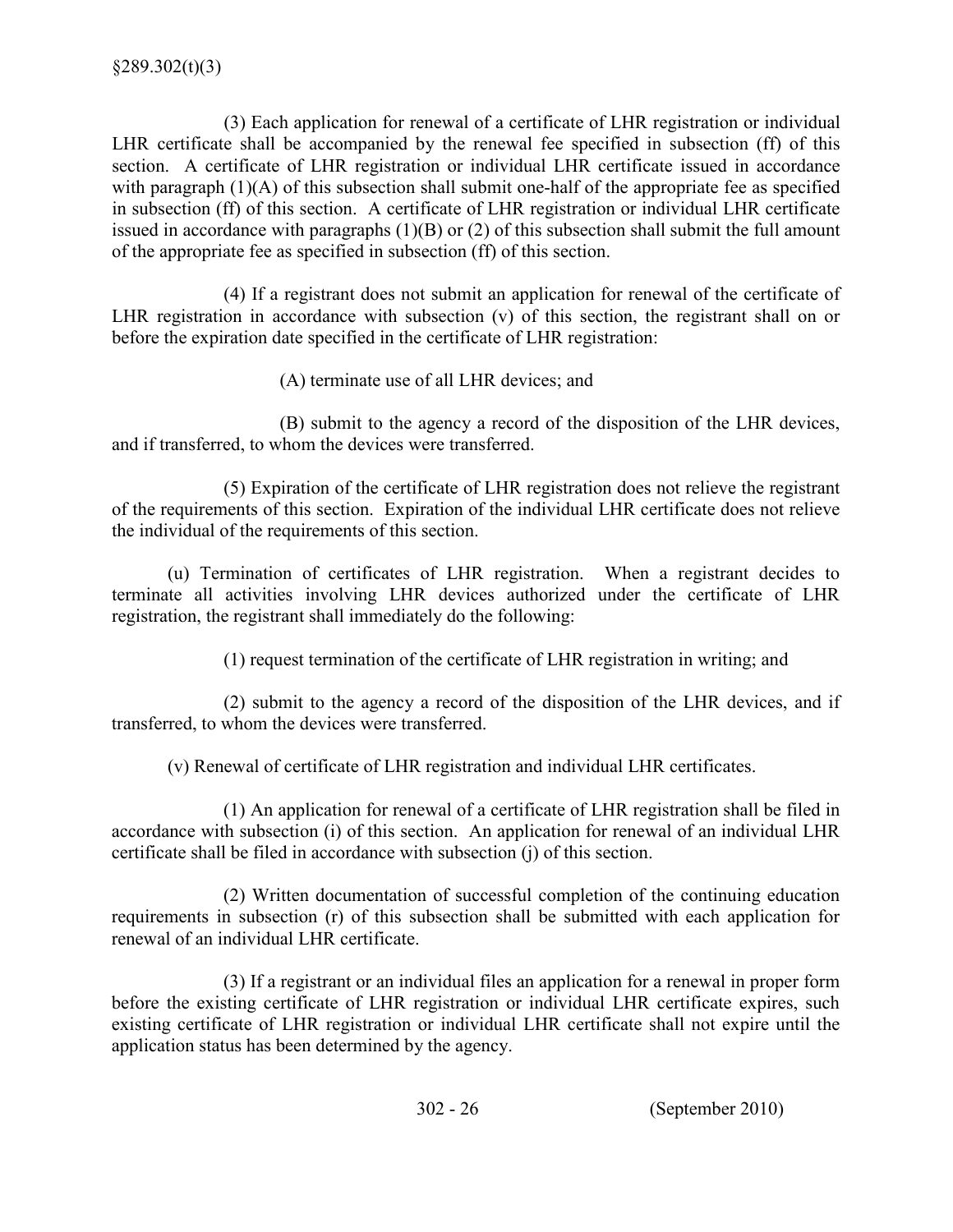(w) Inspections.

 (1) The agency may enter public or private property at reasonable times to determine whether, in a matter under the agency's jurisdiction, there is compliance with the Act, the agency's rules, certificate of LHR registration conditions, and orders issued by the agency.

 inspect LHR devices and the premises and facilities wherein such LHR devices are used or stored. (2) Each registrant shall afford the agency, at all reasonable times, opportunity to

 (3) Each registrant shall make available to the agency for inspection, upon reasonable notice, records made and maintained in accordance with this section.

(4) Inspection of LHR facilities.

 (A) Routine inspections by agency personnel will be made no more frequently than every 2 years.

 (B) Notwithstanding the inspection intervals specified in subparagraph (A) of this paragraph, the agency may inspect registrants more frequently due to:

(i) the persistence or severity of violations found during an

inspection;

(ii) investigation of an incident or complaint concerning the

facility;

 (iii) a request for an inspection by a worker(s) in accordance with subsection (ll) of this section; or

(iv) a mutual agreement between the agency and registrant.

 (x) Training for agency inspectors of LHR devices and facilities. A person who inspects LHR devices and facilities will have training in the design and uses of the devices.

(y) Denial of an application for a LHR certificate or individual LHR.

 (1) When the agency contemplates denial of an application for a LHR certificate of registration or individual LHR certificate, the applicant, LHR registrant, or individual LHR certificate holder shall be afforded the opportunity for a hearing. Notice of the denial shall be delivered by personal service or certified mail, addressed to the last known address, to the applicant, LHR registrant, or individual LHR certificate holder.

 (2) Any applicant, LHR registrant, or individual LHR certificate holder against whom the agency contemplates an action described in paragraph (1) of this subsection may request a hearing by submitting a written request to the director within 30 days of service of the notice.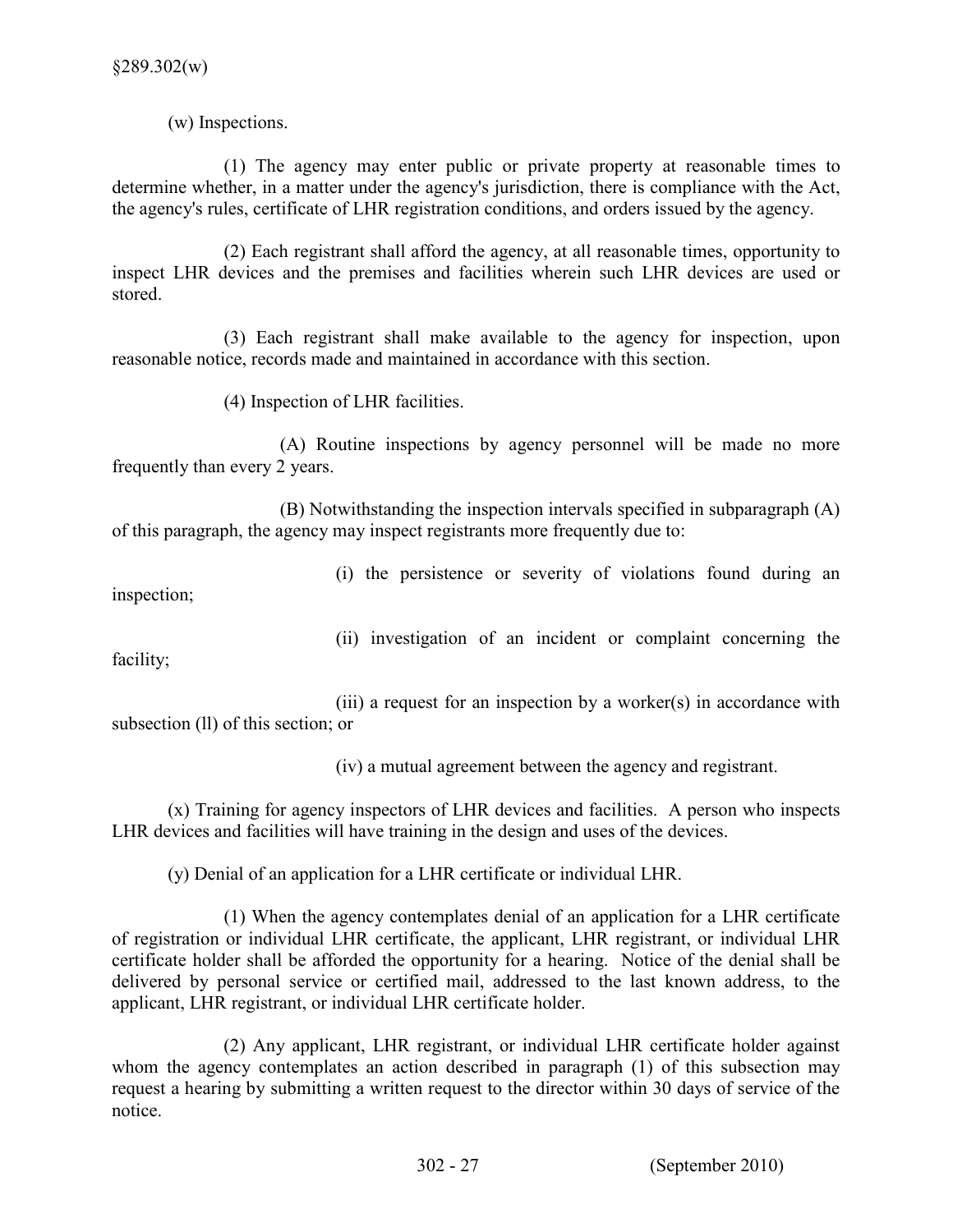(A) The written request for a hearing shall contain the following:

(i) statement requesting a hearing; and

 (ii) name and address of the applicant, LHR registrant, or individual LHR certificate holder.

 (B) Failure to submit a written request for a hearing within 30 days will render the agency action final.

 (z) Compliance procedures for LHR facility registrants, individual LHR certificate holders, and other persons.

 (1) A LHR registrant, individual LHR certificate holder, or other person who commits a violation(s) will be issued a notice of violation. The person receiving the notice shall provide the agency with a written statement and supporting documentation. The agency may require responses to notices of violation to be under oath. The written statement and supporting documentation shall be submitted to the agency by the date stated in the notice, describing the following:

(A) steps taken by the person and the results achieved;

(B) corrective steps to be taken to prevent recurrence; and

(C) the date when full compliance was or is expected to be achieved.

 (2) The terms and conditions of all certificates of LHR registration and individual LHR certificates shall be subject to amendment or modification. A certificate of LHR registration, or individual LHR certificate may be modified, suspended, or revoked by reason of amendments to the Act, or for violation of the Act, the requirements of this section, a condition of the certificate of LHR registration or individual LHR certificate, or an order of the agency.

 (3) Any certificate of LHR registration, or individual LHR certificate may be modified, suspended, or revoked in whole or in part, for any of the following:

 (A) any material false statement in the application or any statement of fact required in accordance with provisions of the Act;

 (B) conditions revealed by such application or statement of fact or any report, record, or inspection, or other means that would warrant the agency to refuse to grant a certificate of LHR registration, or individual LHR certificate on an original application;

 (C) violation of, or failure to observe any of the terms and conditions of the Act, this section, or of the certificate of LHR registration, or individual LHR certificate or order of the agency; or

302 28 (September 2010)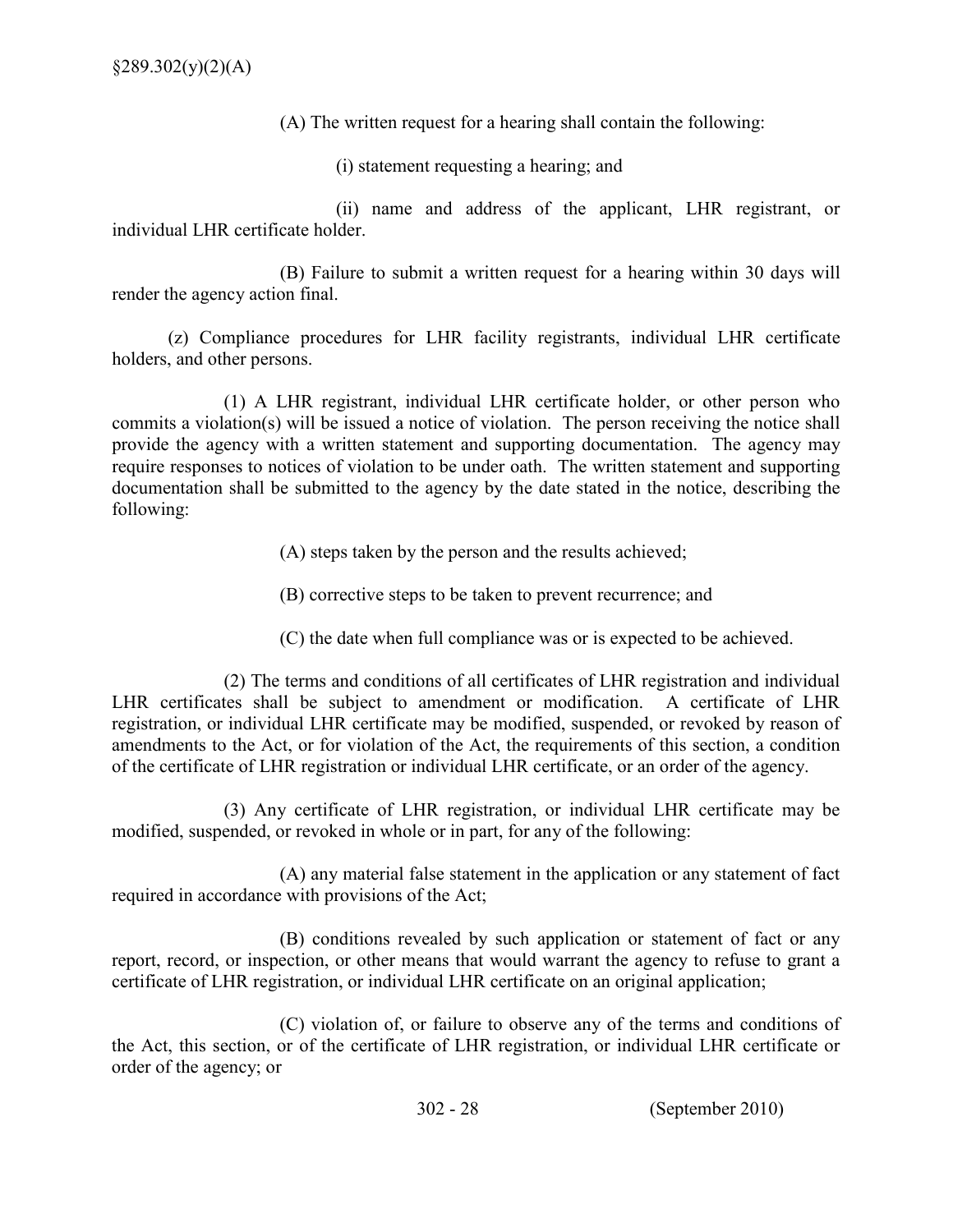(D) existing conditions that constitute a substantial threat to the public health or safety or the environment.

 (4) Each certificate of LHR registration or individual LHR certificate revoked by the agency ends at the end of the day on the date of the agency's final determination to revoke the certificate of LHR registration or individual LHR certificate, or on the revocation date stated in the determination, or as otherwise provided by the agency order.

 (5) If another state or federal entity takes an action such as modification, revocation, or suspension of the certificate of LHR registration or individual LHR certificate, the agency may take a similar action against the LHR registrant, or certified LHR individual.

 (6) When the agency determines that the action provided for in paragraph (9) of this subsection or subsection (bb) of this section is not to be taken immediately, the agency may offer the LHR registrant, or certified LHR individual an opportunity to attend an informal conference to discuss the following with the agency:

(A) methods and schedules for correcting the violation(s); or

 (B) methods and schedules for showing compliance with applicable provisions of the Act, the rules, LHR registration or individual LHR certificate conditions, or any orders of the agency.

 (7) Notice of any informal conference shall be delivered by personal service, or certified mail, addressed to the last known address. An informal conference is not a prerequisite for the action to be taken in accordance with paragraph (9) of this subsection or subsection (bb) of this section.

 (8) Except in cases in which the occupational and public health, or safety requires otherwise, no certificate of LHR registration or individual LHR certificate shall be modified, suspended, or revoked unless, prior to the institution of proceedings, facts or conduct that may warrant such action shall have been called to the attention of the LHR registrant, or certified LHR individual in writing, and the LHR registrant or certified LHR individual shall have been afforded an opportunity to demonstrate compliance with all lawful requirements.

 (9) When the agency contemplates modification, suspension, or revocation of the certificate of LHR registration or individual LHR certificate, the LHR registrant or certified LHR individual shall be afforded the opportunity for a hearing. Notice of the contemplated action, along with a notice of violation, shall be given to the LHR registrant or certified LHR individual by personal service or certified mail, addressed to the last known address.

 (10) Any applicant, LHR registrant, or certified LHR individual against whom the agency contemplates an action described in paragraph (9) of this subsection or subsection (bb) of this section may request a hearing by submitting a written request to the director within 30 days of service of the notice.

302 29 (September 2010)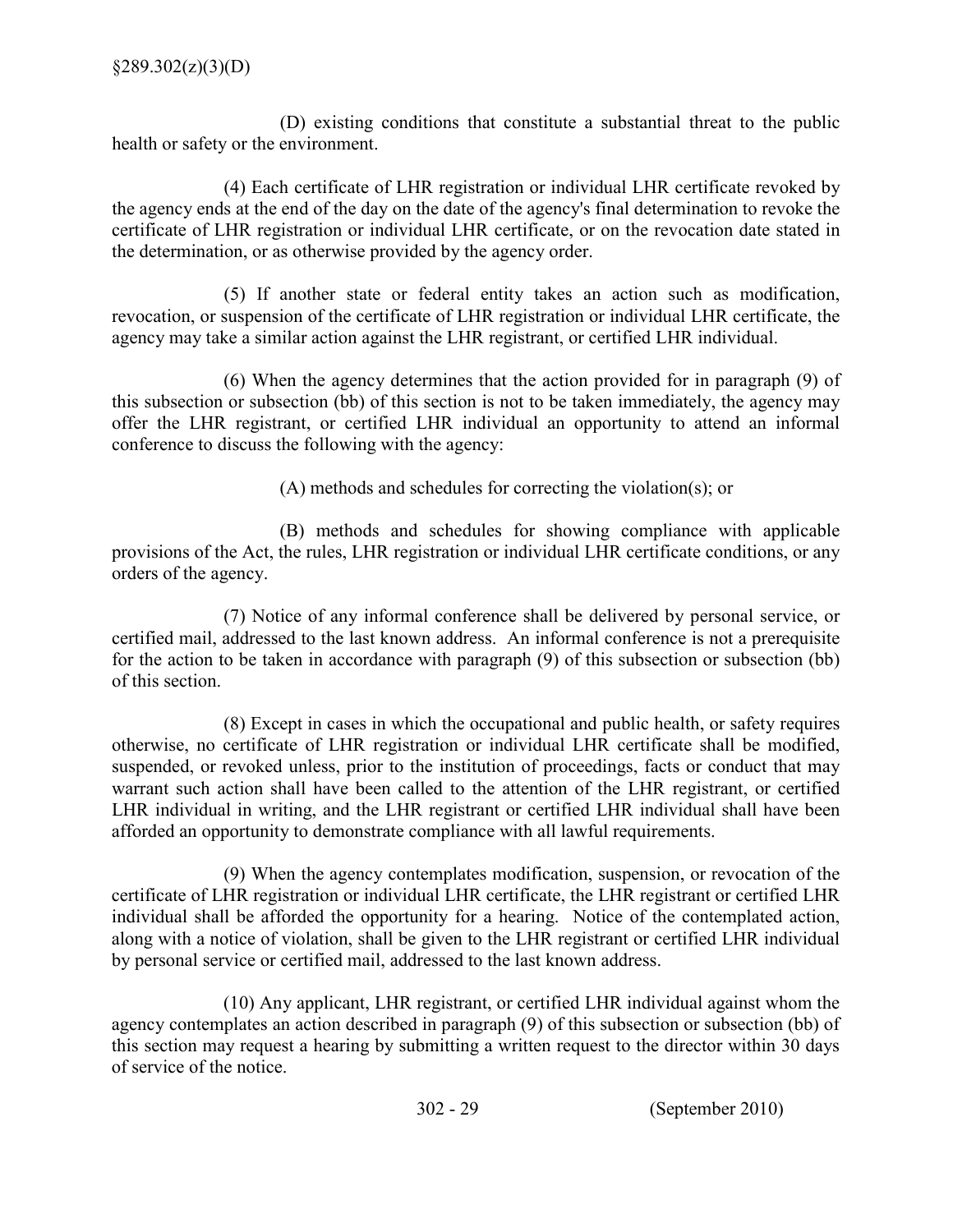(A) The written request for a hearing shall contain the following:

(i) statement requesting a hearing; and

 (ii) name, address, and identification number of the LHR registrant or certified LHR individual against whom the action is being taken.

 (B) Failure to submit a written request for a hearing within 30 days will render the agency action final.

 (aa) Violations. A court injunction or agency order may be issued prohibiting any violation of any provision of the Act or any rule or order issued thereunder. Any person who violates any provision of the Act or any rule or order issued thereunder may be subject to civil and/or administrative penalties. A person who intentionally or knowingly violates any provision of the Act or any rule or order issued thereunder may also be guilty of a misdemeanor and upon conviction, may be punished by fine or imprisonment or both, as provided by law.

(bb) Assessment of administrative penalties.

 (1) When the agency determines that monetary penalties are appropriate, proposals for assessment of and hearings on administrative penalties shall be made in accordance with the Act, §401.384 and §401.522, applicable provisions of the Administrative Procedure Act, Government Code, Chapter 2001, 1 Texas Administrative Code (TAC) Chapter 155, and applicable sections of the Formal Hearing Procedures, §§1.21, 1.23, 1.25, and 1.27 of this title (relating to the Texas Board of Health).

 (2) Assessment of administrative penalties shall be based on the following criteria:

 $(A)$  the seriousness of the violation(s);

(B) previous compliance history;

(C) the amount necessary to deter future violations;

(D) efforts to correct the violation; and

(E) any other mitigating or enhancing factors.

 (3) Application of administrative penalties. The agency may impose differing levels of penalties for different severity level violations.

 (A) Administrative penalties may be imposed for severity level I and II violations. Administrative penalties may be imposed for severity level III, IV, and V violations when they are combined with those of higher severity level(s) or for repeated violations.

302 30 (September 2010)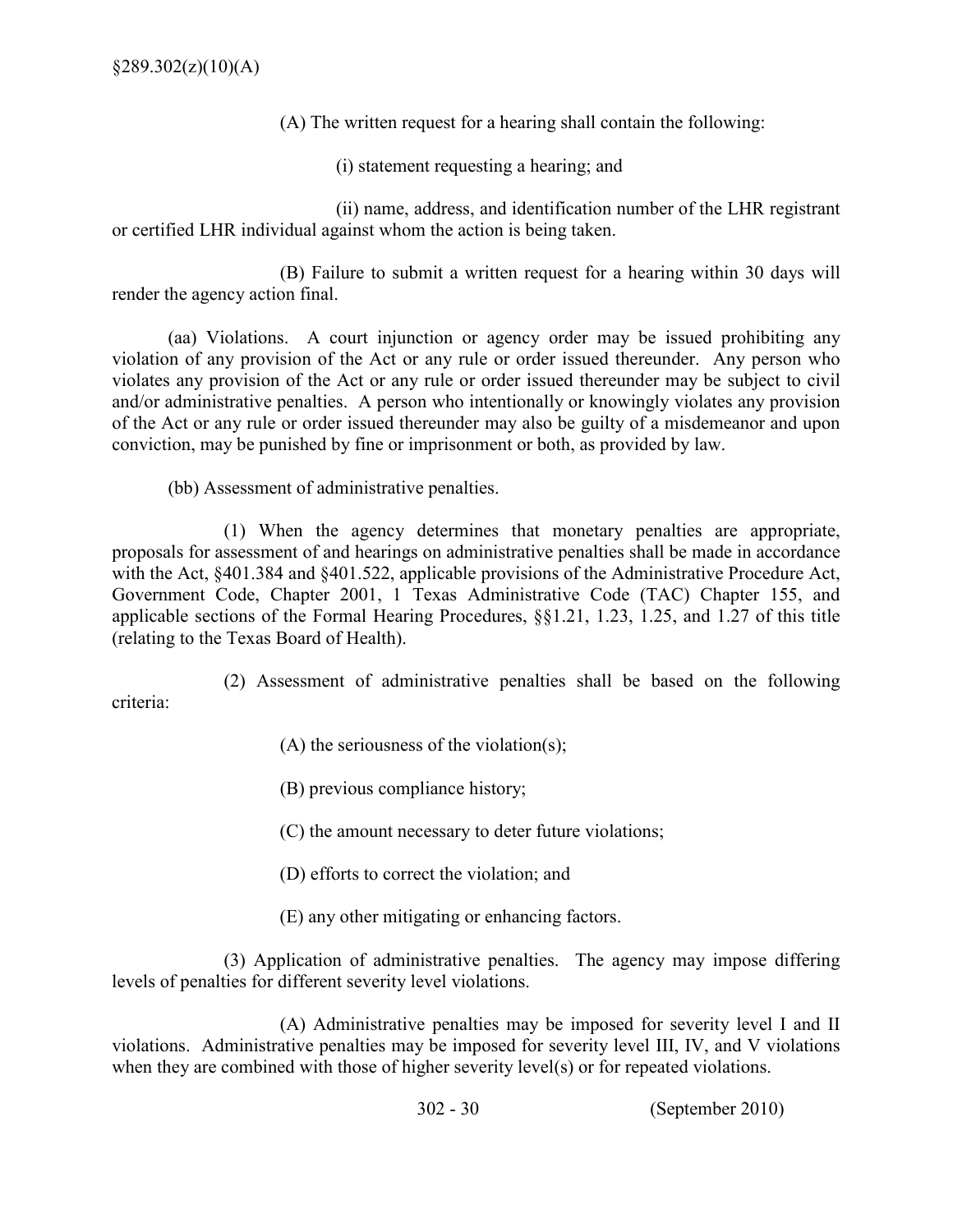(B) The maximum amount for an administrative penalty per violation is

\$5,000.

 (C) The following table shows the percentages of the maximum amount that may be used by the agency in making adjustments in accordance with subparagraph (D) of this paragraph.

## Percentage of Maximum Amount Based on Severity Level of Violation

| Severity Level | Percent of Maximum Amount |
|----------------|---------------------------|
|                | 100                       |
|                | 80                        |
| Ш              | 50                        |
| ΙV             |                           |
|                |                           |

 (D) Adjustments to the percentages of base amount in the table of subparagraph (C) of this paragraph may be made for the presence or absence of the following factors:

- (i) prompt identification and reporting;
- (ii) corrective action to prevent recurrence;
- (iii) compliance history;
- (iv) prior notice of similar event;
- (v) multiple occurrences; and
- (vi) negligence that resulted in or increased adverse effects.
- (4) The department may conduct settlement negotiations.

 (cc) Severity levels of violations for LHR registrants, certified LHR individuals, or other persons.

 (1) Violations for LHR registrants, certified LHR individuals, or other persons shall be categorized by one of the following severity levels.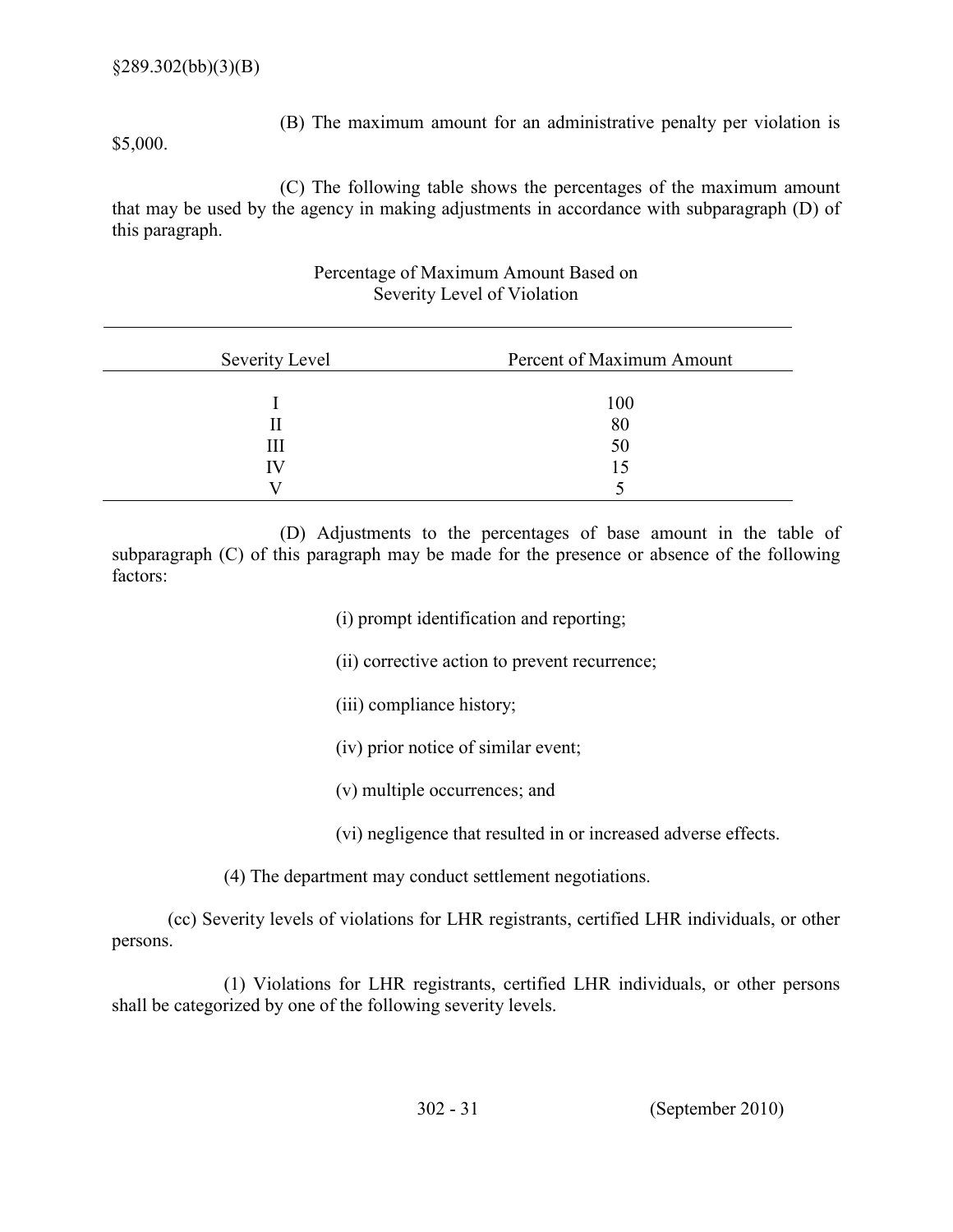(A) Severity level I are violations that are most significant and may have a significant negative impact on occupational and/or public health and safety or on the environment.

 (B) Severity level II are violations that are very significant and may have a negative impact on occupational and/or public health and safety or on the environment.

 (C) Severity level III are violations that are significant and which, if not corrected, could threaten occupational and/or public health and safety or the environment.

 (D) Severity level IV are violations that are of more than minor significance, but if left uncorrected, could lead to more serious circumstances.

 (E) Severity level V are violations that are of minor safety or environmental significance.

(2) Criteria to elevate or reduce severity levels.

 (A) Severity levels may be elevated to a higher severity level for the following reasons:

(i) more than one violation resulted from the same underlying

cause;

 (ii) a violation contributed to or was the consequence of the underlying cause, such as a management breakdown or breakdown in the control of LHR activities;

(iii) a violation occurred multiple times between inspections;

(iv) a violation was willful or grossly negligent;

(v) compliance history; or

(vi) other mitigating factors.

(B) Severity levels may be reduced to a lower level for the following

reasons:

 (i) the LHR registrant or certified LHR individual identified and corrected the violation prior to the agency inspection;

 (ii) the LHR registrant's or certified LHR individual's actions corrected the violation and prevented recurrence; or

302 32 (September 2010)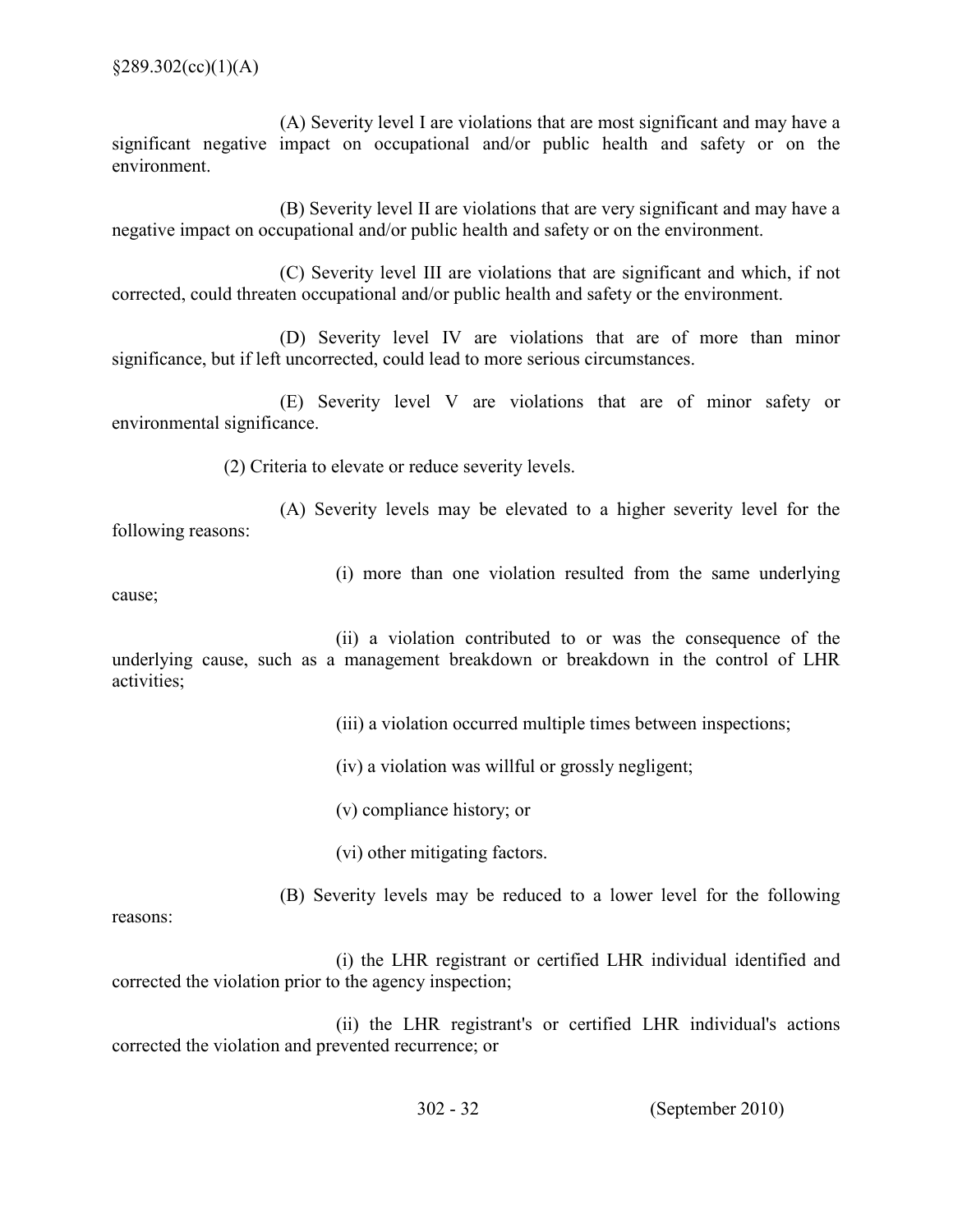(iii) other mitigating factors.

 (3) Examples of severity levels. Examples of severity levels are available upon request to the agency.

(dd) Impoundment of a LHR device.

 (1) In the event of an emergency, the agency shall have the authority to impound or order the impounding of LHR devices possessed by any person not equipped to observe or failing to observe the provisions of the Act, or any rules, LHR registration or individual certification conditions, or orders issued by the agency. The agency shall submit notice of the action to be published in the *Texas Register* no later than 30 days following the end of the month in which the action was taken.

(2) At the agency's discretion, the impounded LHR devices may be disposed of

by:

 (A) returning the LHR devices to a properly registered facility operator, who did not cause the emergency, upon proof of LHR facility ownership;

(B) releasing the LHR devices as evidence to police or courts;

 (C) returning the LHR devices to a LHR registrant after the emergency is over and any compliance action is settled; or

(D) sale, destruction or other disposition within the agency's authority.

 (3) If agency action is necessary to protect the public health and safety, no prior notice need be given the owner or possessor. If agency action is not necessary to protect the public health and safety, the agency will give written notice to the owner and/or the possessor of the impounded LHR device of the intention to dispose of the LHR device. Notice shall be the same as provided in subsection  $(z)(9)$  of this section. The owner or possessor shall have 30 days from the date of personal service or mailing to request a hearing in accordance with Government Code, Chapter 2001, 1 TAC Chapter 155, and the Formal Hearing Procedures, §§1.21, 1.23, 1.25, and 1.27 of this title, and in accordance with subsection (z)(10) of this section, concerning the intention of the agency. If no hearing is requested within that period of time, the agency may take the contemplated action, and such action is final.

 (4) Upon agency disposition of a LHR device, the agency may notify the owner and/or possessor of any expense the agency may have incurred during the impoundment and/or disposition and request reimbursement. If the amount is not paid within 60 days from the date of notice, the agency may request the Attorney General to file suit against the owner/possessor for the amount requested.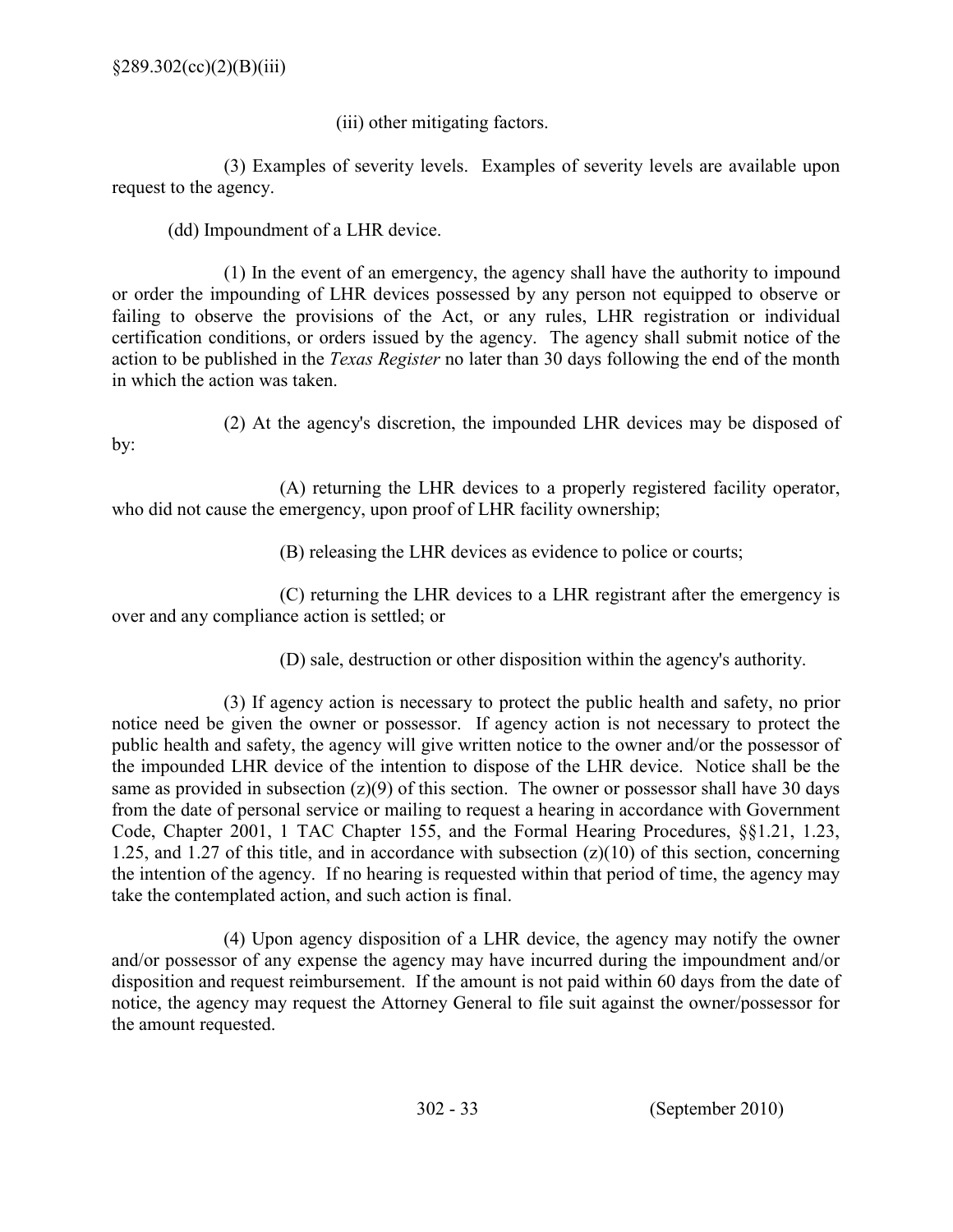(5) If the agency determines from the facts available to the agency that an impounded LHR device is abandoned, with no reasonable evidence showing its owner or possessor, the agency may make such disposition of the LHR device as it sees fit.

(ee) Emergency orders.

 (1) When an emergency exists requiring immediate action to protect the public health or safety or the environment, the agency may, without notice or hearing, issue an order citing the existence of such emergency and require that certain actions be taken as it shall direct to meet the emergency. The agency shall, no later than 30 days following the end of the month in which the action was taken, submit notice of the action for publication in the Texas Register. The action taken will remain in full force and effect unless and until modified by subsequent action of the agency.

(2) An emergency order takes effect immediately upon service.

(3) Any person receiving an emergency order shall comply immediately.

 (4) The person receiving the order shall be afforded the opportunity for a hearing on an emergency order. Notice of the action, along with a complaint, shall be given to the person by personal service or certified mail, addressed to the last known address. A hearing shall be held on an emergency order if the person receiving the order submits a written request to the director within 30 days of the date of the order.

 (A) The hearing shall be held not less than 10 days nor more than 20 days after receipt of the written application for hearing.

 (B) At the conclusion of the hearing and after the proposal for decision is made as provided in the Texas Administrative Procedure Act, Texas Government Code, Chapter 2001, the commissioner shall take one of the following actions:

(i) determine that no further action is warranted;

(ii) amend the certificate of LHR registration or individual LHR

certification;

 (iii) revoke or suspend the certificate of LHR registration, or individual LHR certification;

(iv) rescind the emergency order; or

(v) issue such other order as is appropriate.

 (C) The application and hearing shall not delay compliance with the emergency order.

302 34 (September 2010)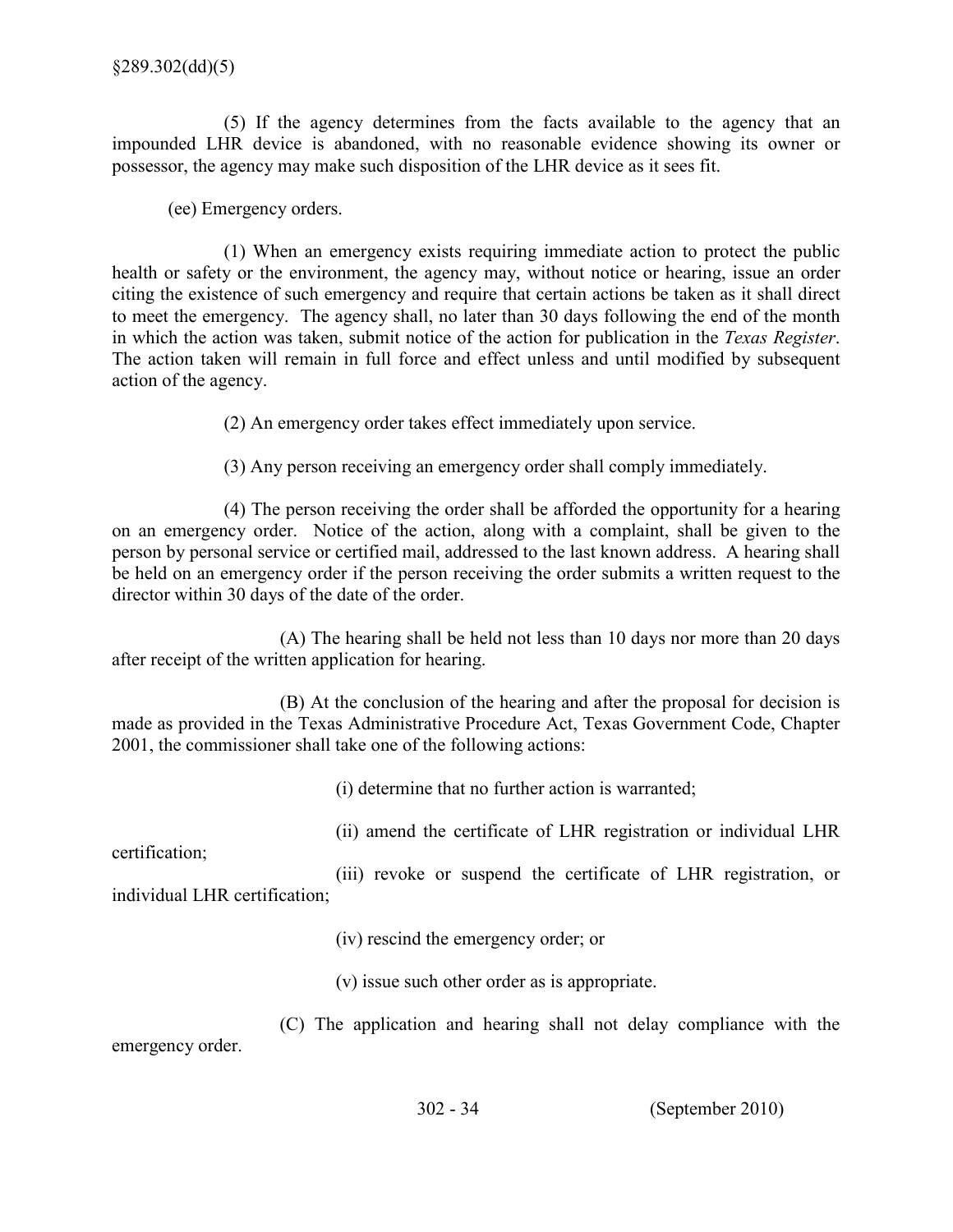(ff) Fees.

 (1) Each application for a certificate of LHR certification shall be accompanied by a nonrefundable fee specified in paragraph (6) of this subsection. Each application for an individual LHR certificate shall be accompanied by a nonrefundable fee specified in paragraph (7) of this subsection.

 (2) No application will be accepted for filing or processed prior to payment of the full fee amount specified.

 (3) A nonrefundable renewal fee for a certificate of LHR registration, as specified in paragraph (6) of this subsection, shall be paid every 2 years, based on the month listed as the expiration month on the certificate of LHR registration, and shall be paid in full on or before the last day of the expiration month. A nonrefundable renewal fee for an individual LHR certificate, as specified in paragraph (7) of this subsection, shall be paid every 2 years based on the month listed as the expiration month on the certificate, and shall be paid in full on or before the last day of the expiration month.

 (4) Fee payments may be made by cash, by check, or by money order made payable to the Department of State Health Services. The payments may be made by personal delivery to the Exchange Building, Radiation Control, Department of State Health Services, 8407 Wall Street, Austin, Texas or to the central office, 1100 West 49th Street, Austin, Texas, or mailed to Radiation Control, Department of State Health Services, Mail Code 2003, P. O. Box 149347, Austin, Texas, 78714-9347.

 (5) Renewal payments may be processed through texas.gov or another electronic payment system specified by the agency. For all types of electronic fee payments, the agency will collect additional fees, in amounts determined by texas.gov or the agency, to recover costs associated with electronic payment processing.

(6) The two-year application fee and two-year renewal fee for a certificate of LHR registration is \$1,260.

(7) The two-year application fees and two-year renewal fees for an individual LHR certificate are as follows:

- (A) LHR professional--\$150;
- (B) senior LHR technician-- $$100;$
- $(C)$  LHR technician--\$70; and
- (D) LHR apprentice-in-training--\$50.

(gg) Reports of stolen, lost, or missing LHR devices.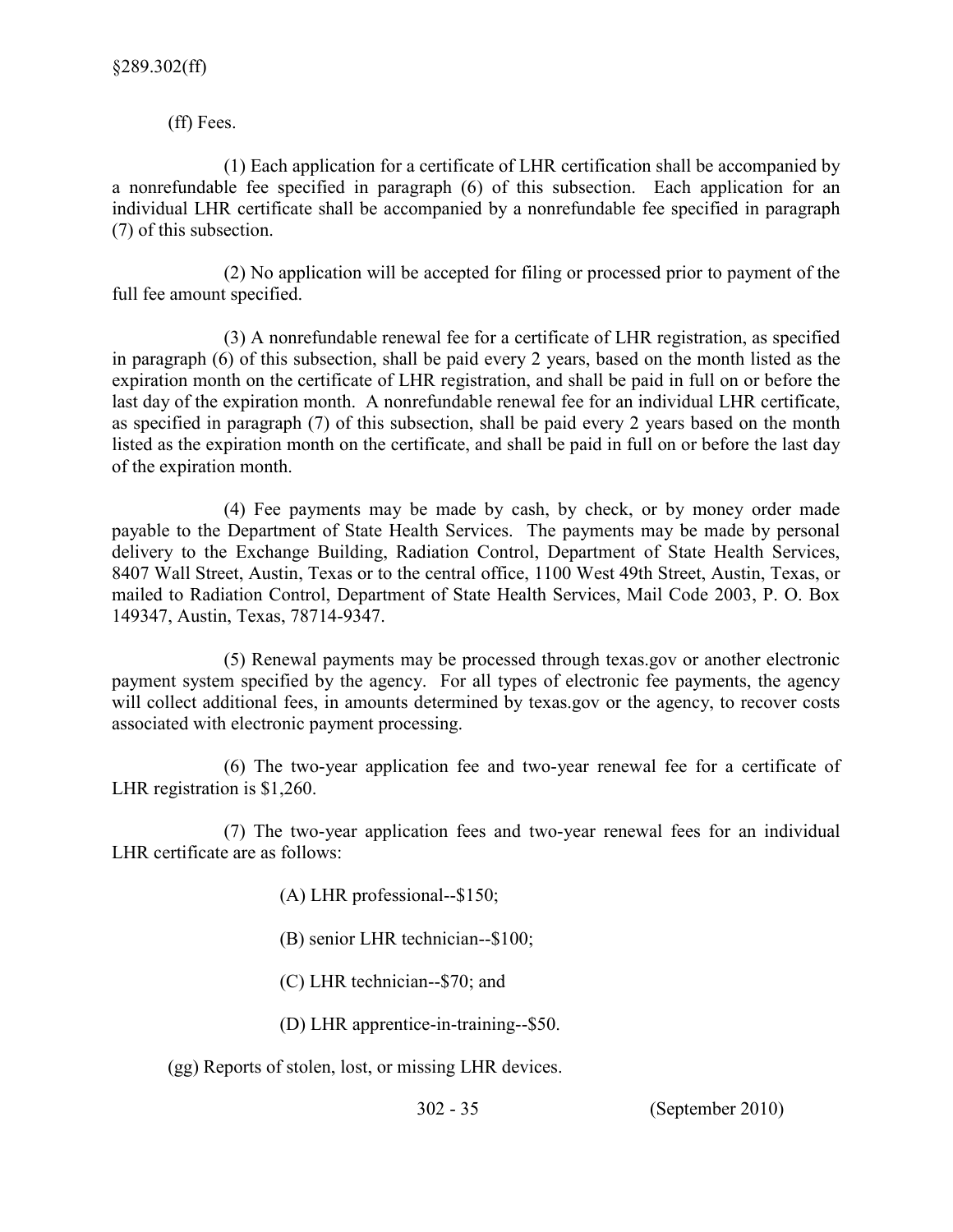(1) Each registrant shall report to the agency by telephone a stolen, lost, or missing LHR device within 72 hours after its occurrence becomes known to the registrant.

 (2) Each person required to make a report in accordance with paragraph (1) of this subsection shall, within 30 days after making the telephone report, make a written report to the agency that includes the following information:

 (A) a description of the LHR device involved, including the manufacturer, model, serial number, and class;

(B) a description of the circumstances under which the loss or theft

occurred;

(C) a statement of disposition, or probable disposition, of the LHR device

involved;

(D) actions that have been taken, or will be taken, to recover the LHR

device; and

 (E) procedures or measures that have been taken to prevent the loss or theft of LHR devices in the future.

 (3) Subsequent to filing the written report, the registrant shall also report additional substantive information on the loss or theft within 30 days after the registrant learns of such information.

(hh) Posting of notices to workers.

(1) Each laser registrant shall post current copies of the following documents:

(A) the requirements in this section;

 registration, conditions or documents incorporated into the certificate of LHR registration by reference, and amendments thereto; (B) the certificate of LHR registration, the individual's LHR certificate of

 (C) any notice of violation involving radiological working conditions associated with use of a LHR device issued in accordance with subsection  $(z)(1)$  of this section or order issued in accordance with subsection (ee) of this section.

 (2) If posting of a document specified in paragraph (1) of this subsection is not practicable, the registrant shall post a notice that describes the document and states where it may be examined.

 (3) The following form, Radiation Control (RC) Form 3021, "Notice to Employees," or an equivalent document containing at least the same wording as RC Form 302-1, shall be posted by each registrant as required by this section.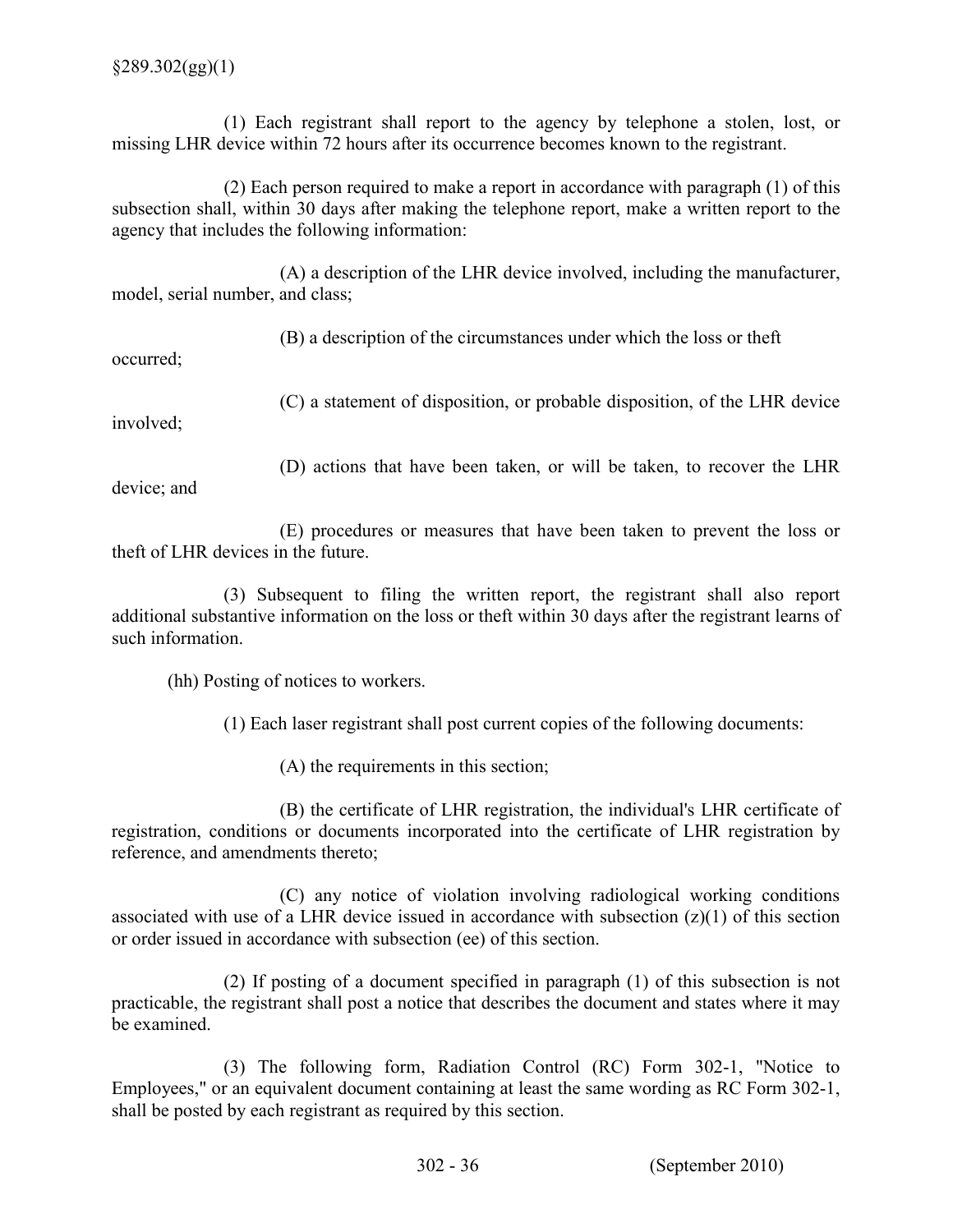RC FORM 3021

 Department of State Health Services 1100 West 49th Street P.O. Box 149347 Austin, Texas 78714-9347 Complaint Reports 1-888-899-6688

# NOTICE TO EMPLOYEES

 The Department of State Health Services has established standards for your protection against radiation hazards, in accordance with the Texas Radiation Control Act, Health and Safety Code, Chapter 401 and 25 Texas Administrative Code (TAC) §289.302.

## **YOUR EMPLOYER'S RESPONSIBILITY INSPECTIONS**

as described above.

representatives of the Department of State Health Services. In

believe that there is or may be a violation of the Texas Radiation Control Act, the rules issued thereunder, or the terms of the employer's registration with regard to

engaged, may request an inspection by sending a notice of the

 The request must state the specific grounds for the notice, and must be signed by the worker or the representative of the workers. During inspections, agency inspectors may confer privately with workers, and any worker may bring to the

the individual believes contributed to or caused any violation

Your employer is required to-Your employer is required to-<br>All registered activities are subject to inspection by

 1. Apply these rules to work involving laser hair removal representatives of the Department of State Health Services. In devices. addition, any worker or representative of the workers who

 2. Post or otherwise make available to you a copy of the believe that there is or may be a violation of the Texas Department of State Health Services rules, certificate of laser Radiation Control Act, the rules issued thereunder, or the registration, notices of violations, and protocols that apply to terms of the employer's registration with regard to your work, and explain their provisions to you. your work, and explain their provisions to you. radiological working conditions in which the worker is

## YOUR RESPONSIBILITY AS A WORKER **YOUR RESPONSIBILITY AS A WORKER** alleged violation to the Department of State Health Services.

 You should familiarize yourself with those provisions of the must be signed by the worker or the representative of the rules and the protocols that apply to your work. You should workers. During inspections, agency inspectors may confer observe the rules for your own protection and protection of your privately with workers, and any worker may bring to the coworkers. attention of the inspectors any past or present condition that

## WHAT IS COVERED BY THESE RULES as described above.

- 1. Operating requirements for use of laser hair removal devices;
- 2. Warning signs, client notifications;
- 3. Options for worker participation regarding agency inspections; and
- 4. Related matters.

## POSTING REQUIREMENT

 Copies of this notice shall be posted in a sufficient number of places in every establishment where employees are employed in activities registered, in accordance with 25 TAC §289.302 (relating to Registration and Radiation Safety Requirements for Use of Laser Hair Removal Devices), to permit employees to observe a copy on the way to or from their place of employment.

 25 TAC §289.302 may be reviewed online, at www.dshs.state.tx.us/radiation/rules.shtm. Our certificate of laser hair removal registration and any associated documents, our protocols, and any "Notice of Violation" or order issued by the agency may be reviewed at the following location:

 $\_$  , and the set of the set of the set of the set of the set of the set of the set of the set of the set of the set of the set of the set of the set of the set of the set of the set of the set of the set of the set of th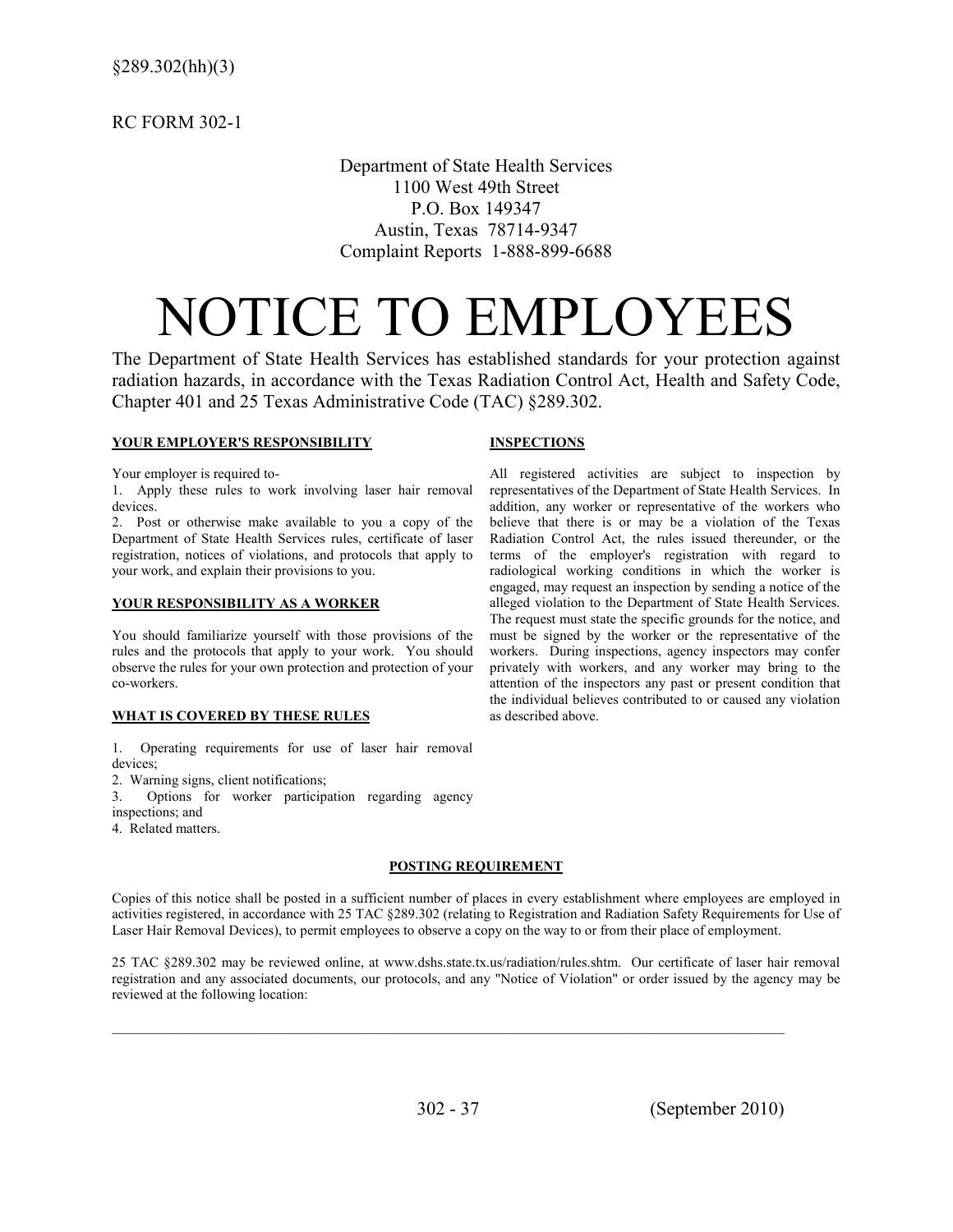- (4) Documents, notices, or forms posted in accordance with this subsection shall:
- (A) contain current information;

 (B) appear in a sufficient number of places to permit individuals engaged in work under the certificate of LHR registration to observe them on the way to or from any particular work location to which the document applies;

- (C) be conspicuous; and
- (D) be replaced if defaced or altered.

(ii) Presence of representatives of LHR registrants and workers during inspection.

 (1) Each registrant shall afford to the agency at all reasonable times an opportunity to inspect LHR devices, activities, facilities, premises, and records in accordance with this section.

 (2) During an inspection, agency inspectors may consult privately with workers as specified in subsection (jj) of this section. The registrant may accompany agency inspectors during other phases of an inspection.

 (3) If, at the time of inspection, an individual has been authorized by the workers to represent them during agency inspections, the registrant shall notify the inspectors of such authorization and shall give the workers' representative an opportunity to accompany the inspectors during the inspection of physical working conditions.

 (4) Each workers' representative shall be routinely engaged in work under control of the registrant.

 (5) Different representatives of registrants and workers may accompany inspectors during different phases of an inspection if there is no resulting interference with the conduct of the inspection. However, only one registrant's and one workers' representative at a time may accompany the inspectors.

 (6) With the approval of the registrant's and the workers' representative, an individual who is not routinely engaged in work under control of the registrant, for example, a consultant to the registrant or to the workers' representative, shall be afforded the opportunity to accompany agency inspectors during the inspection of physical working conditions.

 (7) Notwithstanding the other provisions of this section, agency inspectors are authorized to refuse to permit accompaniment by any individual who deliberately interferes with a fair and orderly inspection. With regard to any area containing proprietary information, the workers' representative for that area shall be an individual previously authorized by the registrant to enter that area.

302 38 (September 2010)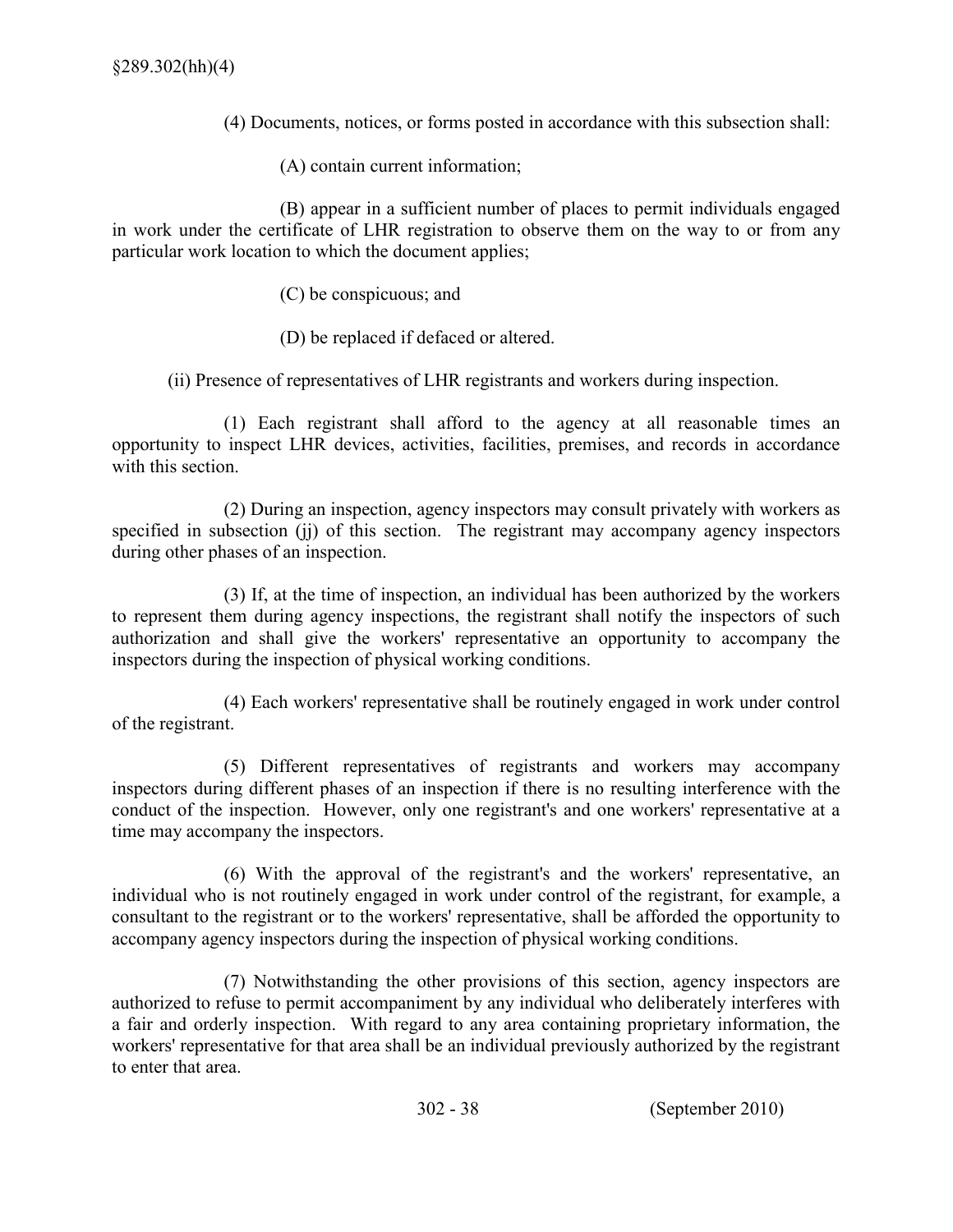(jj) Consultation with workers during inspections.

 (1) Agency inspectors may consult privately with workers concerning matters of occupational laser safety and protection and other matters related to applicable provisions of agency regulations and certificates of LHR registration to the extent the inspectors deem necessary for the conduct of an effective and thorough inspection.

 (2) During the course of an inspection any worker may bring privately to the attention of the inspectors, either orally or in writing, any past or present condition which that individual has reason to believe may have contributed to or caused any violation of the Act, the requirements in this section, or certificate of LHR registration conditions. Any such notice in writing shall comply with the requirements of subsection (kk)(1) of this section.

(kk) Requests by workers for inspections.

 (1) Any worker or representative of workers who believes that a violation of the Act, the requirements of this section, or certificate of LHR registration conditions exists or has occurred in work under a certificate of LHR registration with regard to working conditions in which the worker is engaged, may request an inspection by giving notice of the alleged violation to the agency. Any such notice shall be in writing, shall set forth the specific grounds for the notice, and shall be signed by the worker or representative of the workers. A copy shall be provided to the registrant by the agency no later than at the time of inspection. Upon the request of the worker giving such notice, the agency will evaluate whether the worker's name and the name(s) of individual(s) referred to in such copy or on any record published, released, or made available by the agency, may be withheld.

 (2) If, upon receipt of such notice, the agency determines that the request meets the requirements set forth in paragraph (1) of this subsection, and that there are reasonable grounds to believe that the alleged violation exists or has occurred, an inspection shall be made as soon as practicable to determine if such alleged violation exists or has occurred. Inspections performed in accordance with this section need not be limited to matters referred to in the request.

 (3) No registrant, contractor or subcontractor of a registrant shall discharge or in any manner discriminate against any worker because such worker:

 (A) has filed any request or instituted or caused to be instituted any proceeding under this section;

(B) has testified or is about to testify in any such proceeding; or

 (C) on behalf of that individual or others, has exercised any option afforded by this section.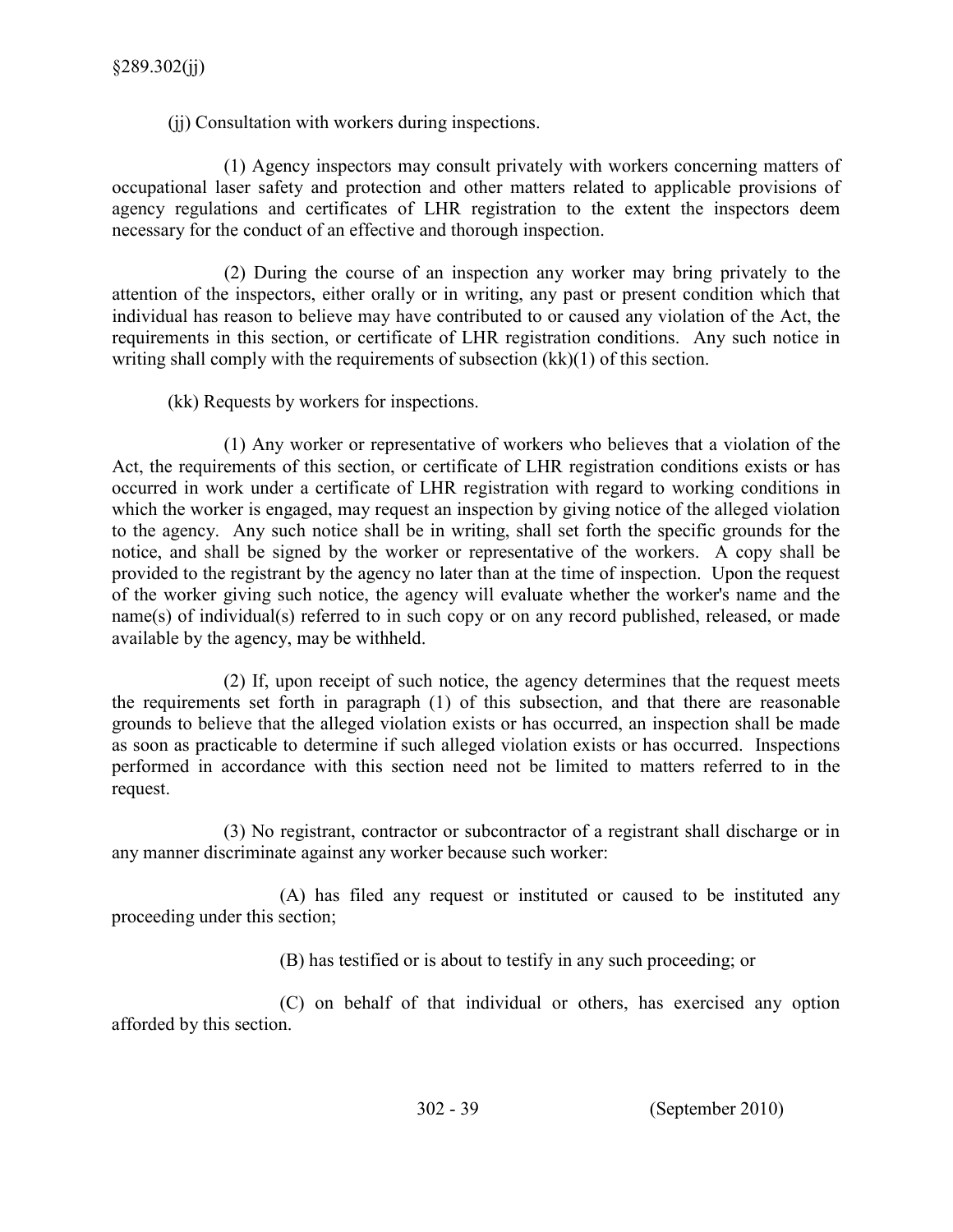(ll) Inspections not warranted.

 (1) If the agency determines, with respect to a request made in accordance with subsection (kk)(1) of this section, that an inspection is not warranted because there are no reasonable grounds to believe that a violation exists or has occurred, the agency shall notify the requestor in writing of such determination.

 (2) If the agency determines that an inspection is not warranted because the procedural requirements of subsection (kk)(1) of this section have not been met, the agency shall notify the requestor in writing of such determination. Such determination shall be without prejudice to the filing of a new request meeting the requirements of subsection (kk)(1) of this section.

(mm) Criteria for certifying entities, certification programs, and examinations.

 (1) To be approved by the agency, a certifying entity shall meet the following requirements:

(A) be a non-governmental organization such as a society, association, business, or school that has an interest in or whose members participate in, or have an interest in, the field of laser hair removal;

 (B) if a society or association, make its membership available to the general public nationwide that is not restricted because of race, color, religion, age, national origin or disability;

 (C) if a society or association, have a certification program open to nonmembers, as well as members;

 (D) be an incorporated, nationally recognized entity in good standing, that is involved in setting national standards of practice within its fields of expertise;

 (E) have an adequate staff, a viable system for financing its operations, and a policy- and decision-making review board;

(F) have a set of written organizational by-laws and policies that provide adequate assurance of lack of conflict of interest and a system for monitoring and enforcing those by-laws and policies;

 (G) have a committee, whose members can carry out their responsibilities impartially, to review and approve their certification guidelines and procedures, and to advise the organization's staff in implementing the certification program;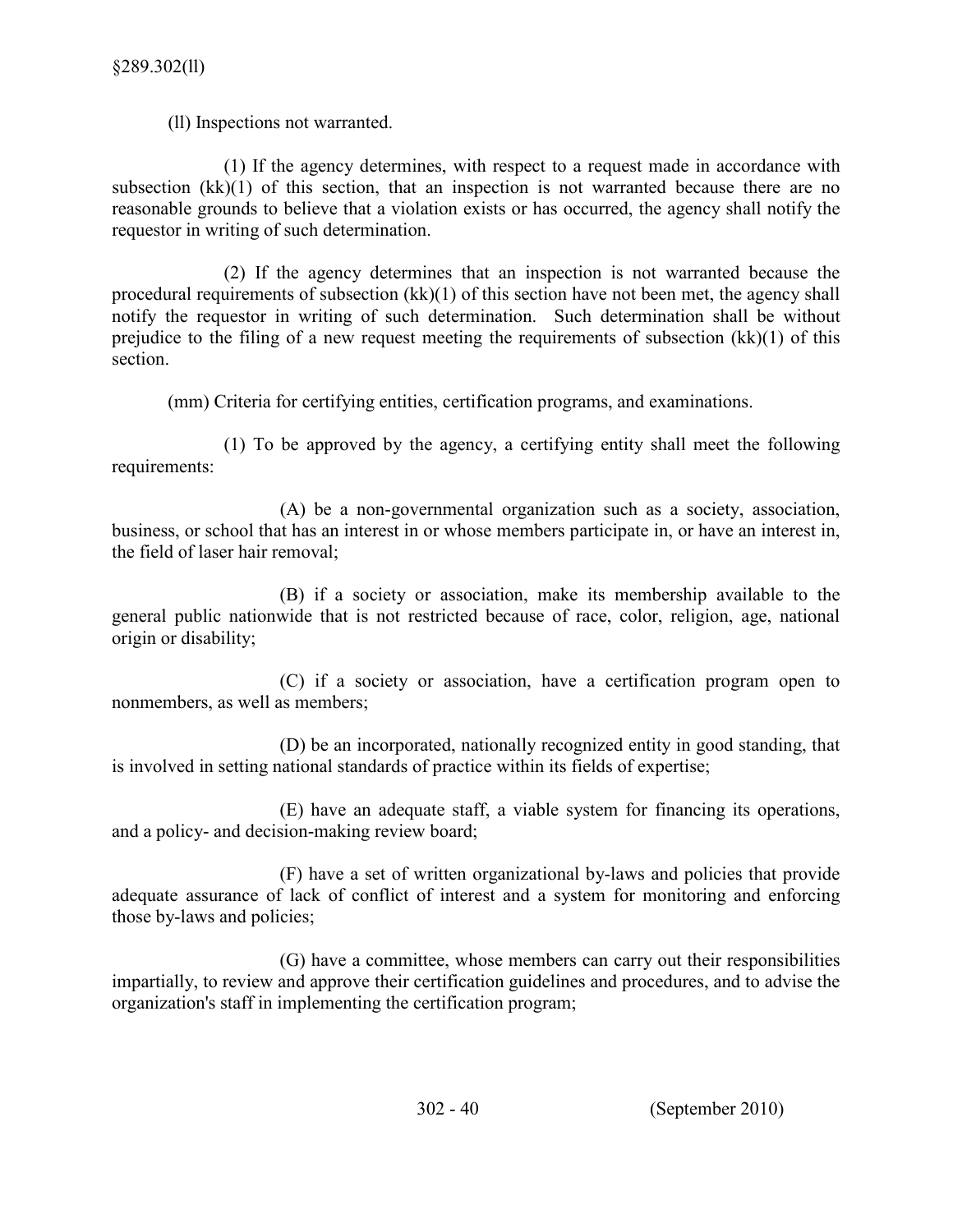(H) have a committee, whose members can carry out their responsibilities impartially, to review complaints against certified individuals and to determine appropriate sanctions;

 (I) have written procedures describing all aspects of its certification program, maintain records of the current status of an individual's certification and the administration of its certification program;

 (J) have procedures to ensure that certified individuals are provided due process with respect to the administration of a certification program, including the process of becoming certified and any sanctions imposed against certified individuals;

 (K) have procedures for proctoring examinations, including qualifications for proctors. These procedures shall ensure that the individuals proctoring each examination are not employed by the same company or corporation (or a wholly-owned subsidiary of such company or corporation) as any of the examinees;

 (L) exchange information about certified individuals with the agency and other certifying entities and allow periodic review of its certification program and related records by the agency; and

 (M) provide a description to the agency of its procedures for choosing examination sites and for providing an appropriate examination environment.

 (2) To be approved by the agency, a certification program shall meet the following requirements:

(A) require applicants for certification to:

(i) receive training in the topics specified in subsection  $(j)(18)$  of

this section; and

(ii) satisfactorily complete a written examination covering these

topics.

 (B) require applicants for certification to provide documentation that demonstrates that the applicant has:

(i) received training in the topics specified in subsection  $(j)(18)$  of

this section; and

(ii) satisfactorily completed a minimum period of on-the-job

training.

302 41 (September 2010)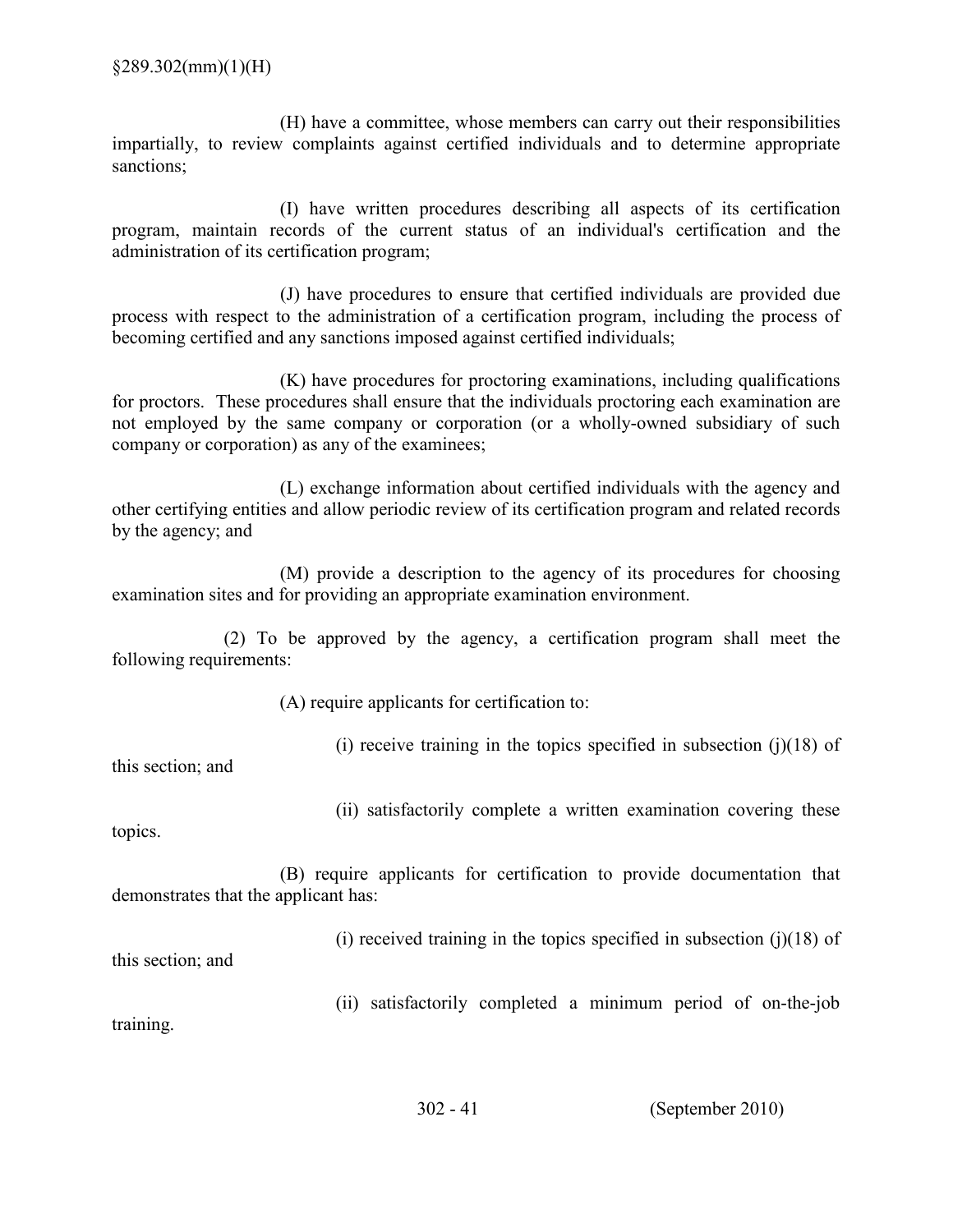(C) include procedures to ensure that all examination questions are protected from disclosure;

 (D) include procedures for denying an application and revoking, suspending, and reinstating a certificate;

(E) provide a certification period of not less than 3 years nor more than 5

years;

 (F) include procedures for renewing certifications and, if the procedures allow renewals without examination, require evidence of recent full-time employment and continuing education units as specified in subsection (r) of this section;

 (G) provide a timely response to inquiries, by telephone or letter, from members of the public, about an individual's certification status.

 (3) To be approved by the agency, an examination administered or used by a certifying entity shall be designed to test an individual's knowledge and understanding of at least the topics specified in subsection  $(j)(18)$  of this section.

 (4) Documentation shall be submitted to the agency showing how the certifying entity meets the requirements of paragraphs  $(1) - (3)$  of this subsection.

 (nn) Time requirements for record keeping. The following are time requirements for record keeping.

## THIS PORTION OF THE PAGE LEFT INTENTIONALLY BLANK